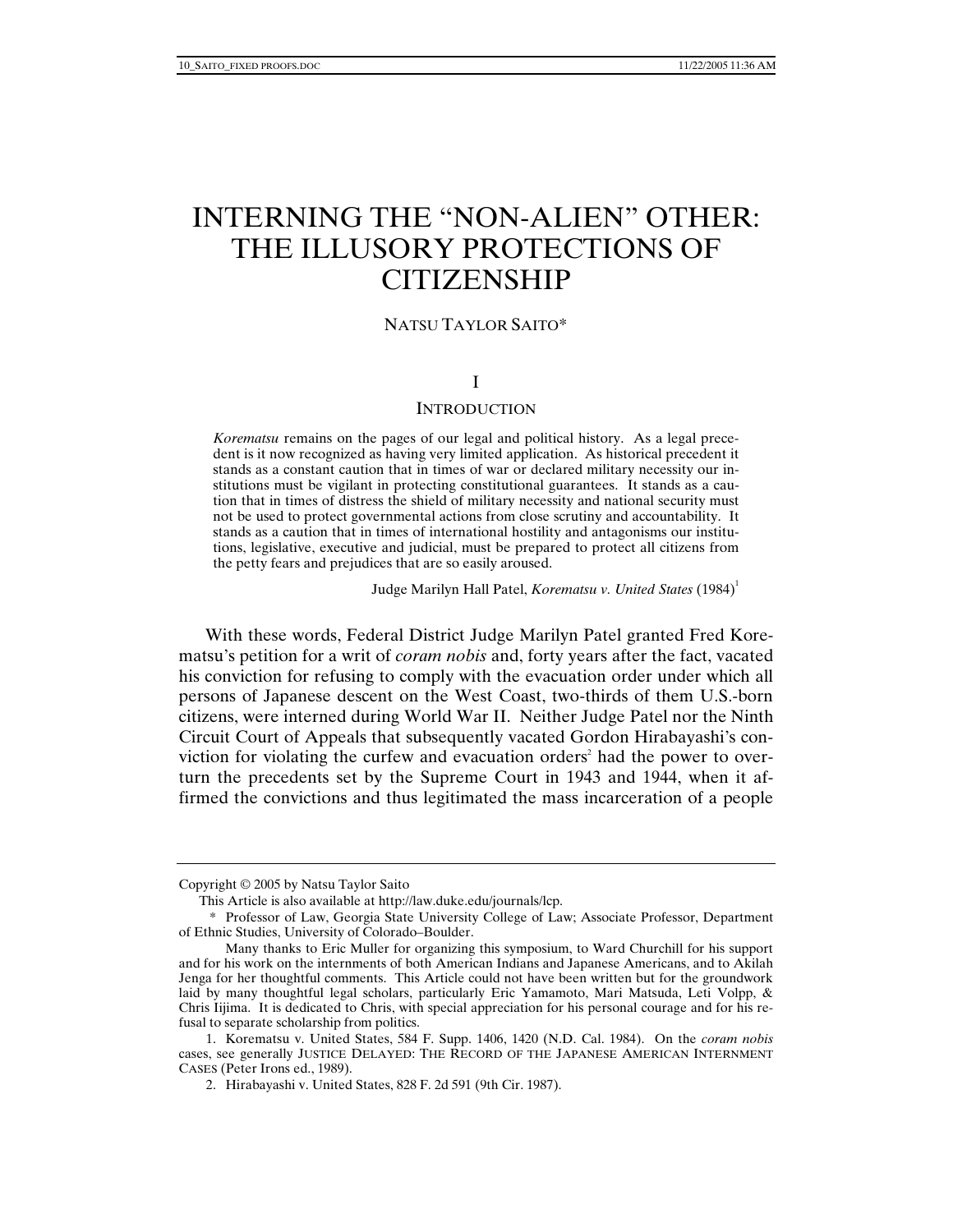based on national origin.<sup>3</sup> However, as Judge Patel noted, by the mid-1980s legal scholars and even Supreme Court justices had described the original *Korematsu* decision as "an anachronism,"4 and U.S. government lawyers in the *coram nobis* case had agreed with the findings of the Commission on Wartime Relocation and Internment of Civilians (CWRIC), established by Congress in 1980, that "the decision in *Korematsu* lies overruled in the court of history."5

Nonetheless, as law professor Fred Yen warned in 1998, "[u]nfortunately, proclamations of *Korematsu*'s permanent discrediting are premature."6 As we have seen since the September 11 attacks on the Pentagon and World Trade Center, Muslims and those of Arab or Middle Eastern descent have been detained and deported by the thousands<sup>7</sup> and the mass internment of civilians in the United States has resurfaced as a viable option in the "war on terror."8 In addition, at least two U.S.-born citizens, Yaser Esam Hamdi and Jose Padilla, also known as Abdullah al-Muhajir, have been held without charge for nearly three years on the government's unsupported assertion that they are "enemy combatants."9 While the U.S. government has been understandably reluctant to invoke the Supreme Court's holdings in the Japanese American internment cases, these are the precedents on which it must ultimately rely to justify holding Hamdi and Padilla indefinitely in what are essentially one-person internment camps. $10$ 

4. Korematsu v. United States, 584 F. Supp. at 1420.

 <sup>3.</sup> Hirabayashi v. United States, 320 U.S. 81 (1943); Yasui v. United States, 320 U.S. 115 (1943); and Korematsu v. United States, 323 U.S. 214 (1944). For an excellent analysis and critique of these cases, see Eugene V. Rostow, *The Japanese American Cases: A Disaster,* 54 YALE L. J. 489 (1945); for their history, see generally PETER IRONS, JUSTICE AT WAR: THE STORY OF THE JAPANESE AMERICAN INTERNMENT CASES (1993). Minoru Yasui's petition for a writ of *coram nobis* was dismissed by Federal District Judge Belloni in Portland; Yasui died before his appeal could be heard by the Ninth Circuit, and the Supreme Court refused to review the case. *See* IRONS, JUSTICE DELAYED, *supra* note 1, at 27-30.

<sup>5</sup>*. Id*.

 <sup>6.</sup> Alfred C. Yen, *Praising with Faint Damnation—The Troubling Rehabilitation of* Korematsu*,* 40 B.C. L. REV. / 19 B.C. THIRD WORLD L.J. (joint issue) 1, 2 (1998). On the "dark side" of the *coram nobis* opinions, particularly how they serve to absolve the judiciary of any responsibility for the internment, see generally Jerry Kang, *Denying Prejudice: Internment, Redress and Denial*, 51 UCLA L. REV. 933 (2004).

<sup>7</sup>*. See generally* DAVID COLE, ENEMY ALIENS: DOUBLE STANDARDS AND CONSTITUTIONAL FREEDOMS IN THE WAR ON TERRORISM (2003); NANCY CHANG, SILENCING POLITICAL DISSENT: HOW POST-SEPTEMBER 11 ANTI-TERRORISM MEASURES THREATEN OUR CIVIL LIBERTIES (2002).

 <sup>8.</sup> For example, Representative Howard Coble, R-N.C., chair of the House Judiciary Committee's Subcommittee on Crime, Terrorism and Homeland Security, said, in response to a radio program caller's suggestion that Arabs be interned, that the World War II camps were established to "protect" Japanese Americans, adding that some Japanese Americans were "probably intent on doing harm to us just as some of these Arab-Americans are probably intent on doing harm to us." Associated Press, *N.C. Rep.: WWII Internment Camps Were Meant to Help*, (Feb. 5, 2003), *available at* http://www.foxnews.com/story/0,2933,77677,00.html. *See also* Jonathan Turley, *Camp for Citizens: Ashcroft's Hellish Vision; Attorney general shows himself as a menace to liberty*, LOS ANGELES TIMES, Aug. 14, 2002, at B11.

<sup>9</sup>*. See infra* notes 188-205, 2232-28 and accompanying text.

<sup>10</sup>*. See* Chris K. Iijima, *Shooting Justice Jackson's "Loaded Weapon" at Ysar Hamdi: Judicial Abdication at the Convergence of* Korematsu *and McCarthy,* 54 SYRACUSE L. REV. 109, 119, n.50 (2004) (noting that in dismissing Hamdi's appeal, "the Fourth Circuit failed to cite *Korematsu*, a clearly analo-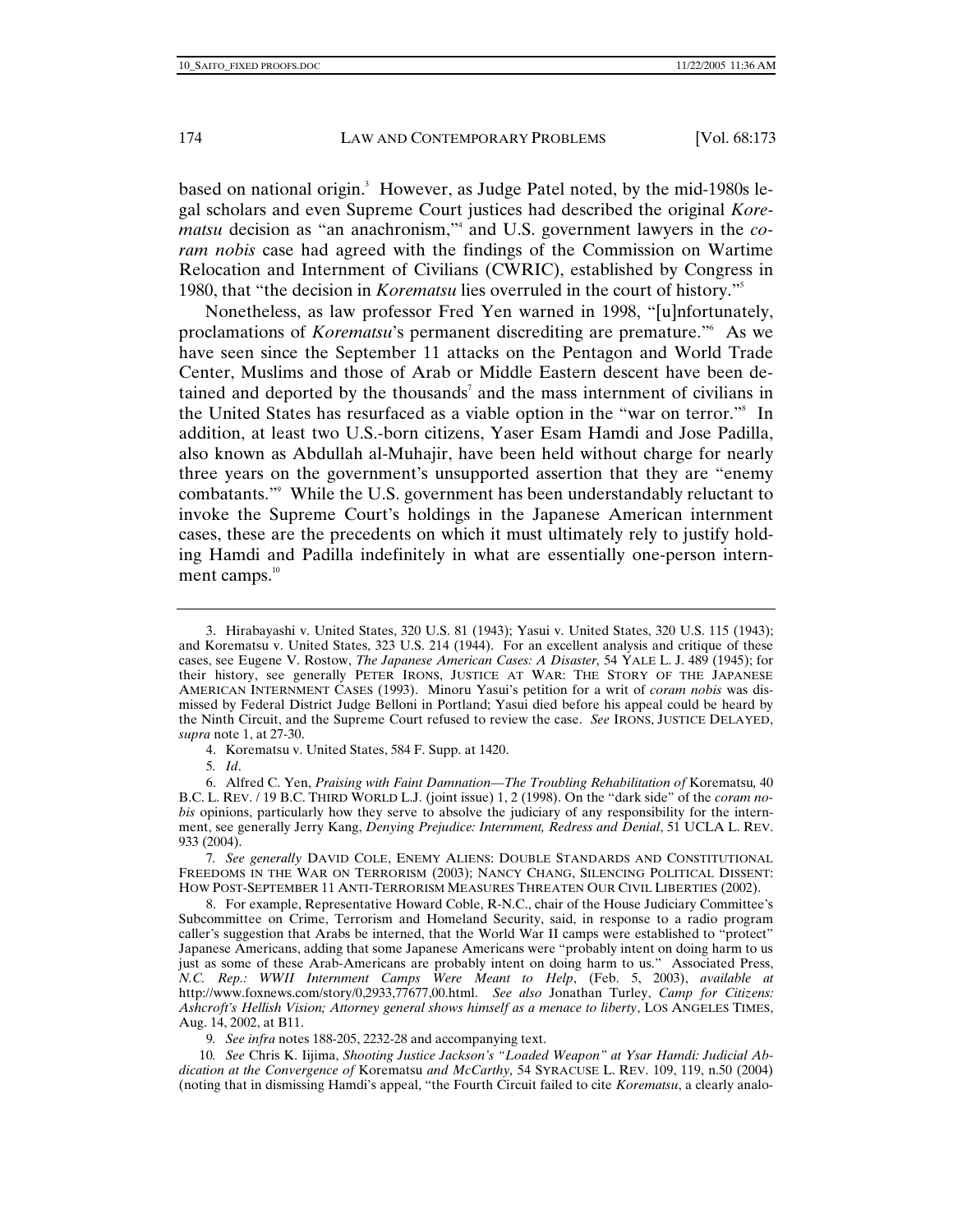As Judge Patel's opinion illustrates, in recent decades the Japanese American internment has been widely viewed as an unfortunate—if understandable— "mistake" made in times of war, an aberration from the norm of constitutional protection that has been acknowledged as unjust and that was remedied by the official apology and compensation provided survivors under the Civil Liberties Act of  $1988$ .<sup>11</sup> However, if recent actions taken in the name of fighting terrorism are considered within the broader context of the United States' history of interning those deemed "Other," we must recognize that this "mistake" has not been remedied in any structural sense. Instead, it takes its place in a long and on-going history of the use of internment as a tool for controlling the Other.

The Japanese American experience is but one example of how those deemed Other by virtue of race, ethnicity, national origin or political ideology have been and continue to be conflated with those who are Other by virtue of alienage. This is not surprising, given that until the passage of the Fourteenth Amendment in 1868, U.S. citizenship was restricted to those of exclusively European descent. After that, citizenship was extended to most persons born in the territory regardless of race,<sup>12</sup> but racial restrictions on naturalized citizenship were not entirely eliminated until  $1952$ <sup>13</sup> As a result, we live with the contradiction between the presumption that *real* Americans are "white" and the fact that many people of color are U.S. citizens.

Discussions of both the World War II internment and the post-September 11 detentions often focus on the citizen-alien distinction, implying, at least implicitly, that the *real* danger in allowing aliens to be denied due process of law is the likelihood that citizens, too, will be similarly mistreated.<sup>14</sup> While this argument may have its tactical uses—it is, after all, an appeal to the immediate selfinterest of those presumed to have the most influence over government policy—it reinforces the notion that the citizenry as a whole is generally protected

gous case, perhaps because of *Korematsu*'s troubled legacy and reputation. . . . Completely undiscussed was the fact that Hamdi's constitutional protections were suspended on the very grounds that the internment had been justified: military security."(citations omitted)).

 <sup>11.</sup> Civil Liberties Act of 1988, Pub. L. No. 100-383, 102 Stat. 903, codified at 50 U.S.C. § 1989 (2000). *See generally* LESLIE T. HATAMIYA, RIGHTING A WRONG: JAPANESE AMERICANS AND THE PASSAGE OF THE CIVIL LIBERTIES ACT OF 1988 (1993).

 <sup>12.</sup> U.S. CONST., amend. XIV, § 1. In *United States v. Wong Kim Ark*, 169 U.S. 649 (1898), the Supreme Court held that a child born to Chinese parents was a citizen, confirming that citizenship resulting from birth in the territory was not restricted by race. However, in *Elk v. Wilkins*, the Court held that American Indians did not acquire birthright citizenship because they were not "subject to the jurisdiction" of the United States. 112 U.S. 94, 95 (1884).

 <sup>13.</sup> The Naturalization Act of 1790, 1 Stat. 103 (repealed by the Act of January 19, 1795, which reenacted most of its provisions, including its racial restrictions), limited naturalized citizenship to "free white persons." In 1870 this was amended to include persons of "African nativity or descent," Act of July 14, 1870, ch. 255, § 7, 16 Stat. 254, but most Asians remained barred from naturalized citizenship until the 1930s. Japanese could not naturalize until passage of the Immigration and Nationality (McCarran-Walter) Act, ch. 477, 66 Stat. 163 (1952). On the history of these racial prerequisites to citizenship, see generally IAN F. HANEY LOPEZ, WHITE BY LAW: THE LEGAL CONSTRUCTION OF RACE  $(1996).$ 

<sup>14</sup>*. See* COLE, ENEMY ALIENS, *supra* note 7 (making this point as well as a broader argument based on law and morality for respecting the fundamental rights of all persons).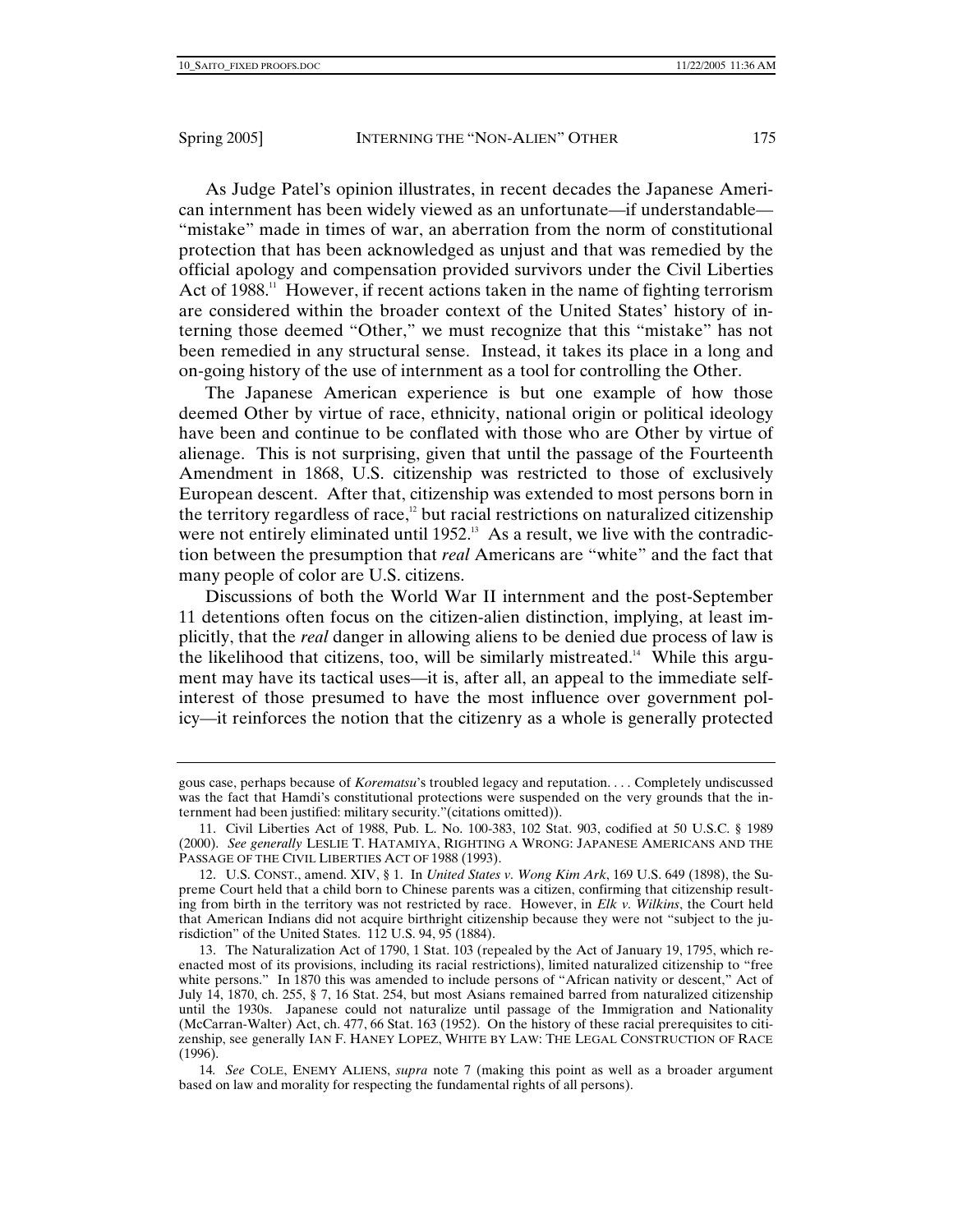by governmental action taken in the name of national security. In other words, it encourages us to believe that when the U.S. government takes action to protect "us," the "we" at issue is comprised of all Americans. This, in turn, makes it easier to disregard the extent to which the government exercises jurisdiction over large groups of people deemed Other, both citizens and noncitizens, without extending to them the protections guaranteed by law.

The fundamental human rights embodied in both the Constitution and in international law apply to *all* persons; by framing the discussion in terms of distinctions between the rights of citizens and aliens, we lose sight of the reality that, throughout U.S. history, those who have been deemed Other, regardless of citizenship, have routinely been denied due process of law and have frequently been subjected to mass internment. During World War II the evacuation orders were directed at all persons of Japanese ancestry, "alien and non-alien."15 The latter term, of course, referred to the Nisei, or second generation, U.S. citizens by birth. The history of internments in the United States sheds light on the reality that many who hold U.S. citizenship are best described as "non-aliens," unprotected by any other sovereign yet still considered foreign" and easily transformed into "the enemy."16

## II

## ALL PERSONS OF JAPANESE ANCESTRY, ALIEN AND NON-ALIEN

It is said that we are dealing here with the case of imprisonment of a citizen in a concentration camp solely because of his ancestry, without evidence or inquiry concerning his loyalty. . . To cast this case into outlines of racial prejudice . . . merely confuses the issue. Korematsu was not excluded from the Military Area because of hostility to him or his race. He was excluded because we are at war with the Japanese Empire.

### *United States v. Korematsu* (1944)<sup>17</sup>

By the time Pearl Harbor was attacked on December 7, 1941, Japanese American communities both on the mainland and in Hawai`i had long been under surveillance by the Federal Bureau of Investigation (FBI) and the Office of Naval Intelligence (ONI). Together with the State Department, these agencies concluded that the Japanese government was much more likely to use "Occidentals" than "its own people" as operatives.<sup>18</sup> Indeed, according to a report

<sup>15</sup>*. See, e.g.*, Civilian Exclusion Order No. 57, 7 Fed. Reg. 3725 (May 19, 1942). This concept is also illustrated by Lt. Gen. John L. DeWitt's Public Proclamation No. 3 of March 24, 1942, which imposed a curfew on "all enemy aliens and all persons of Japanese ancestry" within designated military areas. 7 Fed. Reg. 2543 (1942).

 <sup>16.</sup> On "foreign-ness" as integral to the racial identity of Asian Americans, see generally Neil Gotanda, *Asian American Rights and the "Miss Saigon Syndrome," in* ASIAN AMERICANS AND THE SUPREME COURT 1087 (Hyung-chan Kim ed., 1992); Keith Aoki, *"Foreign-ness" and Asian American Identities: Yellowface, World War II Propaganda, and Bifurcated Racial Stereotypes,* 4 UCLA ASIAN AM. PAC. ISLANDS L.J. 1 (1996); Natsu Taylor Saito, *Alien and Non-Alien Alike: Citizenship, "Foreignness," and Racial Hierarchy in American Law*, 76 OR. L. REV. 261 (1997).

 <sup>17.</sup> United States v. Korematsu, 323 U.S. 214, 223 (1944).

 <sup>18.</sup> The terminology is from a memo from FBI Director J. Edgar Hoover to Attorney General Francis Biddle on Feb. 2, 1942. As was explained in a Nov. 1941 report prepared by Curtis B. Munson,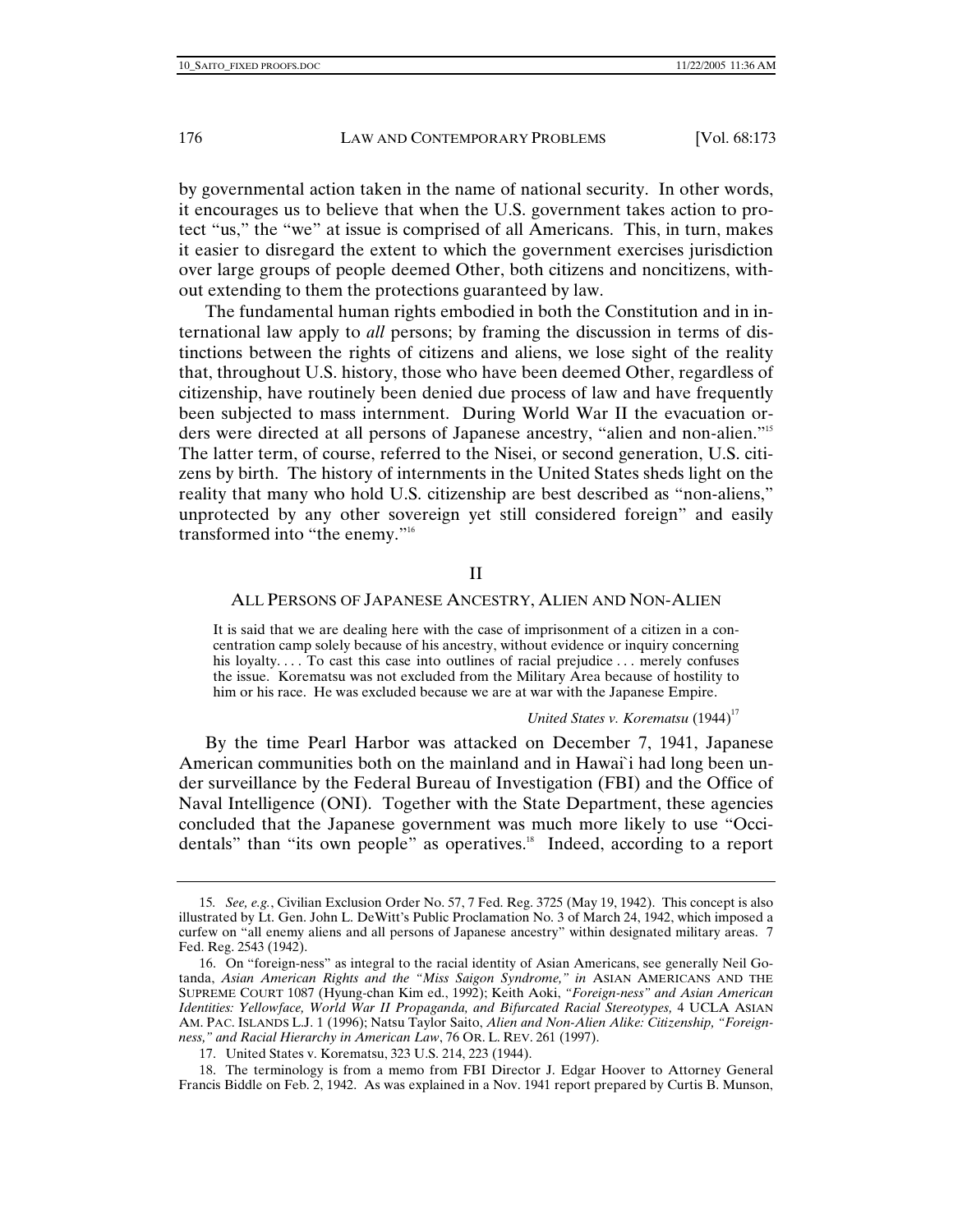prepared for the White House by Curtis B. Munson, an intelligence analyst who claimed to be working for the State Department, the Nisei displayed "an almost pathetic eagerness to be Americans."19 Many volunteered for military service, only to be turned away, classified by the War Department as "enemy aliens" ineligible to service, and many who were in the military were discharged.<sup>20</sup>

Despite their conclusion that the Japanese American community posed no threat to the national security, the FBI and ONI had compiled a list of approximately 1350 persons to be detained in the event of war with Japan, of whom fewer than 200 were considered to be of any actual danger. Most were community leaders, business owners, or teachers, and within three days of the attack on Pearl Harbor, virtually everyone on the list was in custody. Eventually they were given individualized hearings and either released or detained for the duration of the war. Having thus dealt with any actual security issues, the FBI, ONI, Attorney General Francis Biddle, and Curtis Munson had all concluded that there was "no Japanese 'problem' on the West Coast" and advised against mass internment.<sup>21</sup>

There was considerable evidence of German sabotage but no mass internment of German Americans.<sup>22</sup> The difference, according to Lieutenant General John L. DeWitt, in charge of the U.S. Western Defense Command, was that "[t]he Japanese race is an enemy race and while many second and third generation Japanese born on United States soil, possessed of United States citizenship, have become 'Americanized,' the racial strains are undiluted."<sup>23</sup> Testifying before a Congressional committee, DeWitt was asked about the contrasting treatment afforded Germans and Italians. He responded, "You needn't worry about the Italians at all except in certain cases. Also, the same for Germans except in individual cases. But we must worry about the Japanese all the time until he is wiped off the map."<sup>24</sup>

a State Department specialist commissioned by President Roosevelt to assess the loyalty of the Japanese American community on the West Coast, "The Japanese are hampered as saboteurs because of their easily recognized physical appearance. It will be hard for them to get near anything to blow it up [because they have] no entrée to plants or intricate machinery. . . . There is far more danger from [whites] than from Japanese." A copy of "The Munson Report" is included in U.S. Congress, *Hearings Before the Joint Committee on the Investigation of the Pearl Harbor Attack*, 79th Cong., 1st Sess. (1946).

 <sup>19.</sup> MICHI NISHIMURA WEGLYN, YEARS OF INFAMY: THE UNTOLD STORY OF AMERICA'S CONCENTRATION CAMPS 41 (1976).

<sup>20</sup>*. See* U.S. CONGRESS, COMMISSION ON WARTIME RELOCATION AND INTERNMENT OF CIVILIANS, PERSONAL JUSTICE DENIED: REPORT OF THE COMMISSION ON WARTIME RELOCATION AND INTERNMENT OF CIVILIANS 186-88 (1982) [hereinafter CWRIC, PERSONAL JUSTICE DENIED]; ERIC K. YAMAMOTO, MARGARET CHON, CAROL L. IZUMI, JERRY KANG & FRANK H. WU, RACE, RIGHTS AND REPARATION: LAW AND THE JAPANESE AMERICAN INTERNMENT 224 (2001).

<sup>21</sup>*. See* CWRIC, PERSONAL JUSTICE DENIED, *supra* note 20, at 54-55. A similar conclusion was reached by General Delos Emmons, U.S. military governor of Hawai`i, who subsequently blocked the mass incarceration of persons of Japanese descent in Hawai`i, in large part because they were vital to the economy. *See* WEGLYN, *supra* note 19, at 46-50, 86-89.

 <sup>22.</sup> CWRIC, PERSONAL JUSTICE DENIED, *supra* note 20, at 283-93.

<sup>23</sup>*. Id.* at 66.

<sup>24</sup>*. Id.*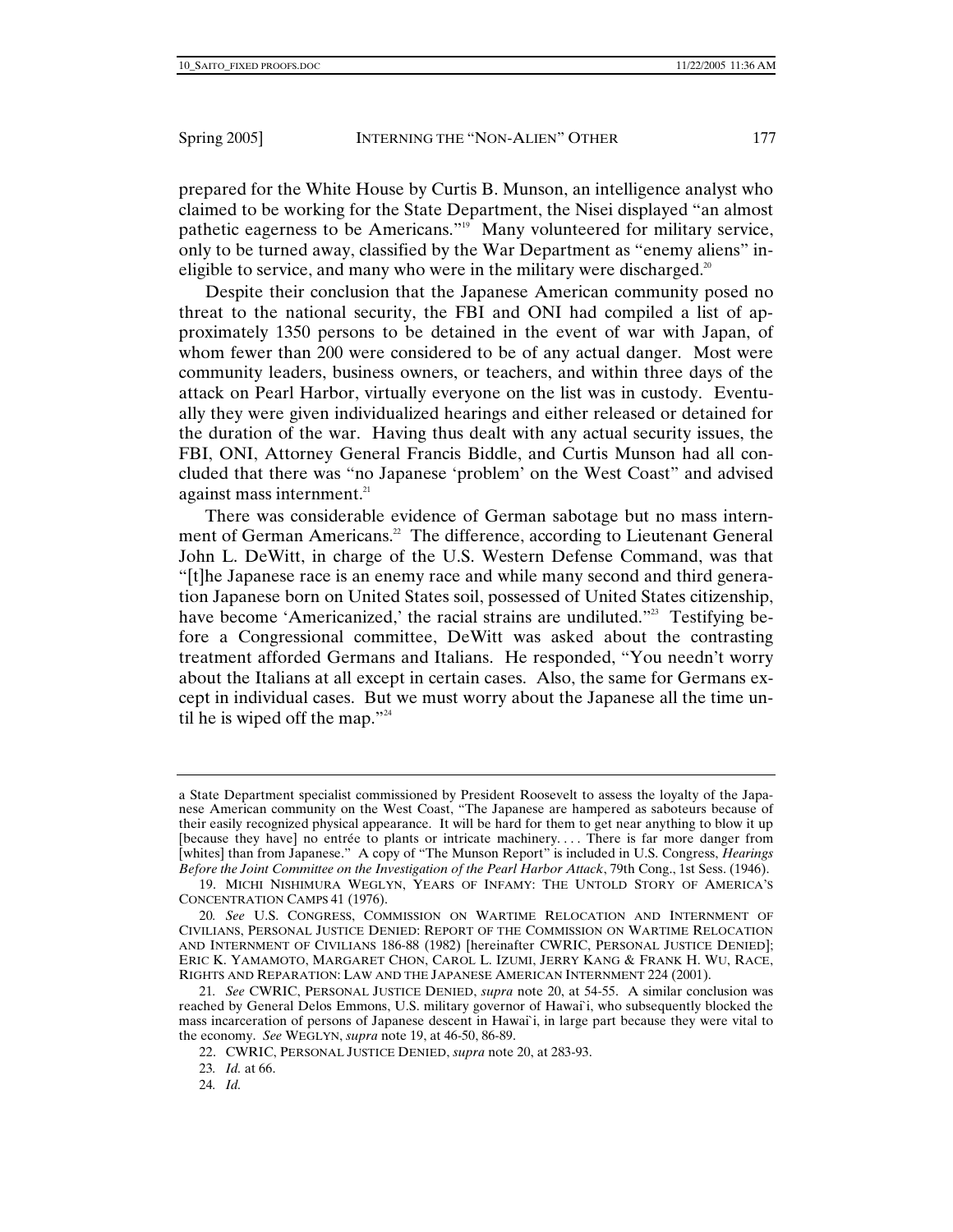Despite the fact that the military and civilian intelligence services had concluded that the Japanese American community posed no threat to the national security—indeed, even by war's end there was not a single confirmed incident of espionage or sabotage involving Japanese Americans<sup>25</sup> on February 19, 1942 President Franklin Delano Roosevelt signed Executive Order (EO) 9066, authorizing the immediate evacuation of Japanese Americans from the "militarily sensitive" coastal areas of California, Oregon and Washington states and rendering the remainder of their rights "subject to military edict."<sup>26</sup> Shortly thereafter, DeWitt imposed a curfew and travel restrictions on German and Italian aliens and *all* Japanese Americans. He then ordered the evacuation of "all persons of Japanese descent, alien and non-alien" on the West Coast. Under this order, even babies in orphanages were deemed threats to national security.27

Nearly 120,000 men and women, children, and old people were thus forced to abandon their homes, farms and businesses; store or sell their possessions on a few days' notice; and report for removal with only what they could carry. They were tagged with numbers and taken under armed guard to "assembly centers," hastily converted holding facilities such as the racetracks at Tanforan and Santa Anita, California, where they were housed in horse stalls or makeshift barracks.<sup>28</sup> From there they were shipped off through the desert, many on trains with darkened windows, to ten concentration camps, euphemistically designated "relocation centers," in the interior, $2^9$  where they were held for the du-

 28. For a vivid description of life in the "assembly centers," see Violet de Christoforo's *Tule Lake, in* JOHN TATEISHI, AND JUSTICE FOR ALL: AN ORAL HISTORY OF THE JAPANESE AMERICAN DETENTION CAMPS 125-26 (1984) (noting the unbearable smell of manure in the summer heat and the food poisoning suffered by internees).

<sup>25</sup>*. See* TETSUDEN KASHIMA, JUDGMENT WITHOUT TRIAL: JAPANESE AMERICAN IMPRISONMENT DURING WORLD WAR II 39 (1992); ROGER DANIELS, THE DECISION TO RELOCATE THE JAPANESE AMERICANS 6 (1975).

<sup>26</sup>*. See* IRONS, JUSTICE AT WAR, *supra* note 3, at 63.

 <sup>27.</sup> In early April 1942 a priest running an orphanage in Los Angeles inquired of Lt. Col. Karl Bendetsen, the officer in charge of rounding up Japanese Americans, whether it was necessary to turn over children of less than one-quarter Japanese "blood" for internment. Bendetsen replied that he was "determined that if they have one drop of Japanese blood in them, they must go to a camp." *See* WEGLYN, *supra* note 19, at 77, 291 n.1. Ironically, Bendetsen, who would be promoted to Under Secretary of the Army, had gone to great lengths to conceal that he was Jewish. *See* KLANCY CLARK DE NEVERS, THE COLONEL AND THE PACIFIST: KARL BENDETSEN, PERRY SAITO, AND THE INCARCERATION OF JAPANESE AMERICANS DURING WORLD WAR II 53, 206-07, 268, 286, 304-06 (2004).

 <sup>29.</sup> Although the Congressional Commission on Wartime Relocation and Internment of Civilians (CWRIC) preferred the term "relocation center" because "concentration camp" was considered "controversial," *see* CWRIC, PERSONAL JUSTICE DENIED, *supra* note 20, at 27*n,* those implementing the internment were clear that these were concentration camps—a term not to be confused with extermination camps. Dillon S. Myer, director of the War Relocation Authority (WRA) and thus directly responsible for the camps, stated that the Moab, Utah facility was "nothing more than a concentration camp." RICHARD DRINNON, KEEPER OF CONCENTRATION CAMPS: DILLON S. MYER AND AMERICAN RACISM 62 (1987). Tom Clark, who served as the Justice Department's liaison to the WRA during the war, said upon his retirement from the Supreme Court in 1967, "We picked the [Japanese Americans] up and put them in concentration camps. That's the truth of it." WEGLYN, *supra* note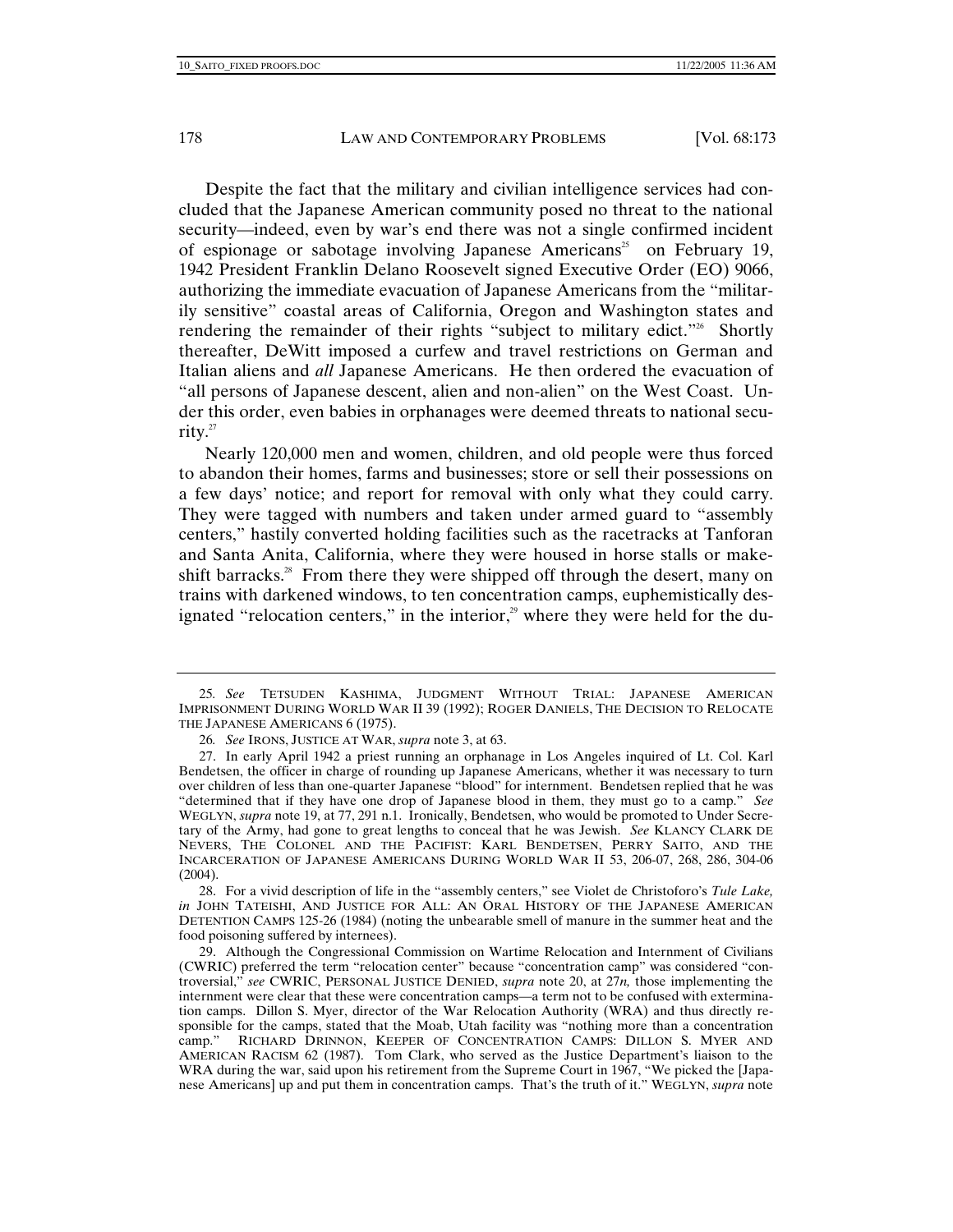ration of the war. Many were separated from their families and all subjected to constant uncertainty about their future. Life was harsh as internees endured the desert heat, cold, and dust storms in hastily constructed wooden barracks with no privacy, poor food, inadequate health care, and very little in the way of meaningful activity, surrounded by barbed wire and armed guards.<sup>30</sup>

By the end of 1942, Secretary of War Henry Stimson had decided, over DeWitt's objection, to establish a segregated all-Nisei combat unit composed of volunteers determined to be loyal.<sup>31</sup> This led to the development of a "loyalty review program" to which all internees over the age of seventeen, men and women, U.S. and Japanese citizens, were subjected.<sup>32</sup> Thus, after having been arbitrarily incarcerated for eighteen months or two years on the basis of General DeWitt's assertion that it was impossible to tell the "loyal" from the "disloyal,<sup>"33</sup> the determination was made based on a questionnaire about internees' families, language usage, education, organizational affiliations, "American habits," dress, and customs.<sup>34</sup>

Questions 27 and 28 asked,

Are you willing to serve in the armed forces of the United States on combat duty whenever ordered?

Will you swear unqualified allegiance to the United States of America and faithfully defend the United States from any or all attack by foreign or domestic forces, and forswear any form of allegiance or obedience to the Japanese emperor, to any other foreign government, power or organization?<sup>35</sup>

 31. CWRIC, PERSONAL JUSTICE DENIED, *supra* note 20, at 13. This led to the formation of the  $442<sup>nd</sup>$  Regimental Combat Team, per capita the most decorated American unit in World War II. It was awarded seven Presidential Unit Citations in barely three years. Its men garnered more than 18,000 decorations during the same period and recorded 9,486 causalities, including more than 600 killed in action. The official unit history, entitled *The Story of the 442nd Regimental Combat Team*, was prepared under Army auspices immediately after the war but never published. It is lodged in the National Archives in Washington, D.C. (Record Group 407, Stack Area 207). *See generally* CHESTER TANAKA, GO FOR BROKE: A PICTORIAL HISTORY OF THE JAPANESE AMERICAN 100TH INFANTRY BATTALION AND THE 442ND REGIMENTAL COMBAT TEAM (1982). On its less celebrated Hawaiian predecessor unit, see THOMAS D. MURPHY, AMBASSADORS IN ARMS: THE STORY OF THE 100TH BATTALION (1954).

32. CWRIC, PERSONAL JUSTICE DENIED, *supra* note 20, at 190-91.

33*. Id.* at 8. This position received widespread support, as reflected in the report prepared for Attorney General Biddle by three lawyers which stated, "Since the Occidental eye cannot readily distinguish one Japanese resident from another, effective surveillance of the movements of particular Japanese residents suspected of disloyalty is extremely difficult if not practically impossible," *quoted in*  IRONS, JUSTICE AT WAR, *supra* note 3 at 54.

<sup>19,</sup> at 214. And on November 21, 1944, President Roosevelt openly stated that American citizens of Japanese descent were being "kept locked up in concentration camps." *Id*. at 217.

<sup>30</sup>*. See generally*, TATEISHI*,* AND JUSTICE FOR ALL, *supra* note 28*.* After visiting the camps in which Japanese Latin Americans were being held, Albert Clattenberg of the State Department warned that the conditions were far worse than those in which U.S. prisoners in European P.O.W. camps were being held and worried that they would subject U.S. citizens to "ruthless retaliation." *See* Natsu Taylor Saito, *Justice Held Hostage: U.S. Disregard for International Law in the World War II Internment of Japanese Peruvians—A Case Study*, 40 B.C. L. REV 9 /19 B.C. THIRD WORLD L.J. 275, 291 (joint issue 1998).

<sup>34</sup>*. See* WEGLYN, *supra* note 19, at 196-99.

<sup>35</sup>*. Id.* at 199.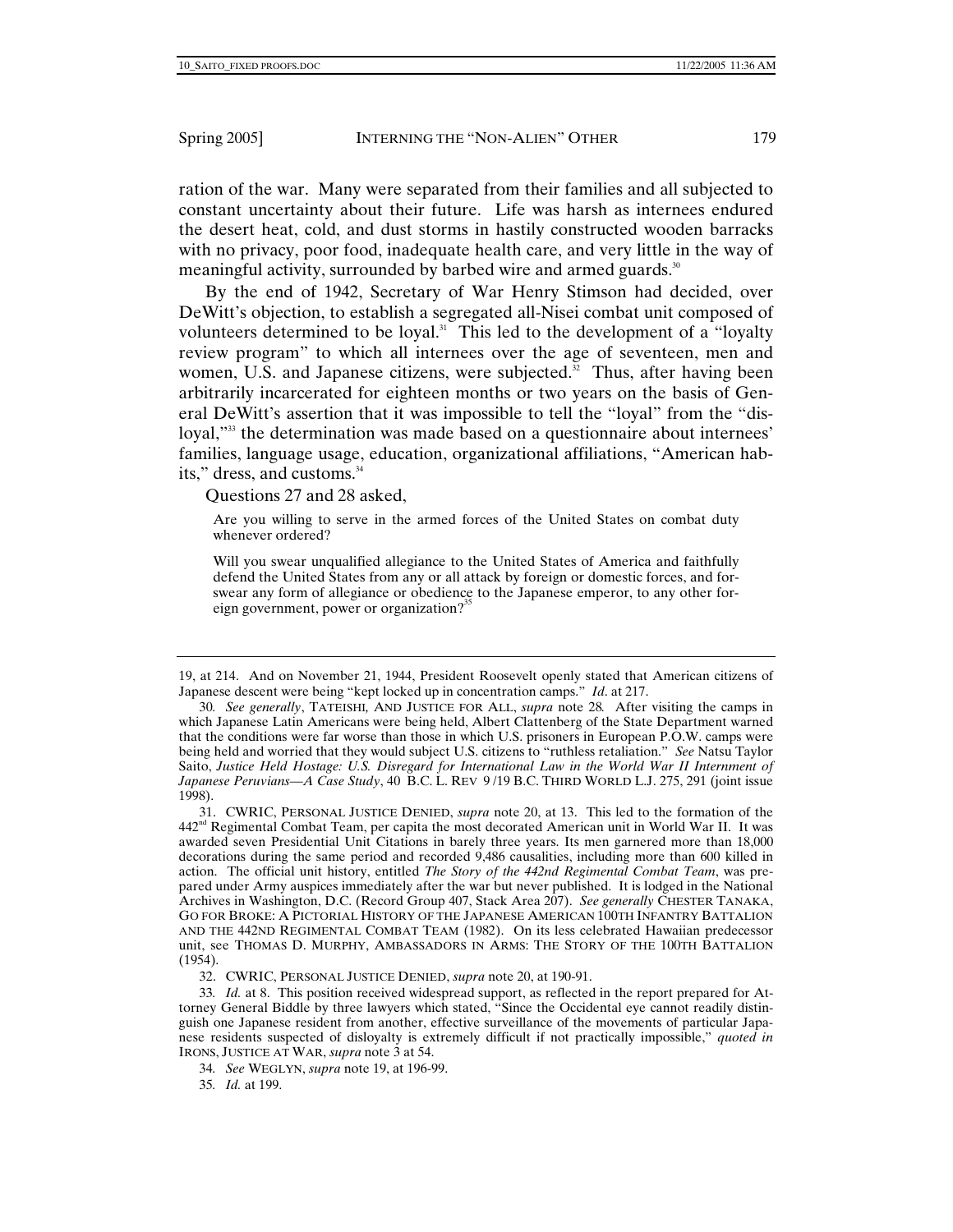These questions, which could only be answered "yes" or "no," caused tremendous confusion and conflict in the camps. Many Nisei who had tried to volunteer for the military were now unwilling to serve unless their constitutional rights were restored.<sup>36</sup> The issei, or first generation immigrants, were prohibited by the racial restriction from becoming naturalized citizens and, therefore, would be effectively rendered stateless by a "yes" answer to Question 28. Their children, in turn, were reluctant to risk family separation by answering differently from their parents.<sup>37</sup> Nonetheless, government authorities separated the "loyal" from the "disloyal" on the basis of this questionnaire. The "disloyal" were segregated and sent to the Tule Lake camp; some of those the government deemed loyal were given "temporary leave" clearance to take jobs or attend schools in the east or Midwest, but only if they could find sponsors and the authorities determined that there would not be "backlash" in those communities.<sup>38</sup> Many were detained until 1945, some longer still.<sup>39</sup>

Conditions were especially harsh at Tule Lake, where the 18,000 Japanese Americans who had been deemed disloyal or denied leave clearance, as well as accompanying family members, were concentrated in facilities built for 15,000. When protests—labeled "riots"—erupted over conditions in the camp, its administration was turned over to the Army, which declared martial law, engaging in midnight raids and imprisoning "troublemakers" in an isolated stockade within the camp where "human rights were all but stamped out in order that the community might be kept in ignorance of what was occurring within."40 In response Congress amended the Nationality Act of 1940, providing for the first time a legal mechanism to renounce one's citizenship during wartime.<sup>41</sup> Over 5,700 Nisei renounced their citizenship, 95 percent of them from Tule Lake.<sup>42</sup> After the war, about 5,400 asked for restoration of U.S. citizenship on the ground that their renunciations had been obtained under duress. In a process that took years, federal courts eventually agreed and most regained their citizenship.<sup>43</sup>

Four Nisei brought legal challenges to the internment. Minoru ("Min") Yasui had been a second lieutenant in the U.S. Army Reserve, rejected when he

40. WEGLYN, *supra* note 19, at 166, 156-73.

<sup>36</sup>*. See generally* ERIC L. MULLER, FREE TO DIE FOR THEIR COUNTRY: THE STORY OF THE JAPANESE AMERICAN DRAFT RESISTERS IN WORLD WAR II (2001).

<sup>37</sup>*. See* WEGLYN, *supra* note 19, at 136-40; YAMAMOTO ET AL., *supra* note 20, at 197-98.

<sup>38</sup>*. See* CWRIC, PERSONAL JUSTICE DENIED, *supra* note 20, at 202-06; WEGLYN, *supra* note 19, at 134-73.

 <sup>39.</sup> Most Japanese Americans were allowed to return to the West Coast after January 1945; some continued to be held at Tule Lake until March of 1946; and some who the U.S. claimed had renounced their U.S. citizenship were held until mid-1947*. See* WEGLYN, *supra* note 19, at 260-65.

 <sup>41.</sup> Renunciation Act of 1944, Pub. L. No. 405 (1944), amending the Nationality Act of 1940, 54 Stat. 1137 (1941); *see generally* Neil Gotanda, *Race, Citizenship, and the Search for Political Community Among "We the People,"* 76 OR. L. REV. 233 (1997).

 <sup>42.</sup> YAMAMOTO ET AL., *supra* note 20, at 227.

<sup>43</sup>*. See, eg.,* Acheson v. Murakami, 176 F.2d 953 (9th Cir. 1949) (holding renunciations void as a result of fear, intimidation and coercion); McGrath v. Abo, 186 F.2d 766 (9th Cir. 1951) (finding a rebuttable presumption that the renunciations were involuntary).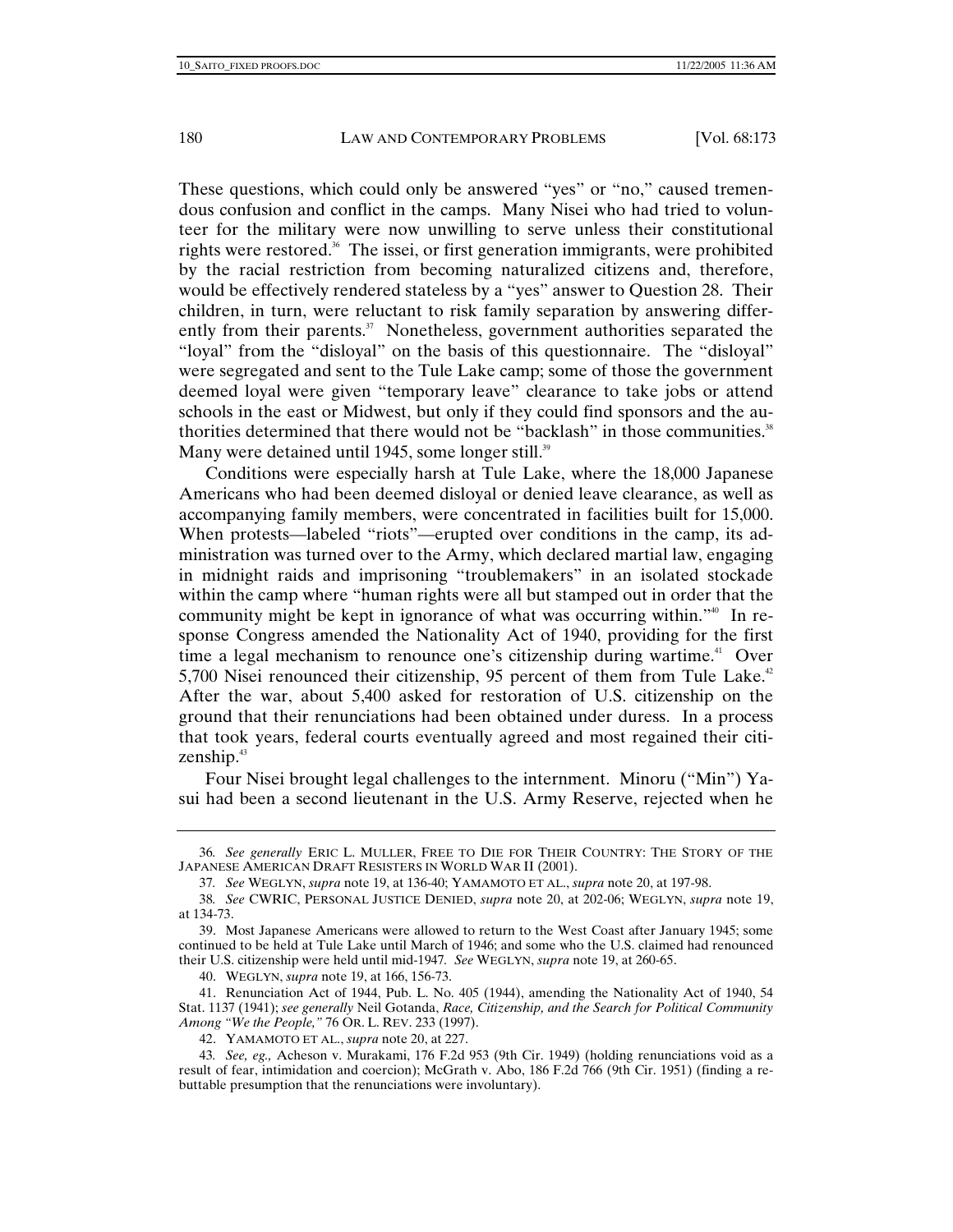volunteered for active duty immediately after Pearl Harbor. Yasui turned himself in to the police in Portland, Oregon, as soon as criminal penalties for violation of the Army's curfew order targeting Japanese Americans took effect on March 28, 1942. An attorney as well as an army officer, Yasui took this action to test the order's constitutionality.<sup>44</sup> Convicted of violating the curfew, he was sentenced to a year in prison. The district court also held that Yasui had forfeited his U.S. citizenship because of a prewar position he held at the Japanese consulate in Chicago. "Although [Judge] Fee acknowledged that Japanese law conferred on Yasui the right of election of citizenship at the age of majority, and that the record disclosed no such election of Japanese citizenship, he found more persuasive 'the nativity of his parents and the subtle nuances of traditional mores engrained in his race by centuries of social discipline.<sup>"\*5</sup>

On May 16, 1942, rather than reporting for relocation, Gordon Hirabayashi, a Quaker and pacifist, turned himself in to the FBI in Seattle<sup>46</sup> and was subsequently found guilty of violating both the evacuation order and an order imposing a curfew on Japanese Americans.<sup>47</sup> He appealed, challenging the constitutionality of both orders. On June 21, 1943, the Supreme Court unanimously upheld Hirabayashi's conviction for violating the curfew, ruling that the curfew was a reasonable exercise of Congress' and the Executive's power to wage war, and that its imposition against only persons of Japanese ancestry did not violate the Fifth Amendment's guarantee of due process. The Court carefully avoided addressing the evacuation, stating that it was unnecessary because Hirabayashi had received concurrent sentences on the two convictions.<sup>48</sup> Relying on its opinion in *Hirabayashi,* the Supreme Court simultaneously upheld Min Yasui's conviction, opining that during times of war the judiciary was ill-advised to question actions borne of military necessity. However, after the Solicitor General conceded that the trial court was mistaken on the issue, the Court concluded that Yasui had not, in fact, renounced his citizenship.<sup>49</sup>

In the meantime, Fred Korematsu attempted to avoid evacuation but was soon apprehended by the FBI in Oakland, California. He was convicted in September 1942, sentenced to five years probation and ordered released on appeal bond.50 Then, in "what may be one of the few instances in the history of the

<sup>44</sup>*. See* IRONS, JUSTICE AT WAR, *supra* note 3, at 81-87.

<sup>45</sup>*. Id.* at 161 (quoting United States v. Yasui, 48 F. Supp. 40, 54 (D. Or. 1942)). On Yasui's trial, see *id.* at 136-43, 159-62.

<sup>46</sup>*. Id.* at 87-93; 154-59.

 <sup>47.</sup> United States v. Hirabayashi, 46 F. Supp. 657 (W.D. Wash. 1942).

 <sup>48.</sup> Hirabayashi v. United States, 320 U.S. 81 (1943). Justice Murphy's concurrence had originally been drafted as a dissent, arguing that judicial acquiescence to the military orders was tantamount to sanctioning discrimination on the basis of ancestry. However, he was convinced by Justice Frankfurter that any dissent would amount to "playing into the hands of the enemy." IRONS, JUSTICE DELAYED, *supra* note 1, at 49.

 <sup>49.</sup> Yasui v. United States, 320 U.S. 115 (1943); *see also* IRONS, JUSTICE AT WAR, *supra* note 3, at 222-27.

 <sup>50.</sup> Korematsu v. United States, 323 U.S. 214 (1944); *see also* IRONS, JUSTICE AT WAR, *supra* note 3, at 93-99, 153-54.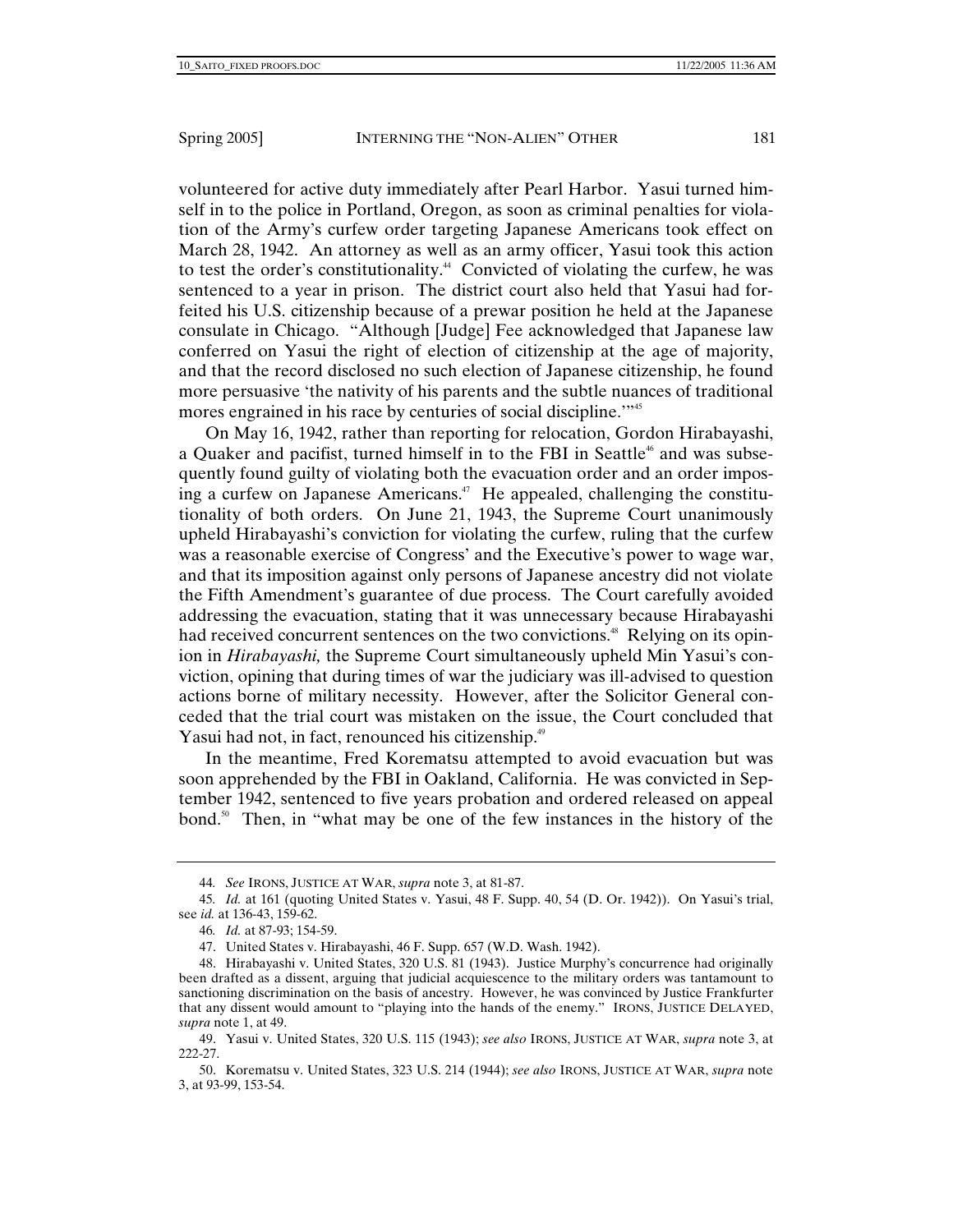United States of armed revolt by the military against duly constituted judicial authority," he was immediately [re]arrested by military policemen with drawn guns and taken first to the Presidio stockade in San Francisco, then to the Tanforan assembly center.<sup>51</sup>

Korematsu's appeal, like those of Hirabayashi and Yasui, was certified directly to the Supreme Court. Unlike the earlier cases, however, Korematsu's did not involve a curfew violation and directly raised the issue of the constitutionality of the evacuation and the internment. The Court delayed its decision by remanding to the Court of Appeals for a decision on the constitutionality of the exclusion order, allowing it to avoid ruling on the merits for more than a year.<sup>52</sup> In December 1944, with President Roosevelt safely reelected, the justices upheld Korematsu's conviction for violating the evacuation order by a vote of six to three, again avoiding the question of internment.<sup>53</sup> The majority addressed the charge of racial discrimination with the following mind-boggling conflation of race and citizenship:

It is said that we are dealing here with the case of imprisonment of a citizen in a concentration camp solely because of his ancestry, without evidence or inquiry concerning his loyalty.... To cast this case into outlines of racial prejudice... merely confuses the issue. Korematsu was not excluded from the Military Area because of hostility to him or his race. He was excluded because we are at war with the Japanese Empire.<sup>54</sup>

As Lorraine Bannai and Dale Minami point out, "[t]he Supreme Court first denied that there was any connection between race and the exclusion, and then accepted the argument that exclusion and, implicitly, incarceration, was necessitated by a race-based affinity Japanese Americans were presumed to have for Japan." $55$ 

Mitsuye Endo's case was decided at the same time as Korematsu's. A twenty-two-year-old clerical worker, Endo had filed a habeas corpus petition from Tule Lake, where she was incarcerated, straightforwardly challenging the government's authority to incarcerate *any* citizen absent so much as an explicit showing of cause.<sup>56</sup> Again, the Supreme Court "avoid[ed] constitutional issues which [were] necessarily involved," to quote the concurrence written by Justice Roberts, this time by ordering Endo's release, not on the merits of her legal argument, but because the government had conceded the fact of her loyalty. $5^{\circ}$ 

 <sup>51.</sup> IRONS, JUSTICE AT WAR, *supra* note 3, at 153-54.

<sup>52</sup>*. See* YAMAMOTO ET AL, *supra* note 20, at 139.

 <sup>53.</sup> Korematsu v. United States, 323 U.S. 214 (1944); *see also* IRONS, JUSTICE AT WAR, *supra* note 3 at 325-41.

 <sup>54. 323</sup> U.S. at 223. As Eugene Rostow noted, the majority merely "applie[d] the two findings [of *Hirabayashi*]—that the Japanese are a dangerous lot, and that there was no time to screen them individually. . . . There [was] no attempt in the *Korematsu* case to show a reasonable connection between the factual situation and the program adopted to deal with it." Rostow, *supra* note 3, at 508-09.

 <sup>55.</sup> Lorraine K. Bannai & Dale Minami, *Internment During World War II and Litigations, in*  ASIAN AMERICANS AND THE SUPREME COURT, *supra* note 16, at 755, 774; *see also* Iijima, *Shooting, supra* note 10, at 123-25.

<sup>56</sup>*. See* IRONS, JUSTICE AT WAR, *supra* note 3, at 99-103, 143-51.

<sup>57</sup>*. Ex parte* Endo, 323 U.S. 283, 308 (1944) (Roberts, J., concurring); *see also* IRONS, JUSTICE AT WAR, *supra* note 3, at 307-10, 317-19, 323-25, 341-45.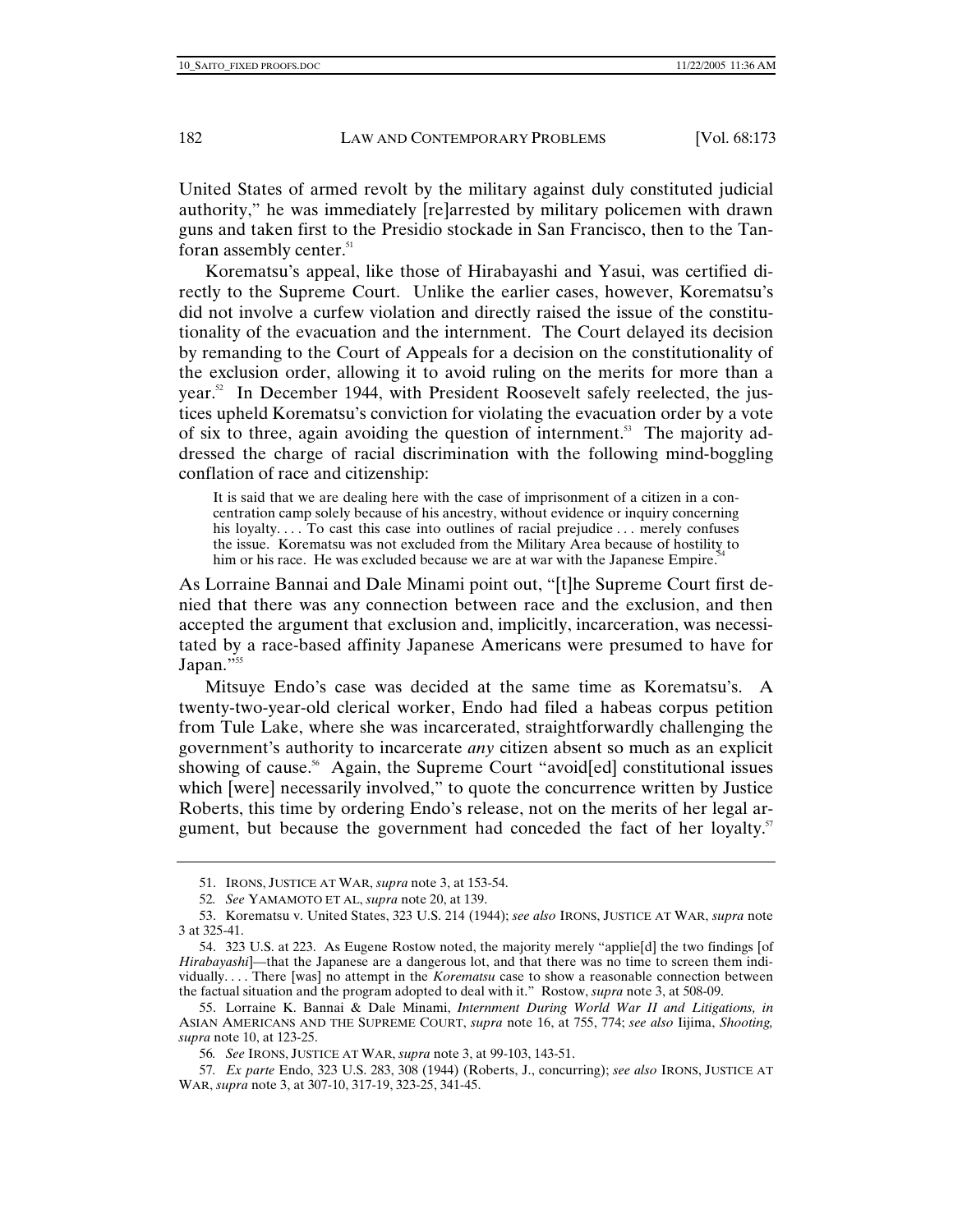While *Endo* is often portrayed as a "very substantial and important victory" for the internees—to quote the CWRIC—the Court actually avoided addressing, and thereby implicitly sanctioned, the notion that the government could arbitrarily and unilaterally determine loyalty and take punitive measure against those it deemed disloyal.<sup>58</sup>

Thus, without ever directly addressing the question of indefinitely imprisoning U.S. citizens without due process, the Supreme Court allowed the internment to stand, abdicating its duty to enforce the Constitution<sup>59</sup> and perpetuating the notion that "disloyalty" can be legitimately incorporated into the racialized identity of a particular ethnic group. As Neil Gotanda summarizes,

[T]he separability of the juridical categories of "citizen" and "alien" is clear, as is the parallel social distinction between "American" and "foreign." But when the individuals concerned are other non-Whites, the racial considerations render the "natural" coincidence of citizen and American much less certain. A Japanese-American citizen in 1942 was easily considered "foreign," thus making possible the judgment that likelihood of disloyalty was high enough to justify wholesale internment. $60$ 

## III

## AMERICAN INDIANS: A LONG HISTORY OF INTERNMENTS

It may well be doubted whether those [American Indian] tribes which reside within the acknowledged boundaries of the United States can with strict accuracy be denominated foreign nations. They may more correctly perhaps be denominated domestic dependent nations. They occupy a territory to which we assert a title independent of their will, which must take effect in point of possession when their right of possession ceases—meanwhile they are in a state of pupilage.

#### *Cherokee Nation v. Georgia* (1831)<sup>61</sup>

The internment of Japanese Americans during World War II has been generally understood to be an aberration; an exception, as it were, that proves the rule of the United States' fundamental commitment to constitutionally protected rights of due process and equal protection. However, we need only engage in only the most cursory review of the historical interactions between the

 <sup>58.</sup> CWRIC, PERSONAL JUSTICE DENIED, *supra* note 20, at 239.

 <sup>59.</sup> Immediately after these cases were decided, Yale law professor Eugene Rostow summarized their import, noting that the Supreme Court had sanctioned

five propositions of the utmost potential menace: (1) protective custody, extending over three or four years, is a permitted form of imprisonment in the United States; (2) political opinions, not criminal acts, may contain enough clear and present danger to justify such imprisonment; (3) men, women and children of a given ethnic group, both Americans and resident aliens can be presumed to possess the kind of dangerous ideas which require their imprisonment; (4) in time of war or emergency the military . . . can decide what political opinions require imprisonment, and which ethnic groups are infected with them; and (5) the decision of the military can be carried out without indictment, trial, examination, jury, the confrontation of witnesses, counsel for the defense, the privilege against self-incrimination, or any of the other safeguards of the Bill of Rights.

Rostow, *supra* note 3, at 532.

 <sup>60.</sup> Neil Gotanda, *"Other Non-Whites" in American Legal History: A Review of Justice at War*, 85 COLUM. L. REV. 1186, 1191 (1985).

 <sup>61.</sup> Cherokee Nation v. Georgia*,* 30 U.S. (5 Pet.) 1, 17 (1831).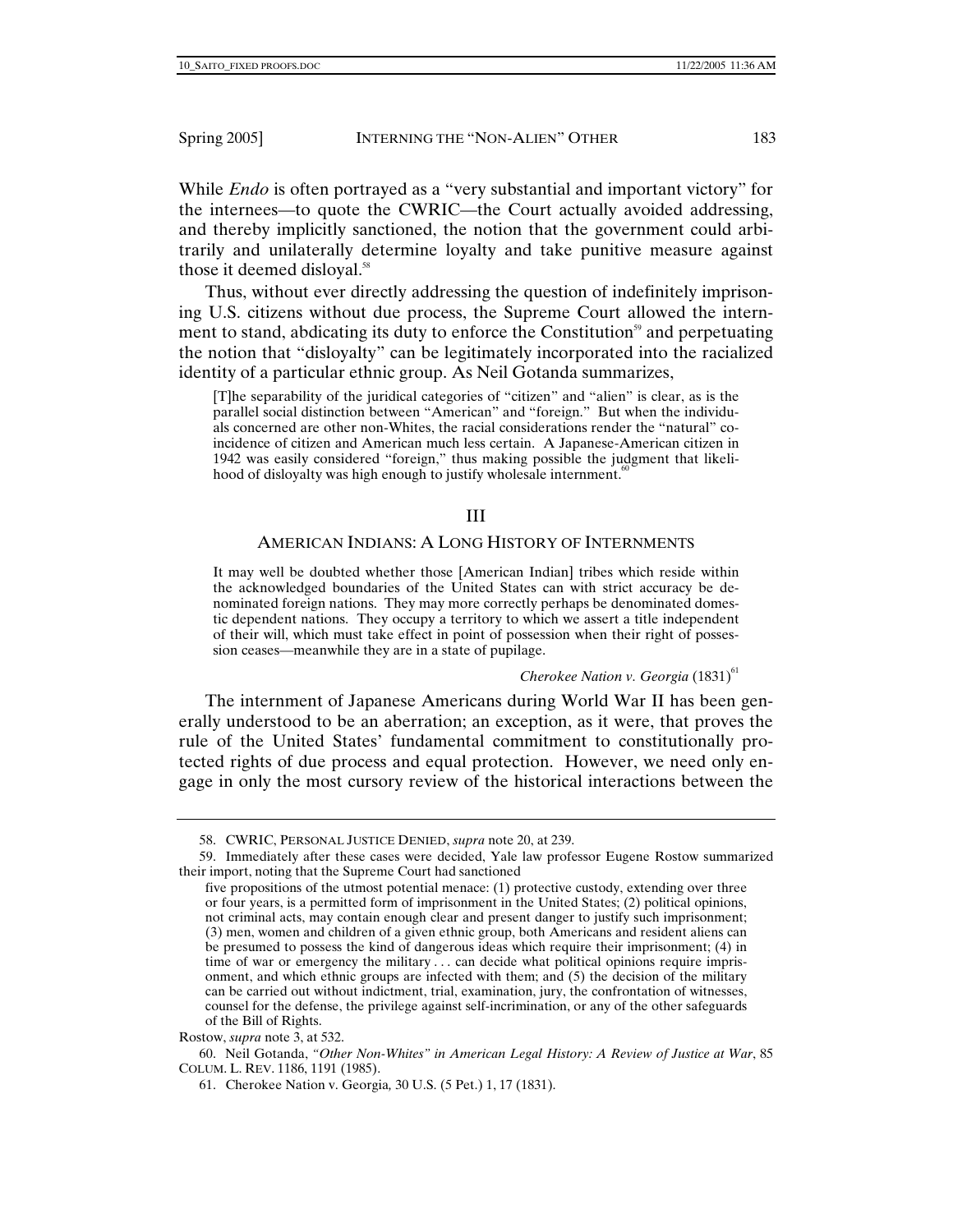United States and American Indian peoples, on whose land it has established itself, to discover that the mass internment of civilians has been undertaken as a normal, rather than exceptional, prerogative by the federal government.<sup>62</sup>

The native peoples of this land are in many respects the quintessential American "Other." It was by contrasting their "savagery" against the "civilization" of the settlers that the latter both legitimated their appropriation of the land and forged their identity as "Americans," a perspective most clearly articulated in the notion of American Manifest Destiny.<sup>63</sup> Although the United States had entered into numerous treaties with American Indian nations, thereby acknowledging them to be independent sovereignties,<sup>64</sup> and, indeed, depended upon those treaties to justify its claims to much of its territory, by the 1830s the Supreme Court declared that the United States would no longer regard them as either independent or fully sovereign.<sup>65</sup> As Chief Justice John Marshall declared in *Cherokee Nation v. Georgia,* "[t]hey may, more correctly, perhaps, be denominated domestic dependent nations. They occupy a territory to which we assert a title independent of their will. . . . Their relation to the United States resembles that of a ward to his guardian."<sup>66</sup> This declaration that all American Indian nations—even those the U.S. had not encountered as of the 1830s—

 63. *See generally* REGINALD HORSMAN, RACE AND MANIFEST DESTINY: THE ORIGINS OF AMERICAN RACIAL ANGLO-SAXONISM (1981); RICHARD DRINNON, FACING WEST: THE METAPHYSICS OF INDIAN-HATING AND EMPIRE-BUILDING (1980). For an overview that does not address race, see generally FREDERICK MERK, MANIFEST DESTINY AND MISSION IN AMERICAN HISTORY: A REINTERPRETATION (1963).

64*. See* Siegfried Wiessner, *American Indian Treaties and Modern International Law,* 7 ST. THOMAS L. REV. 567, 591 (1995) (noting that the U.S. entered into such treaties "on a perfectly level playing field . . . extending to [the Indian nations] the same courtesies as to other nations of the then overwhelmingly European international legal order"). For a compilation of ratified treaties, see generally CHARLES J. KAPPLER, INDIAN AFFAIRS: LAWS AND TREATIES (1940-41). For documents omitted by Kappler, see generally VINE DELORIA, JR. & RAYMOND J. DEMALLIE, DOCUMENTS OF AMERICAN INDIAN DIPLOMACY; TREATIES, AGREEMENTS, AND CONVENTIONS, 1775-1979 (1999).

65*. See* Johnson v. McIntosh, 21 U.S. (8 Wheat.) 543, 587 (1823); Cherokee Nation v. Georgia, 30 U.S. (5 Pet.) 1 (1831), and Worcester v. Georgia, 31 U.S. (6 Pet.) 515 (1832). On this trilogy authored by Justice Marshall, see Philip P. Frickey, *Marshalling Past and Present: Colonialism, Constitutionalism, and Interpretation in Federal Indian Law*, 107 HARV. L. REV. 381, 382, 406-18 (1993); Helen W. Winston, *"An Anomaly Unknown": Supreme Court Application of International Law Norms on Indigenous Rights in the Cherokee Cases (1831-32)*, 1 TULSA J. COMP. & INT'L L. 339, 349-58 (1994).

 66. 30 U.S. (5 Pet.) at 17. As Ward Churchill concludes, "[i]n practical effect, Marshall cast indigenous nations as entities inherently imbued with a sufficient measure of sovereignty to alienate their territory by treaty when and wherever the U.S. desired they do so, but never with enough to refuse." Ward Churchill, *The Law Stood Squarely on Its Head: U.S. Legal Doctrine, Indigenous Self-Determination and the Question of World Order*, 81 OR. L. REV. 663*,* 677-78 (2002).

 <sup>62.</sup> The mass internment of civilians in wartime has also been common, as illustrated by the United States' internment of much of the Filipino population in its war of "pacification" which began in 1898 and its policy of forcing Vietnamese villagers into "strategic hamlets" during the war in Indochina. On the Philippines, see THE PHILIPPINES READER: A HISTORY OF COLONIALISM, NEOCOLONIALISM, DICTATORSHIP, AND RESISTANCE 15-19 (1987) (Daniel B. Schirmer & Stephen Rosskamm Shalom eds.); Stuart Creighton Miller, "BENEVOLENT ASSIMILATION": THE AMERICAN CONQUEST OF THE PHILIPPINES, 1899-1903 163-64 (1982). On Vietnam, see DOUGLAS BLAUFARD, THE On Vietnam, see DOUGLAS BLAUFARD, THE COUNTERINSURGENCY ERA: U.S. DOCTRINE AND PERFORMANCE 114-15, 120 (1977); D. MICHAEL SHAFER, DEADLY PARADIGMS: THE FAILURE OF U.S. COUNTERINSURGENCY POLICY 268 (1988); NEIL SHEEHAN, A BRIGHT SHINING LIE: JOHN PAUL VANN AND AMERICA IN VIETNAM 308-312 (1988).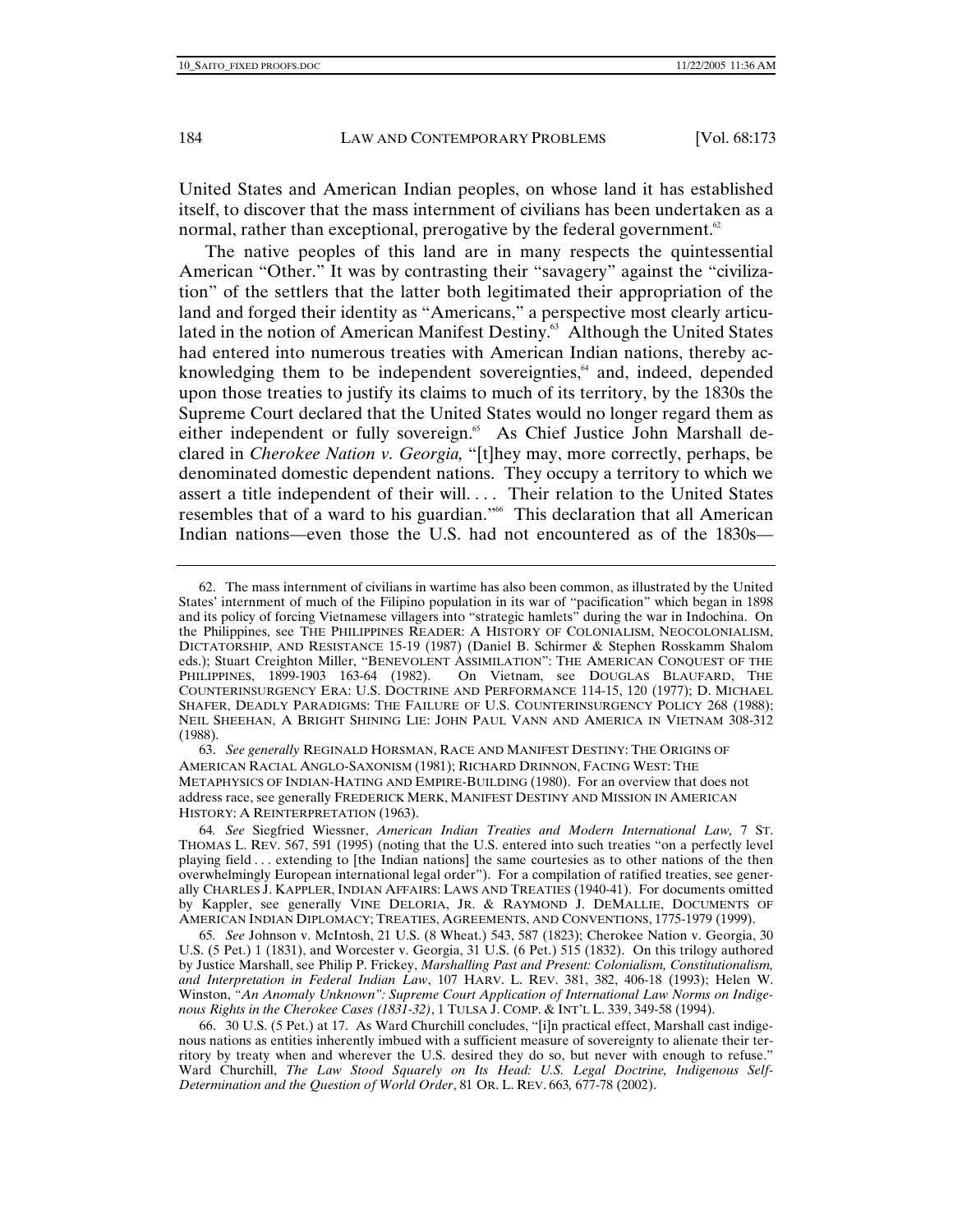would henceforth be considered as internal colonies<sup> $\sigma$ </sup> laid the groundwork for the U.S. government's subsequent assertion of full and complete—"plenary" power over Indian affairs.<sup>68</sup>

Indigenous peoples, while thus subjected to federal control, were not, however, considered "Americans." Somewhat ironically, while the U.S. government was asserting complete power over them, the Supreme Court held in the 1884 case of *Elk v. Wilkins* that the Fourteenth Amendment's birthright citizenship did not extend to American Indians:

Indians born within the territorial limits of the United States, members of, and owing immediate allegiance to, one of the Indian tribes, (an alien though dependent power,) although in a geographical sense born in the Unites States, are no more "born in the United States and subject to the jurisdiction thereof,"... than the children of subjects of any foreign government  $\dots$ <sup>6</sup>

With some exceptions, this was the case until 1924 when Congress unilaterally declared all American Indians to be U.S. citizens, whether they wanted to be or not. $70$ 

In the meantime, every native people consigned to a reservation in the U.S.—effectively all 400-plus of them—was subjected to internment.<sup>71</sup> While not generally phrased in those terms, the reality is evident in that until well into the twentieth century, American Indians were generally required to obtain a permit from a federal Indian agent—or in some cases the military—in order to leave their assigned agencies. This was the issue in the 1879 *Standing Bear* case, which arose when a group of Poncas sent to a reservation in the "Indian Territory" of Oklahoma attempted to return to their traditional lands in eastern South Dakota without permission and were arrested by the army.<sup>72</sup> Similarly, in the 1896 case of *Ward v. Race Horse* the Supreme Court ruled that the Lakotas were not free to exercise their treaty-guaranteed right to hunt in customary lo-

 <sup>67.</sup> On internal and settler-state colonialism, see Ward Churchill, *The Indigenous Peoples of North America: A Struggle Against Internal Colonialism*, *in* STRUGGLE FOR THE LAND: NATIVE NORTH AMERICAN RESISTANCE TO GENOCIDE, ECOCIDE AND COLONIZATION 15, 24-26 (2002).

<sup>68</sup>*. See generally* Nell Jessup Newton, *Federal Power Over Indians: Its Sources, Scope, and Limitations*, 132 U. PA. L. REV. 195; Robert A. Williams, Jr., THE AMERICAN INDIAN IN WESTERN LEGAL THOUGHT (1990).

 <sup>69.</sup> Elk v. Wilkins, 112 U.S. 94, 102 (1884); *see also supra* note 12 and accompanying text.

 <sup>70.</sup> The General Allotment Act, sec. 6, 24 Stat. 388 (1887), declared all Indians born within the territorial limits of the United States who accepted individual land allotment to be citizens. Citizenship was imposed on all American Indians pursuant to acts passed in 1924 (43 Stat. 253, 2 June 1924) and 1940 (Nationality Act of 1940, Pub. L. No. 76-853, 54 Stat. 1172, (1940)). *See generally* Robert B. Porter, *The Demise of the Ongwehoweh and the Rise of the Native American: Redressing the Genocidal Act of Forcing American Citizenship upon Indigenous Peoples*, 15 HARV. BLACKLETTER L.J. 107 (1999).

<sup>71</sup>*. See, e.g.*, "The Reservation as Prison: Forced Confinement of Indians on Reservations" *in* SIDNEY L. HARRING, CROW DOG'S CASE: AMERICAN INDIAN SOVEREIGNTY, TRIBAL LAW, AND UNITED STATES LAW IN THE NINETEENTH CENTURY 204-06 (1994). In fact, Indian reservations served as prototypes for the camps in which Japanese Americans were interned. *See* RICHARD DRINNON, KEEPER OF CONCENTRATION CAMPS, *supra* note 29; DILLON S. MYER AND AMERICAN RACISM xxiv, 265 (1987).

<sup>72</sup>*.* U.S. ex rel. Standing Bear v. Crook, 25 Fed. Cas. 695 (C.C.D. Neb., 1879). *See generally*  THOMAS HENRY TIBBLES, THE PONCA CHIEFS: AN ACCOUNT OF THE TRIAL OF STANDING BEAR (1972).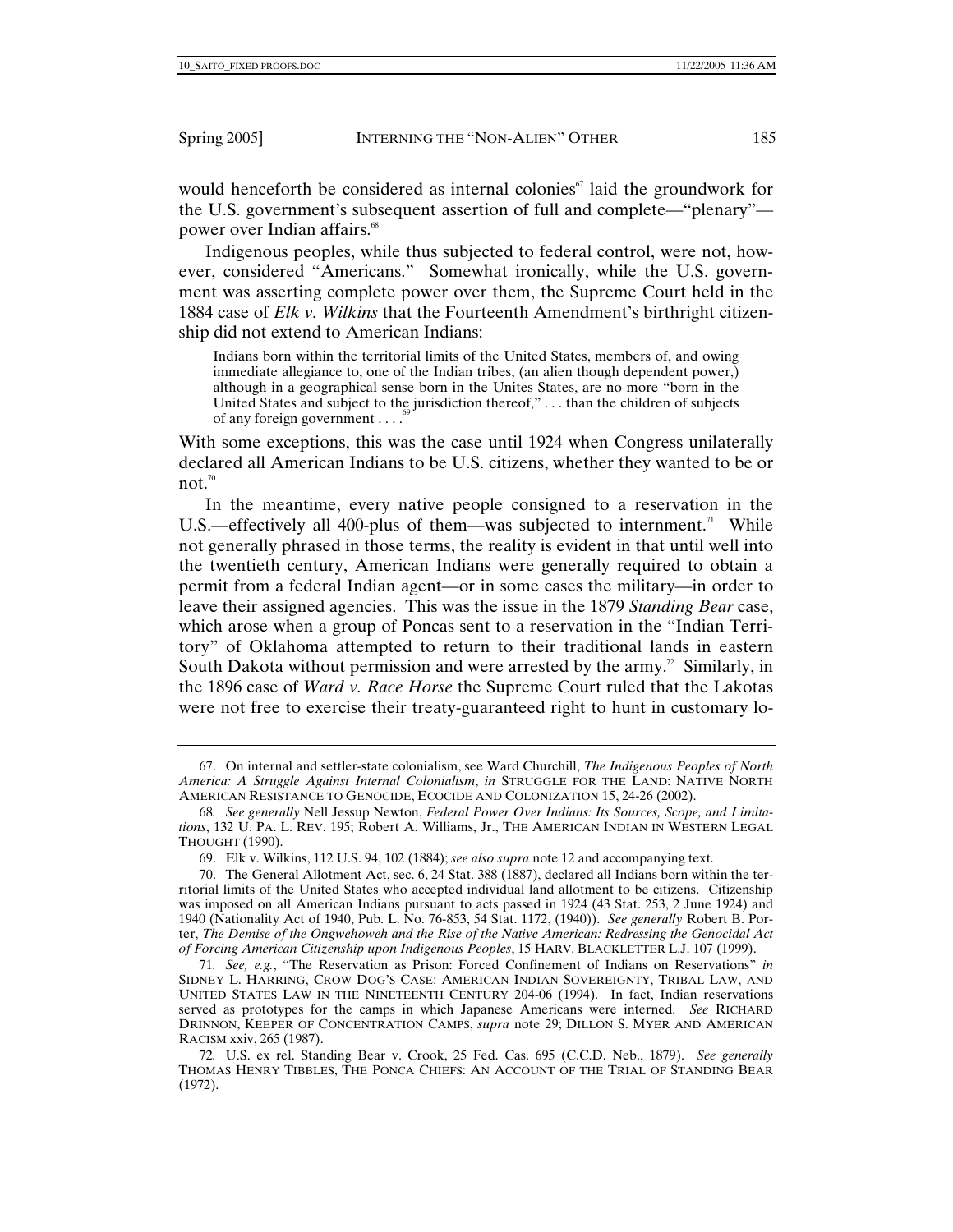cales beyond the boundaries of their reservations.73 It was not until the *By-a-lille* case in 1909 that a formal opinion was rendered holding that American Indians could not be classified or treated as "prisoners of war" merely because they were Indians. $74$ 

Although "military necessity" and "national security" were frequently invoked to justify the mass internment of American Indians, war was rarely a determining factor.<sup>75</sup> No hostilities were occurring during the 1830s, when, for example, the army was employed to round up the Cherokees, holding them in stockades until they were sent onto the "Trail of Tears," a 1,200 mile forced march from their Georgia/North Carolina homeland to Oklahoma during which about half of them died. This is also true with respect to the other four "Civilized Tribes"—Choctaws, Chickasaws, Creeks, and Seminoles—all of whom had shared the Cherokees' fate by  $1840$ .<sup>76</sup> Although they occurred during peacetime, President Andrew Jackson claimed, just as officials did with respect to Japanese Americans a century later, that the forced evacuations were motivated, at least in part, by a need to "protect" the Indians from the racial antipathy of their white neighbors. $\pi$ 

 75. It is difficult to assess exactly what constituted an "Indian war," since Congress never declared one. A peculiar ambiguity attends the term, similar to that attending the present "war on terror," which was perhaps best summed up by the Supreme Court's observation in *Marks v. United States* that, notwithstanding the war-making requirements posited in the Constitution, "to constitute an Indian war, it is sufficient that hostilities exist and that military operations are carried on." 161 U.S. 297, 302-03 (1895). On its face, this would mean that the U.S. was continuously engaged in one or more Indian wars from its first moment until some point in the early twentieth century. This, however, has been officially and repeatedly denied, as illustrated by the conclusion of the 1890 census that Indian wars were only "about 40 in number." *See* U.S. DEPT. OF LABOR, BUREAU OF THE CENSUS, REPORT ON INDIANS TAXED AND NOT TAXED IN THE UNITED STATES (EXCEPT ALASKA) AT THE ELEVENTH U.S. CENSUS: 1890 637 (1894).

76*. See* RUSSELL THORNTON, THE CHEROKEES: A POPULATION HISTORY 75-77 (1990). According to Thornton, "The Choctaws are said to have lost 15 percent of their population, 6,000 out of 40,000; and the Chickasaw . . . surely suffered severe losses as well. By contrast, the Creeks and Seminoles are said to have suffered about 50 percent mortality." Russell Thornton, *Cherokee Population Losses During the Trail of Tears: A New Perspective and a New Estimate,* 31 ETHNOHISTORY 293 (1984). *See generally* GRANT FOREMAN, INDIAN REMOVAL: THE IMMIGRATION OF THE FIVE CIVILIZED TRIBES (1953); GLORIA JAHODA, THE TRAIL OF TEARS: THE STORY OF THE INDIAN REMOVALS (1975). For an interesting overview framed in juxtaposition to the Japanese American internment, see EDWARD H. SPICER, ASAEL I. HANSEN, KATHERINE LUOMALA & MARVIN K. OPLER, THE IMPOUNDED PEOPLE: JAPANESE AMERICANS IN THE RELOCATION CENTERS 46 (1969).

 77. According to Jackson, the purpose of Indian Removal was humanitarian, that is, to "separate the Indians from immediate contact with settlements of whites; free them from the power of the States; enable them to pursue happiness [and] retard the progress of decay, which is lessening their numbers." "Message of the President to Congress on Indian Removal," Dec. 6, 1830. For this and numerous comparable statements, see U.S. Congress Staff, *Speeches on the Passage of the Bill for the Removal of the Indians: Proceedings of the U.S. Congress, 21st, 1st Session, 1829-1830* (1988). Regarding the Japanese American internment, see, e.g., the expressions of concern quoted in ROGER DANIELS, CONCENTRATION CAMPS USA: JAPANESE AMERICANS AND WORLD WAR II 47, 156 (1972) (quoting

<sup>73</sup>*.* Ward v. Race Horse, 163 U.S. 504 (1896).

<sup>74</sup>*. U.S. v. By-a-lil-le*, 12 Ariz. 150 (1909); *see also* HARRING, *supra* note 71, at 198-203. The government's contention in *By-a-lil-le* that Indians comprised a peculiar category of prisoners of war and that no law governed when such prisoners should be released is remarkably similar to its current position with respect to "enemy combatants" such as Hamdi, Padilla, and those held at Guantánamo Bay. *See infra* notes 184-205, 224-28 and accompanying text.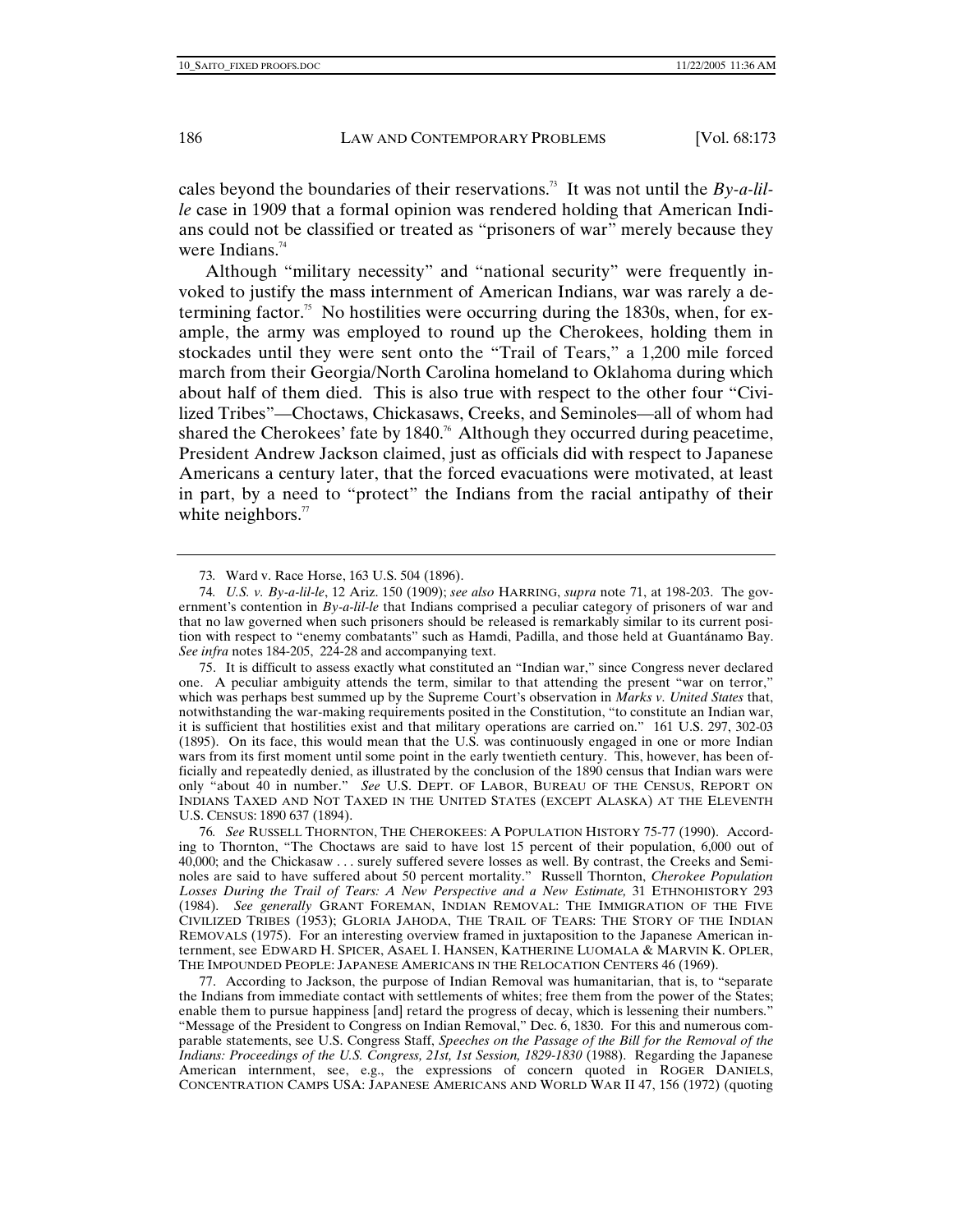Even when warfare was involved, the mass internment of civilians most often occurred after the fighting was over and typically lasted for years, even generations. In the aftermath of the 1862 "Little Crow's War" in Minnesota, for instance, virtually the entire Santee Sioux population was interned at Fort Snelling, where conditions were so miserable that one-quarter of them died within several months, and a \$200 scalp bounty was proclaimed on all Santees found outside the concentration camp.<sup>78</sup> Similarly, following the army's socalled Kit Carson Campaign in 1863, the Navajos were first concentrated at Fort Defiance, Arizona, and then force-marched approximately 300 miles to the Bosque Redondo, adjoining Fort Sumner, New Mexico, where they were interned for four years. Lodged in crude shelters (sometimes literally holes in the ground), restricted to subsistence rations at best, and wracked by disease, half of the internees perished before they were moved to another reservation in 1868.79

The harsh conditions at the San Carlos Reservation in southeastern Arizona, where the far-flung western Apache peoples were increasingly concentrated, precipitated the escape and protracted military resistance mounted by a band of Chiricahua Apaches led by Geronimo during the 1870s and 1880s.<sup>80</sup> In retaliation, after Geronimo's surrender in 1886, the government shipped the entire Chiricahua population, including not only children, elders, and women, but also those men who had fought *for* the U.S. against their "renegade" relatives, to military barracks in Florida and Alabama. There they were confined in an utterly alien climate, with a resulting death toll of some forty percent, until the winter of 1913-14.<sup>81</sup> By that point, with even U.S. officials acknowledging that it was "too much to keep people more than 26 years in confinement for crimes

expressions of concern by Sec. of Agriculture Claude Wickard and Gen. George C. Marshall); DRINNON, KEEPER OF CONCENTRATION CAMPS, *supra* note 29, at 30, 36 (quoting Gen. DeWitt and Asst. Sec. of War John J. McCloy).

 <sup>78.</sup> They were then relocated to an even harsher facility at Crow Creek, in the Dakota Territory, where another quarter died within the first year. *See* DEE BROWN, BURY MY HEART AT WOUNDED KNEE: AN INDIAN HISTORY OF THE AMERICAN WEST 60, 63-64 (1970); DUANE SCHULTZ, OVER THE EARTH I COME: THE GREAT SIOUX UPRISING OF 1862, 279-83 (1992).

<sup>79</sup>*. See generally* CLIFFORD E. TRAFZER, THE KIT CARSON CAMPAIGN: THE LAST GREAT NAVAJO WAR (1982); LYNN R. BAILEY, THE LONG WALK: A HISTORY OF THE NAVAJO WARS, 1846- 68 (1988); LYNN R. BAILEY, BOSQUE REDONDO: THE NAVAJO INTERNMENT AT FORT SUMNER, NEW MEXICO, 1863-1868 (1998); GERALD THOMPSON, THE ARMY AND THE NAVAJO: THE BOSQUE REDONDO RESERVATION EXPERIMENT, 1863-1868 (1982).

<sup>80</sup>*. See* MICHAEL LIEDER & JAKE PAGE, WILD JUSTICE: THE PEOPLE OF GERONIMO VS. THE UNITED STATES 19-20 (1997); OBIE B. FAULK, THE GERONIMO CAMPAIGN 16 (1969); RICHARD J. PERRY, APACHE RESERVATION: INDIGENOUS PEOPLES AND THE AMERICAN STATE 129-36 (1993).

 <sup>81.</sup> The attritional warfare waged against them by the U.S. reduced the Chiricahuas from an estimated 3,000 in 1855 to barely 500 in 1885. Their first eight years of internment in the east brought the number down to roughly 300, an overall population decline of 90 percent in a single generation. LIEDER & PAGE, *supra* note 80, at 28-38. *See generally* W. SKINNER, THE APACHE ROCK CRUMBLES (1987); DAVID ROBERTS, ONCE THEY MOVED LIKE THE WIND: COCHISE, GERONIMO AND THE APACHE WARS (1984).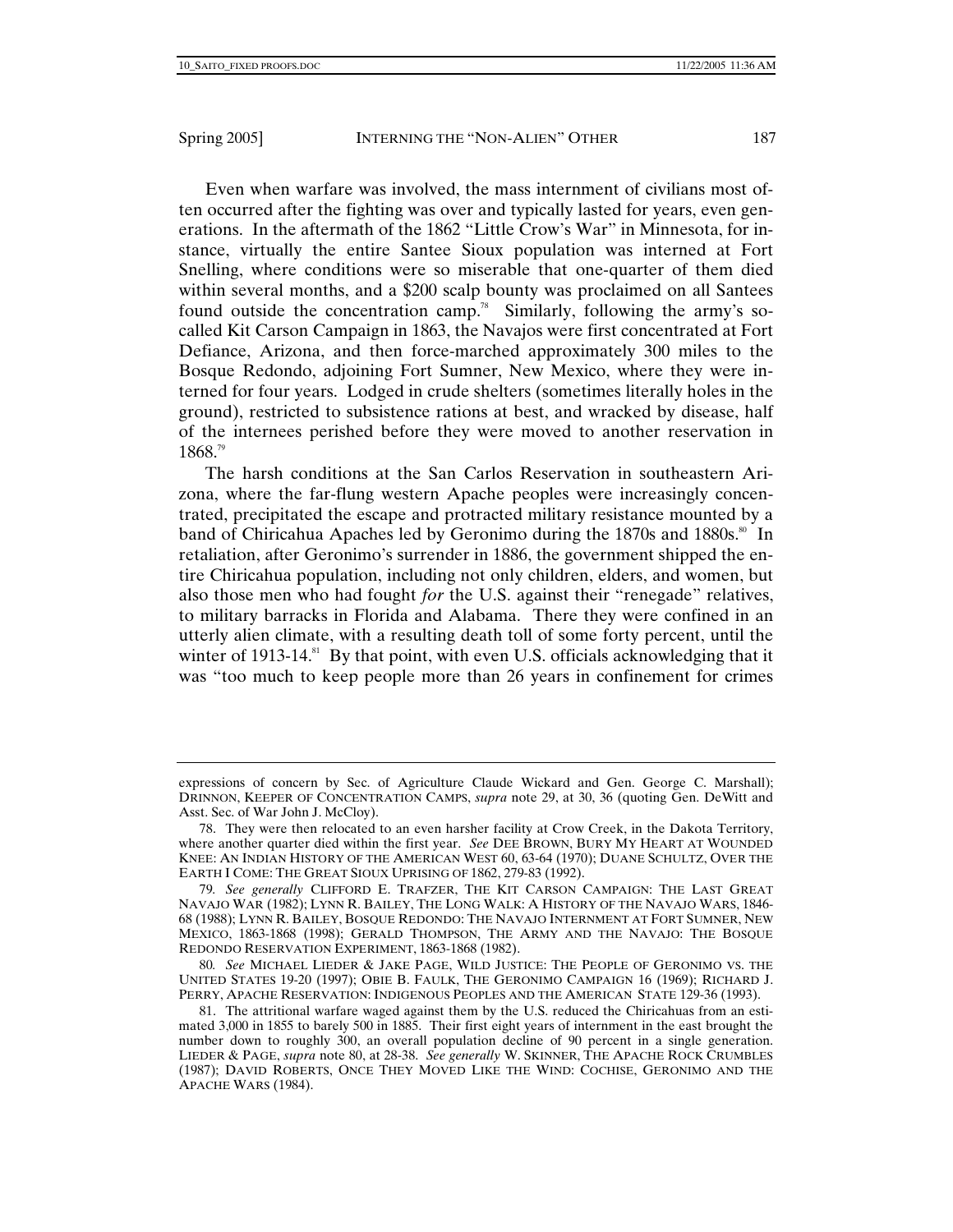they never committed," the survivors were transferred to a reservation in Oklahoma.<sup>82</sup>

In the winter of 1878-79, 15,000 U.S. troops were sent in pursuit of small group of several hundred Northern Cheyenne, primarily noncombatant women and children, who fled the desperate conditions of their internment near Fort Sill, Oklahoma.<sup>83</sup> General Philip Sheridan, commander of U.S. forces in the region, ordered his men to "spare no measure . . . to kill or capture" the fugitives as rapidly as possible and thus deter other peoples from following the Cheyennes' example.<sup>84</sup> Captured and informed they would be returned to Oklahoma, the Cheyenne fled again. This time they were quickly tracked down and about half of them, children included, simply butchered.<sup>85</sup> An even more egregious instance occurred on December 29, 1890—nearly thirteen years after the last of the "Sioux Wars"—when the U.S. Seventh Cavalry Regiment, using Hotchkiss guns, massacred more than 300 unarmed Minneconjou Lakotas captured on the Wounded Knee Creek in western South Dakota. Their sole "offense" was to have fled their assigned agency near Fort Yates during a period of starvation and severe repression,seeking refuge among their Oglalla relatives at the Pine Ridge Agency, about 150 miles away.<sup>86</sup>

The long term internment of numerous indigenous peoples—men and women, children and elders—under extremely harsh conditions, was thus an integral part—along with broken treaties, aggressive warfare and explicitly genocidal policies<sup>87</sup> of the United States' strategy for occupying all of the land within its claimed territorial boundaries. By early 1942, when the internment of Japanese Americans was undertaken, the terms under which their Indian coun-

85*. See* MARI SANDOZ, CHEYENNE AUTUMN 245-90 (1964 reprint of 1953 original); RALPH K. ANDRIST, THE LONG DEATH: THE LAST DAYS OF THE PLAINS INDIAN 321-29 (1964).

 <sup>82.</sup> LEIDER & PAGE, *supra* note 80, at 48, *citing* CONGRESSIONAL RECORD, 48 Cong. Rec. S11336- 7 (daily ed. Aug. 19, 1912).

 <sup>83.</sup> For background on the extended warfare precipitated by U.S. invasions of Cheyenne territory beginning in the 1840s*,* see generally GEORGE BIRD GRINNELL, THE FIGHTING CHEYENNES (1955 reprint of 1915 original). For more detail on particular phases, see generally STAN HOIG, THE SAND CREEK MASSACRE (1961) and THE BATTLE OF THE WASHITA (1976).

 <sup>84.</sup> DONALD J. BERTHRONG, THE CHEYENNE AND ARAPAHO ORDEAL: RESERVATION AND AGENCY LIFE IN THE INDIAN TERRITORY, 1875-1907 34 (1976). General Sheridan is famous for his 1869 observation that the only good Indians he had ever seen were dead ones (popularized as "the only good Indian is a dead Indian"). *See* PAUL ANDREW HUTTON, PHIL SHERIDAN AND HIS ARMY 180  $(1985)$ .

 <sup>86.</sup> On the last of the wars, see generally JOHN E. GRAY, THE CENTENNIAL CAMPAIGN: THE SIOUX WAR OF 1876 (1988). On the Lakotas' confinement during the intervening period, see generally GEORGE HYDE, RED CLOUD'S FOLK: A HISTORY OF THE OGLALLA SIOUX INDIANS (1937) and SPOTTED TAIL'S FOLK: A HISTORY OF THE BRULE SIOUX (1961). On the massacre, see ANDRIST, *supra* note 85, at 350-52; BROWN, *supra* note 78, at 401-02. Since both agencies were situated within the "Great Sioux Reservation," the Indians had never ventured beyond the boundaries of what was acknowledged by the U.S. as being their own territory. See the map entitled "Sioux Cessions and Land Claims" in IRREDEEMABLE AMERICA: THE INDIANS' ESTATE AND LAND CLAIMS 122-23 (IMRE SUTTON ED., 1985).

<sup>87</sup>*. See generally* WARD CHURCHILL, A LITTLE MATTER OF GENOCIDE: HOLOCAUST AND DENIAL IN THE AMERICAS, 1492 TO THE PRESENT (1997); WARD CHURCHILL, PERVERSIONS OF JUSTICE: INDIGENOUS PEOPLES AND ANGLOAMERICAN LAW (2003) [hereinafter PERVERSIONS OF JUSTICE].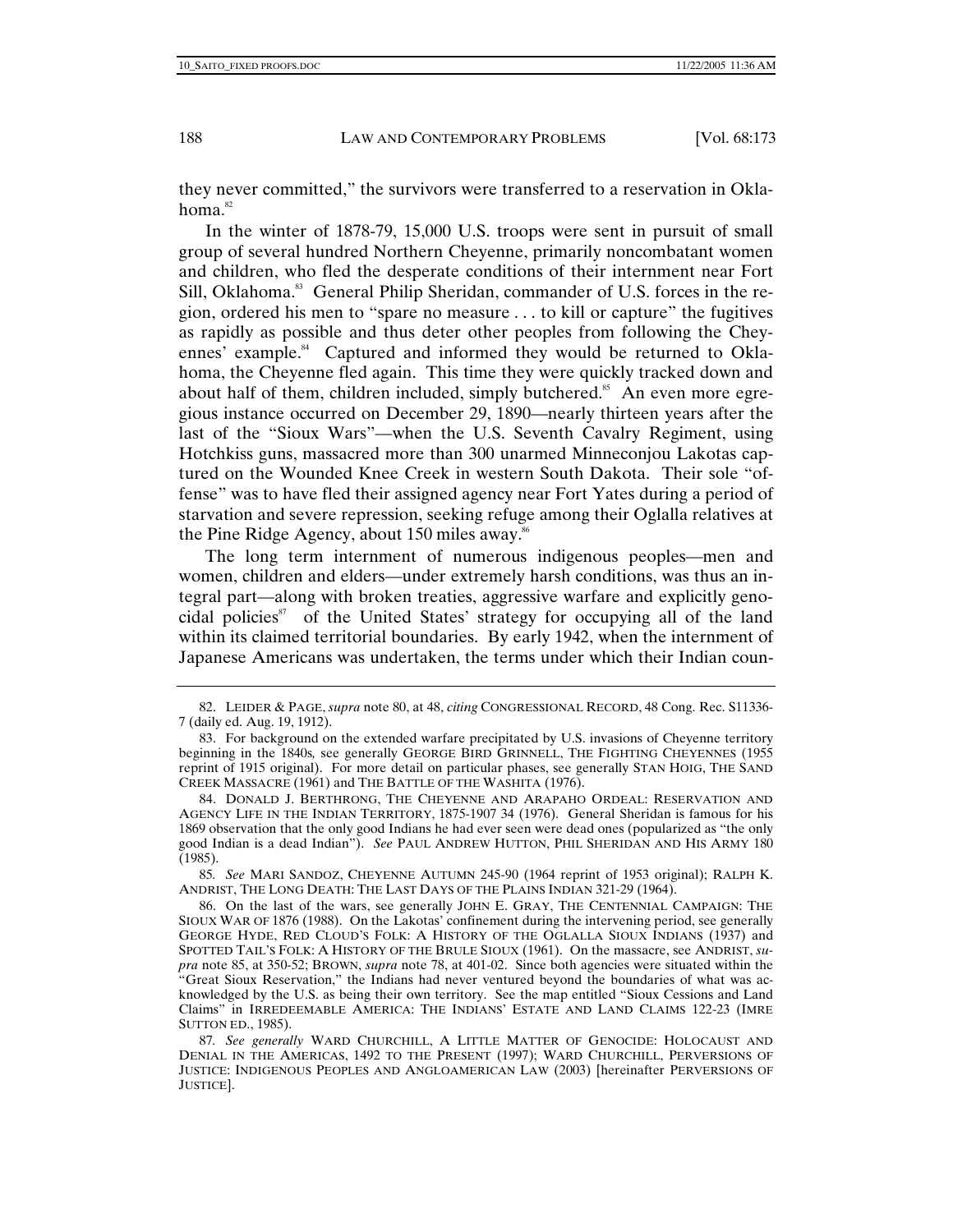terparts were confined had improved to a certain extent.<sup>88</sup> For all intents and purposes, however, the American Indian internment would continue until the mid-1950s, long after the Japanese Americans had been released, when the U.S. government finally decided that its interests were better served by "terminating" its relationship with the American Indians, abruptly pushing them off the reservations and dispersing them in cities.<sup>89</sup> Interestingly, Dillon S. Myer, who as director of the War Relocation Authority had managed the Japanese American internment, was designated to oversee this attempted "final solution of the Indian problem" in the U.S. $\degree$ 

Unlike Japanese Americans, American Indians have never received individual or collective compensation of any sort for the far more protracted periods of internment they suffered at the hands of the United States. In 1947 the Chiricahuas filed a claim with the Indian Claims Commission  $(ICC)^{91}$  for damages accruing both from the expropriation of their lands and from their lengthy imprisonment in Florida and Alabama. In 1971 the ICC finally awarded them token payment for their lost lands, but asserted it had no jurisdiction over the imprisonment claim on the grounds that the incarceration did not violate any treaty.<sup>92</sup> The Commission's ruling was appealed, but in 1973, the Court of Claims, while acknowledging "with studied understatement that 'the Apache Tribe did not prosper' from twenty-seven years of imprisonment,"93 held that the U.S. was not liable. The Supreme Court subsequently denied certiorari,<sup>44</sup> thus casting an aura of legitimacy over the "principle" that the U.S. government holds the prerogative to intern entire populations at will.

 <sup>88.</sup> It must be pointed out, however, that some of the Japanese American internment camps were actually built on American Indian reservations, and that the barracks hastily constructed for them, crude as they were, were still better than much of the reservation housing. Apparently at Poston, when the war was over, instead of turning over the barracks and leaving the trees and crops, the government plowed everything under and prevented the reservation residents from even salvaging any of the building materials. *See* Chris K. Iijima, *Reparations and the "Model Minority" Ideology of Acquiescence: The Necessity to Refuse the Return to Original Humiliation*, 40 B.C. L. REV 9 /19 B.C. THIRD WORLD L.J. 385 (joint issue) (1998).

<sup>89</sup>*. See generally* GARY ORFIELD, A STUDY OF TERMINATION POLICY (1966); DONALD L. FIXICO, TERMINATION AND RELOCATION: FEDERAL INDIAN POLICY, 1945-1960 (1986).

 <sup>90.</sup> Richard Drinnon notes, "An accident of chronology has masked the underlying meaning of Myer's termination policy. Had he been commissioner of the [Bureau of Indian Affairs] *before* he became director of the [War Relocation Authority], then the continuities stretching from the reservations to the camps could hardly have been missed and the fundamental sameness of his treatment of Native Americans and Japanese Americans would have elicited close analysis long ago." DRINNON, KEEPER OF CONCENTRATION CAMPS, *supra* note 29, at 265. In an unpublished paper written during the mid-1950s, former Indian Commissioner John Collier described his successor's termination policy as amounting to a program of deliberate "social genocide" against Native Americans. In a paper of his own, written at about the same time, Myer concurred. *Id*. at 242-43.

 <sup>91.</sup> On the ICC *see generally* Ward Churchill, *Charades Anyone? The Indian Claims Commission in Context in* PERVERSIONS OF JUSTICE, *supra* note 87, at 125-52 (noting that the ICC was established in 1946 in an attempt to distinguish U.S. land appropriations from those of the Third Reich); HARVEY D. ROSENTHAL, THEIR DAY IN COURT: A HISTORY OF THE INDIAN CLAIMS COMMISSION (1990).

 <sup>92.</sup> Fort Sill Apache Tribe of Oklahoma v. United States, 26 Ind. Cl. Comm. 281 (1971).

 <sup>93.</sup> LIEDER & PAGE, *supra* note 80, at 222.

 <sup>94.</sup> Fort Sill Apache Tribe of Oklahoma v. United States, 477 F.2d 1360 (Ct. Cl. 1973), *cert. denied*, 416 U.S. 993 (1974).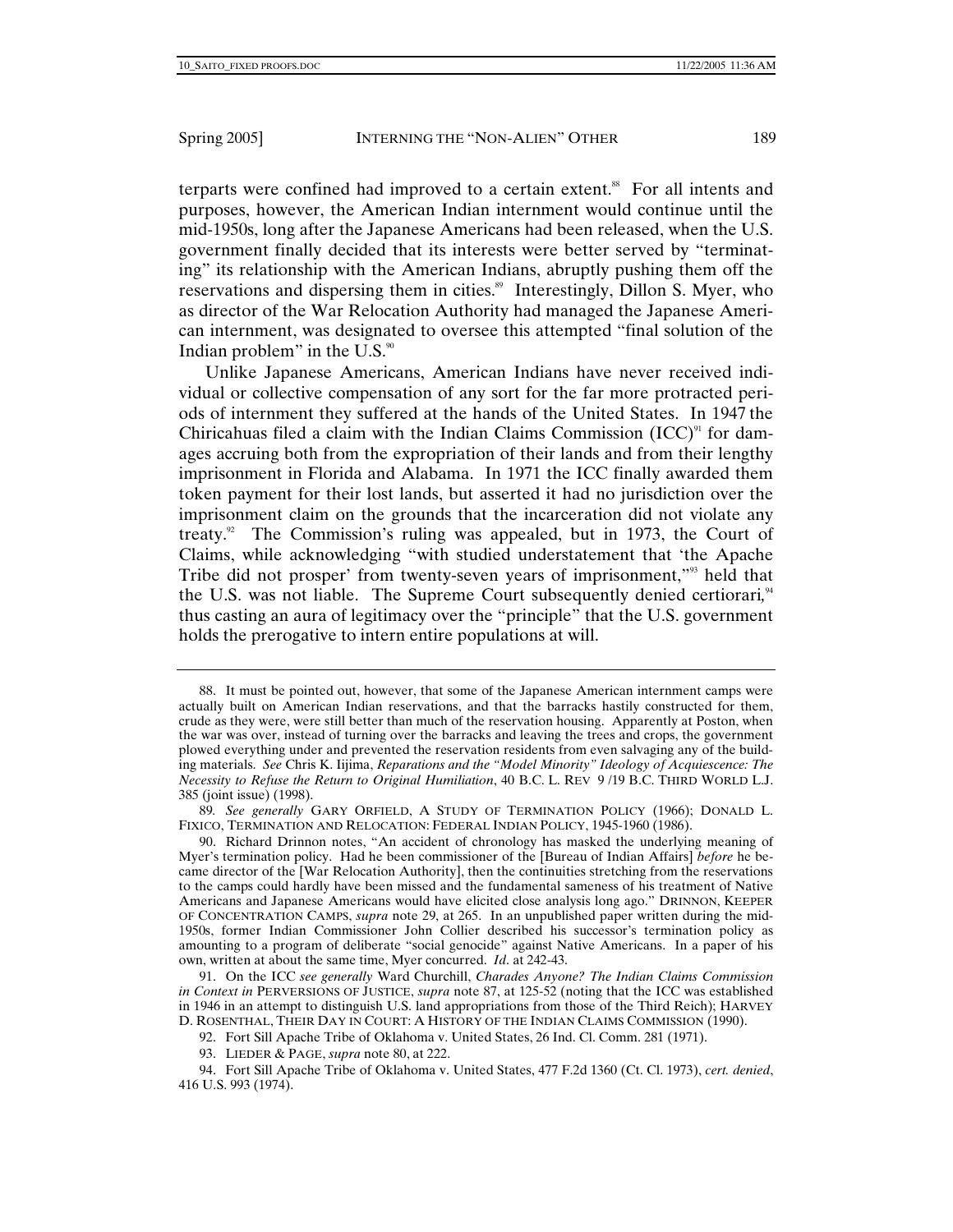American Indians are, in many respects, prototypical "non-aliens": their nations were first acknowledged as independent sovereigns, then were deemed to be "domestic dependent nations." This appellation continues to be accurate in light of their still-colonized status under which the federal government exercises plenary power over them, but recognizes their "quasi-sovereign" status when convenient.<sup>95</sup> That many became U.S. citizens pursuant to the 1887 Allotment Act did not affect the government's ability to collectively treat them as prisoners of war, and internment has been a routine part of the U.S. government's attempts to control indigenous peoples and their lands and resources.<sup>86</sup>

#### IV

#### INTERNMENT AS A DOMESTIC POLITICAL OPTION

[Under the Internal Security Act of 1950] the President was authorized to declare an "internal security emergency" during which the Attorney General was empowered to detain all persons for whom there was "reasonable ground" for believing [they] "probably will engage in, or probably will conspire with others to engage in, acts of espionage or sabotage" . . . .

Robert Justin Goldstein, Political Repression in Modern America<sup>97</sup>

Mass internment has thus been used throughout American history to control civilian populations considered Other by virtue of race or national origin and deemed a threat to national security. Internment has also been considered a viable option for dealing with those who threaten the political status quo, and political dissidents have often been characterized as aliens or under the influence of foreign powers or ideologies. A brief overview of this history illustrates that much of what is now happening in the "war on terror" is simply an extension of this long-standing practice.

Even before the formal existence of the republic, Thomas Jefferson participated in drafting Virginia laws that allowed the government to remove citizens beyond "military zones" and "to restrain all persons who refused to take the oath of loyalty to the American cause or who were merely suspected of disaffec-

<sup>95</sup>*. See* Natsu Taylor Saito, *Asserting Plenary Power Over the "Other": Indians, Immigrants, Colonial Subjects, and Why U.S. Jurisprudence Needs to Incorporate International Law,* 20 YALE L. & POL. REV. 429, 451-55 (2002).

<sup>96</sup>*. See supra* notes 75-90 and accompanying text.

 <sup>97.</sup> ROBERT JUSTIN GOLDSTEIN, POLITICAL REPRESSION IN MODERN AMERICA: FROM 1870 TO 1976, 322 (2001) (referencing the Internal Security Act of 1950, Pub. L. No. 81-831, ch. 1024, 64 Stat. 987 (1950)). These provisions were in Title II, known as the Emergency Detention Act of 1950. *See*  Kim Lane Scheppele, *Law in a Time of Emergency: States of Exception and the Temptation of 9/11*, 6 U. PA. J. CONST. L. 1001, 1018 (noting that at least 26,000 individuals were at one point catalogued on an FBI list of persons to be rounded up in the event of a "national emergency"); Arthur E. Sutherland, Jr., *Freedom and Internal Security*, 64 HARV. L. REV. 383, 396 (1951) (noting that Truman vetoed the bill, which passed, nonetheless, because the detention provisions failed to provide for suspension of the writ of habeas corpus and because other persons might be more important to detain).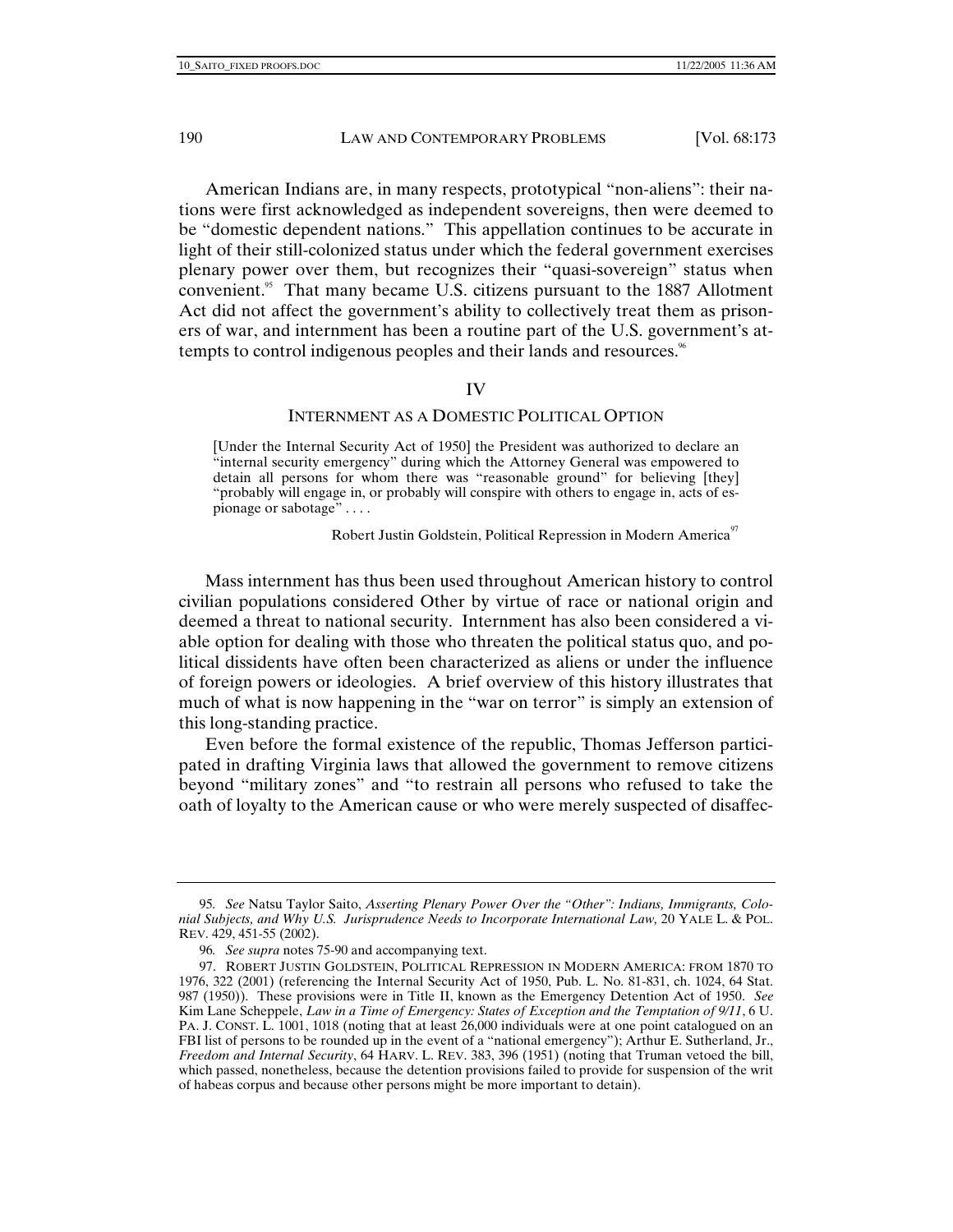tion."98 As Governor of Virginia, Jefferson did not order mass evacuations, but he "did exercise his power to imprison the disaffected or politically suspect, and many languished in jail without a hearing or even a court-martial."<sup>99</sup>

In 1798, the first Alien and Sedition Acts<sup>100</sup> were passed on the Federalists' claim that the Jeffersonians were agents of France attempting to bring the French Revolution's "Reign of Terror" to the United States.<sup>101</sup> The institution of slavery can also be viewed, of course, as an officially protected and supported form of mass internment, economically motivated but sanctioned on the basis of race.<sup>102</sup> It was an essential aspect of the initial American status quo, well protected by the Constitution,<sup>103</sup> and those who spoke out against slavery's cruelties and advocated abolition were frequently charged with sedition.<sup>104</sup>

Union organizers in the late nineteenth and early twentieth century were labeled "communists" and "anarchists," and working class unrest was blamed on immigrants. The labor disputes which accompanied the depression of 1873- 1877, particularly the fiercely contested strikes of railroad workers and miners, were consistently depicted as the work of outside agitators.<sup>105</sup> During the 1880s and 1890s immigrants continued to be conflated with anarchists and were "variously referred to as 'the very scum and offal of Europe,' 'venomous reptiles,' . . . and 'that class of heartless and revolutionary agitators' who had come 'to terrorize the community and to exalt the red flag of the commune above the stars and stripes.""<sup>106</sup>

Congress, which had not regulated immigration at all until 1875, passed a series of acts in the 1880s and 1890s excluding Chinese workers, portrayed as the "yellow peril,"<sup>107</sup> and soon began debating proposals to exclude and deport

 101. Richard O. Curry, *Introduction, in* FREEDOM AT RISK: SECRECY, CENSORSHIP, AND REPRESSION IN THE 1980S 3, 5 (Richard O. Curry ed., 1988); WILLIAM PRESTON, JR., ALIENS & DISSENTERS: FEDERAL SUPPRESSION OF RADICALS 1903-1933 21-22 (2d ed. 1994).

102*. See generally* IRA BERLIN, MANY THOUSANDS GONE: THE FIRST TWO CENTURIES OF SLAVERY IN NORTH AMERICA (1998).

 103. U.S. CONST. art. II, § 8, cl. 15; art. II, § 9, cl. 1; art. IV, § 2, cl. 3; *see also* PAUL FINKELMAN, SLAVERY AND THE FOUNDERS: RACE AND LIBERTY IN THE AGE OF JEFFERSON 1-33 (1996); Staughton Lynd, *Slavery and the Founding Fathers, in* BLACK HISTORY: A REAPPRAISAL 115 (Melvin Drimmer ed., 1968).

 104. On this basis the postmaster refused to allow abolitionist literature to be sent through the mail, and the House of Representatives employed a "gag" rule to prevent discussion of the subject. *See* Michael Kent Curtis, *The Crisis Over the Impending Crisis: Free Speech, Slavery, and the Fourteenth Amendment, in* SLAVERY AND THE LAW 161-205 (PAUL FINKELMAN ED., 1987); *see also* WINTHROP D. JORDAN, WHITE OVER BLACK: AMERICAN ATTITUDES TOWARD THE NEGRO 1550-1812, 329-30 (1968).

105. PRESTON, *supra* note 101, at 24-25; *see also* GOLDSTEIN, *supra* note 97, at 3-101.

106. GOLDSTEIN, *supra* note 97, at 41.

107*. See* Act of May 6, 1882, ch. 126, 22 Stat. 58 (suspending the immigration of all Chinese laborers for ten years); additional Chinese exclusion laws were passed in 1884, 1888, and 1892. *See generally* 

 <sup>98.</sup> LEONARD W. LEVY, JEFFERSON AND CIVIL LIBERTIES: THE DARKER SIDE 31-32 (1989). Jefferson was also instrumental in the drafting of a statute which gave Virginia authorities immunity from suits brought by evacuated or interned persons. *Id.* at 32.

<sup>99</sup>*. Id.* at 33.

 <sup>100.</sup> Alien Act, ch. 58, 1 Stat. 570 (1798) *amended at* 41 Stat. 1008 (1920); Sedition Act, ch. 74, 1 Stat. 596 (1798) (expired 1801).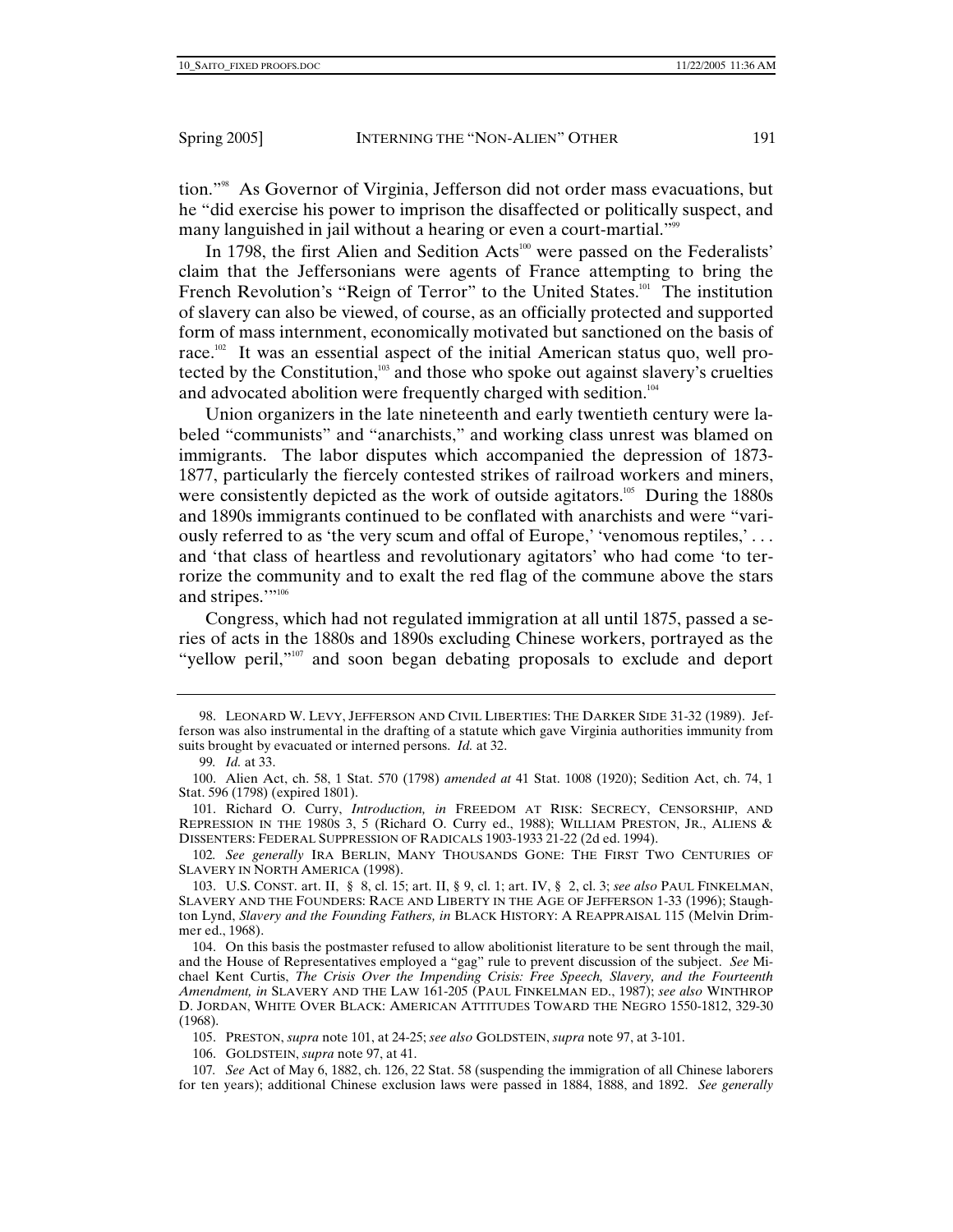"alien anarchists." In 1903 Congress prohibited the immigration of anarchists those who believed in or advocated the overthrow of government by force and violence, and anyone "who disbelieve[d] in" organized government or was "affiliated with any organization entertaining and teaching such disbelief"<sup>108</sup>—the first federal legislation to ban immigrants on the basis of their beliefs or associations. Although the 1903 Act was portrayed as a response to the 1901 assassination of President McKinley by Leon Czolgosz, Czolgosz was a U.S.-born citizen with only vague anarchist connections.<sup>109</sup>

During World War I the Justice Department tried to convince President Woodrow Wilson to try civilians accused of interfering with the war effort before military courts martial.<sup>110</sup> That effort failed, but Wilson did sign the Espionage Act, which made it a crime to "willfully utter, print, write, or publish any disloyal, profane, scurrilous, or abusive language" about the United States, and which allowed the post office to exclude from the mails any material advocating "treason, insurrection or resistance to any law of the U.S."<sup>111</sup> The following year the Sedition Act<sup>112</sup> was passed, prohibiting essentially all criticism of the war or the government. Robert Justin Goldstein reports:

Altogether, over twenty-one hundred [persons] were indicted under the Espionage and Sedition laws, invariably for statements of opposition to the war rather than for any overt acts, and over one thousand persons were convicted. Over one hundred persons were sentenced to jail terms of ten years or more. Not a single person was ever convicted for actual spy activities.'

As Japanese Americans would be in World War II, African Americans were particularly targeted in the hunt for subversives and draft evaders, due to "the widespread suspicion among whites that . . . enemy agents were actively subverting the loyalties of African Americans, who were believed to be uniquely susceptible to those who would manipulate them for sinister purposes."<sup>114</sup>

In the meantime, the Justice Department's Bureau of Investigation (the precursor to the FBI) collaborated with the American Protective League (APL), a group of some 350,000 private citizens, infiltrating organizations they considered detrimental to U.S. interests and making illegal arrests and deten-

ENTRY DENIED: EXCLUSION AND THE CHINESE COMMUNITY IN AMERICA, 1882-1943 (Sucheng Chan ed., 1991); LUCY SALYER, LAWS HARSH AS TIGERS: CHINESE IMMIGRANTS AND THE SHAPING OF MODERN IMMIGRATION LAW (1995).

 <sup>108.</sup> Act of March 3, 1903, ch. 1012, § 2, 32 Stat. 1219. *See* Turner v. Williams, 194 U.S. 279 (1904) (holding that the Act did not violate the First Amendment).

<sup>109</sup>*. See* PRESTON, *supra* note 101, at 27-33.

 <sup>110.</sup> SANFORD J. UNGER, FBI 41-42 (1976).

 <sup>111.</sup> Espionage Act of 1917, ch. 30, 40 Stat. 217 (1918).

 <sup>112.</sup> Sedition Act, ch. 75, 40 Stat. 553 (1918).

 <sup>113.</sup> GOLDSTEIN, *supra* note 97, at 113; *see also* MICHAEL LINFIELD, FREEDOM UNDER FIRE: U.S. CIVIL LIBERTIES IN TIMES OF WAR 33-67(1990).

 <sup>114.</sup> THEODORE KORNWEIBEL, JR., "INVESTIGATE EVERYTHING": FEDERAL EFFORTS TO COMPEL BLACK LOYALTY DURING WORLD WAR I 3 (2002).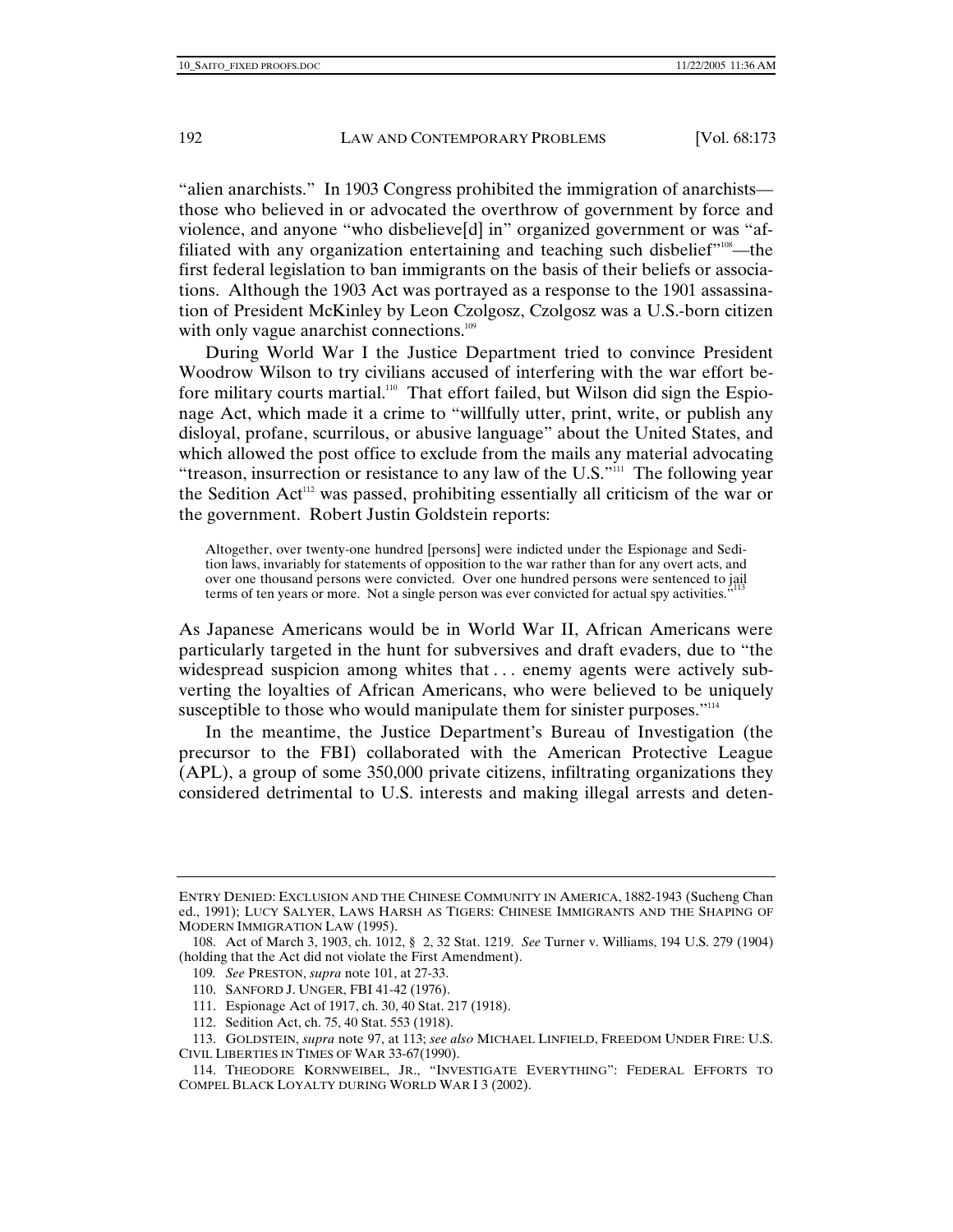tions of activists.115 In a highly effective effort to subvert organized labor, they conducted large scale raids and vigilante actions against members of the Industrial Workers of the World. The raids, acknowledged to have been carried out "largely as a preventative matter to prevent possible violence,"116 were followed by pre-indictment detentions of up to two years, mass trials in which the defendants were sometimes not even identified by name, and the imposition of lengthy prison sentences.<sup>117</sup>

In 1919, following a series of bombings around the country, Attorney General A. Mitchell Palmer declared war on radicals and subversives. When he failed to convince Congress to enact peacetime sedition legislation, he relied on the 1918 Alien Act to conduct raids, known as "Red raids" and later as the "Palmer raids," in thirty-three cities, arresting and holding 10,000 people, both citizens and noncitizens, as "criminal anarchists."118 Using tactics similar to those we have seen with respect to the post-September 11 detainees, hundreds of people were held for months in harsh and squalid conditions, denied contact with their families, friends, and lawyers, and many were subsequently deported. $119$ 

By the 1930s the FBI "had launched significant and tacitly illegal . . . investigations of supposed subversion in [numerous] industries, as well as various educational institutions, organized labor, assorted youth groups, black organizations, governmental affairs and the armed forces,"120 and was creating files on millions of Americans. The "Cold War" that followed World War II illustrated that the pursuit of those considered disloyal was not to be limited to periods of actual warfare, but extended indefinitely. In 1947 President Truman authorized the Justice Department to seek out "infiltration of disloyal persons" within the government and to create a list of "subversive" organizations. By 1954 the Justice department had listed hundreds of organizations and "sympathetic association" as well as membership was considered evidence of disloyalty.121 "Communism," like anarchism, became a catch-all, a vaguely defined "enemy" against

 <sup>115.</sup> GOLDSTEIN, *supra* note 97, at 111; *see also* WARD CHURCHILL & JIM VANDER WALL, AGENTS OF REPRESSION: THE FBI'S SECRET WARS AGAINST THE BLACK PANTHER PARTY AND THE AMERICAN INDIAN MOVEMENT 18 (2d ed. 2002).

 <sup>116.</sup> GOLDSTEIN, *supra* note 97, at 117 (quoting statement of the U.S. attorney for Kansas to a Justice Department official); *see also* CHURCHILL & VANDER WALL, AGENTS, *supra* note 115, at 19.

 <sup>117.</sup> At the same time, Justice Department and APL "volunteers" were conducting "slacker raids" in which an estimated 400,000 men were seized and detained for not carrying draft cards. GOLDSTEIN, *supra* note 97, at 111-12. Less than one-half of one percent of those arrested were actually draft resisters. UNGER, *supra* note 110, at 42.

<sup>118</sup>*. See* CHURCHILL & VANDER WALL, AGENTS, *supra* note 115 at 20-23; UNGER, *supra* note 110 at 43-44.

 <sup>119.</sup> On the post September 11 detentions, *see supra* note 7 and accompanying text.

 <sup>120.</sup> CHURCHILL & VANDER WALL, AGENTS, *supra* note 115, at 29; *see also id.* at 26-28.

<sup>121</sup>*. Id.* at 32. Truman's directive was contained in Executive Order 9835, 12 Fed. Reg. 1935 (Mar. 21, 1947).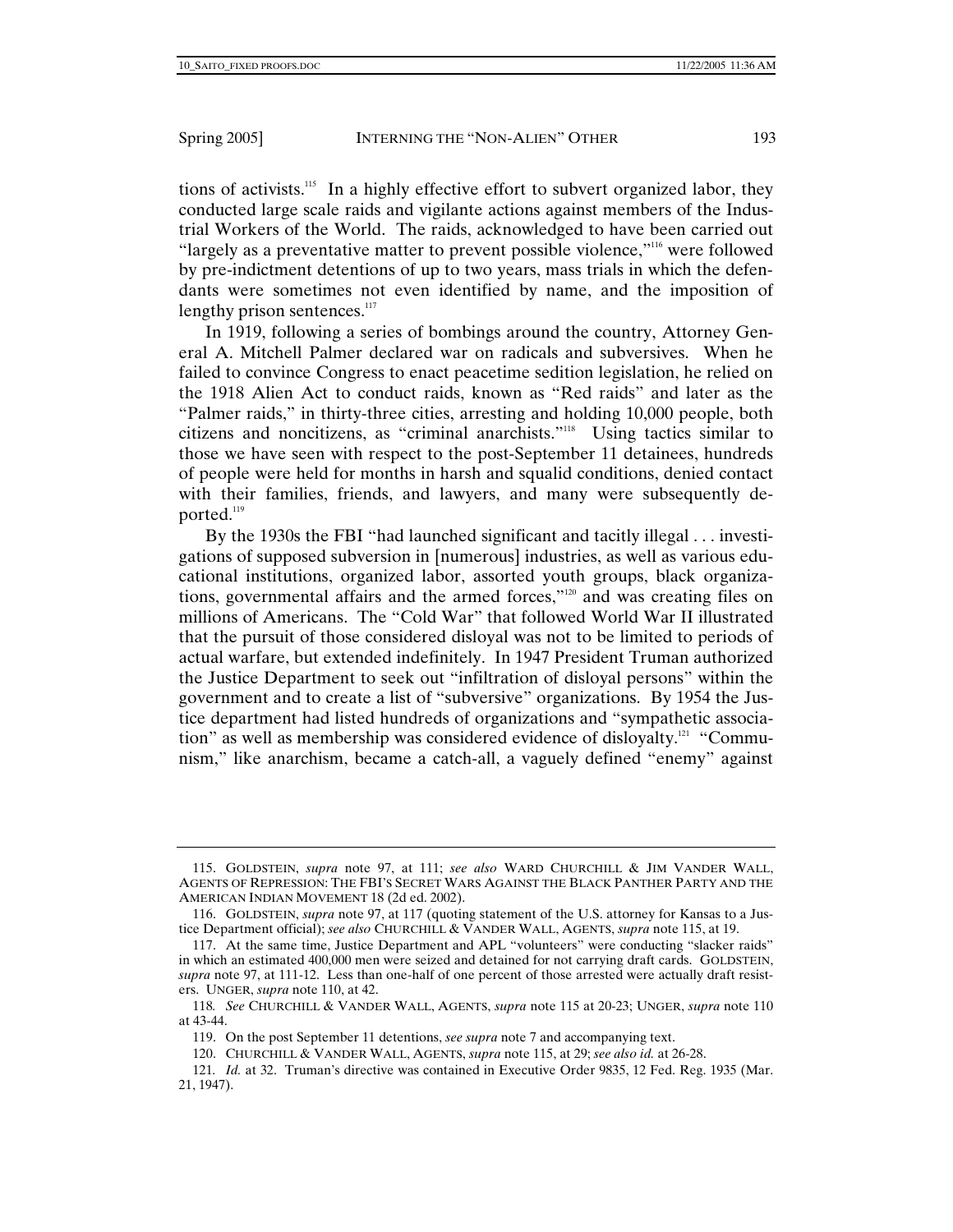whom an undeclared "war" could be fought and increasingly restrictive measures imposed on the U.S. population.<sup>122</sup>

The Internal Security Act of 1950, also known as the McCarran Act, required all members of "Communist-front" organizations to register with the federal government and adopted a proposal, not rescinded until 1971, that special "detention centers" be established for incarcerating those so registered, without trial, any time the president chose to declare an "internal security emergency."<sup>123</sup> In 1952 Congress allocated funds for the establishment of six detention centers, including one at Tule Lake, where the "disloyal" had been segregated during the Japanese American internment.124

These provisions, like those supported by Jefferson, for the mass incarceration of civilians suspected of disloyalty to the prevailing order have not been utilized, perhaps because other equally effective ways of destroying mass movements for social change were employed in the meantime.<sup>125</sup> Nonetheless, the government has consistently associated political disloyalty with foreignness, and has maintained large-scale internment as an option for responding to internal political dissent. In the meantime, it has embarked on a remarkably successful program to incarcerate a large proportion of the civilian population that it acknowledges is composed primarily of citizens but that it nonetheless sees as "Other" and, therefore, threatening to the status quo—poor people and people of color.

## V

# INTERNING THE POOR AND PEOPLE OF COLOR: THE "WARS" ON CRIME AND DRUGS

Discrimination and segregation have long permeated much of American life; they now threaten the future of every American. . . . To pursue our present course will involve

<sup>122</sup>*. See generally* ELLEN SCHRECKER, MANY ARE THE CRIMES: MCCARTHYISM IN AMERICA (1998). Her title is taken from Supreme Court Justice and Nuremberg Prosecutor Robert Jackson's statement, "Security is like liberty in that many are the crimes committed in its name." United States *ex rel.* Knauff v. Shaughnessy, 338 U.S. 537, 551 (1950) (Jackson, J. dissenting). For an analysis of parallels between the Cold War and the war on terrorism, *see generally* David Cole, *The New McCarthyism: Repeating History in the War on Terrorism*, 38 HARV. C.R.-C.L. L. REV. 1 (2003).

 <sup>123. 66</sup> Stat. 163 (1950); *see* CHURCHILL & VANDER WALL, AGENTS, *supra* note 115, at 33; HOWARD ZINN, A PEOPLE'S HISTORY OF THE UNITED STATES 423-24 (1980). *See generally* Mari Matsuda, *McCarthyism, The Internment and the Contradictions of Power*, 40 B.C. L. REV./19 B.C. THIRD WORLD L.J. (joint issue) 9 (1998).

 <sup>124.</sup> GOLDSTEIN, *supra* note 97, at 324.

 <sup>125.</sup> The most obvious were the FBI's Counterintelligence Programs (COINTELPROs) and similar programs of other intelligence and law enforcement agencies which began in the mid-1950s and, although officially terminated in the 1970s, continue to this day. *See generally* U.S. Senate, Select Committee to Study Government Operations with Respect to Intelligence Activities, *Final Report: Intelligence Activities and the Rights of Americans* (S. Rep. No. 755, Bk. III) (Washington, D.C.: 94th Cong., 2d Sess., 1976); WARD CHURCHILL & JIM VANDER WALL, THE COINTELPRO PAPERS: DOCUMENTS FROM THE FBI'S SECRET WAR AGAINST DISSENT IN THE UNITED STATES (2d ed. 2002); CHURCHILL & VANDER WALL, AGENTS, *supra* note 115; Natsu Taylor Saito, *Whose Liberty? Whose Security? The USA PATRIOT Act in the Context of COINTELPRO and the Unlawful Repression of Political Dissent*, 81 OR. L. REV. 1051 (2002).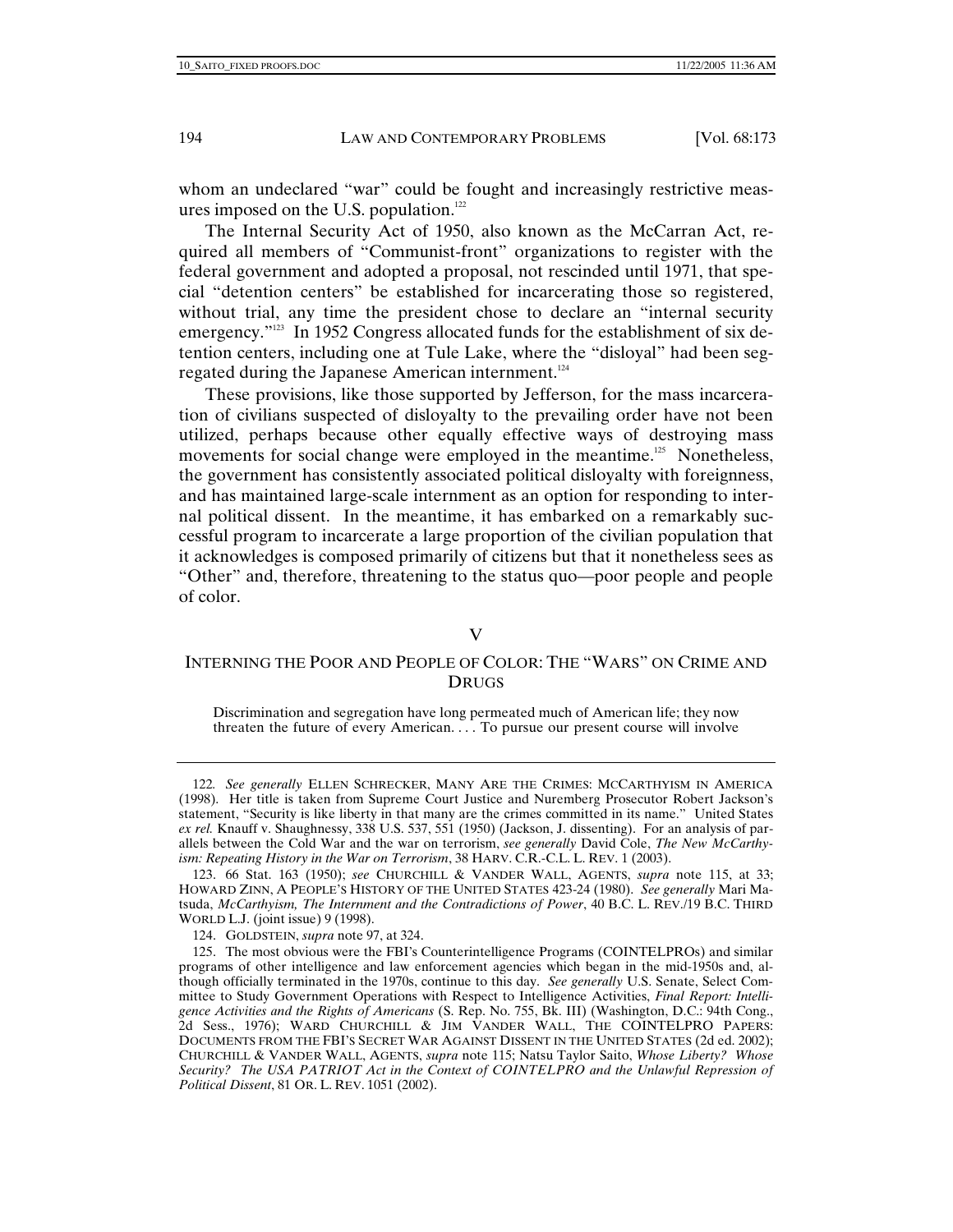the continuing polarization of the American community and, ultimately, the destruction of basic democratic values. The alternative is not blind repression or capitulation to lawlessness. It is the realization of common opportunities for all within a single society. . . . It is time to make good the promises of American democracy to all citizens.

# Report of the National Advisory Commission on Civil Disorders (1968)<sup>126</sup>

Slavery was in many respects a government-sponsored, privately-run form of mass internment. As Justice Taney articulated so clearly in the 1857 Dred Scott case, prior to the passage of the Thirteenth and Fourteenth Amendments, persons of African descent were not even considered "persons" under the law, much less citizens.<sup>127</sup> Although their formal legal status changed dramatically as a result of the post-Civil War amendments, African Americans continued to be subjected to differential treatment as a result of "Jim Crow" laws<sup>128</sup> and the disparate treatment accorded them under the criminal justice system.<sup>129</sup> As Justice Miller declared in the *Slaughter-House Cases*, the "black codes" passed by southern states after abolition "imposed upon the colored race onerous disabilities and burdens and curtailed their rights in the pursuit of life, liberty, and property to such an extent that their freedom was of little value."<sup>130</sup> African Americans and other people of color in the United States today are recognized as U.S. citizens, but nonetheless continue to be regarded as Other in ways that subject them to much the same kinds of treatment as that accorded those considered "non-aliens." Among other things, this involves the ongoing reality of large-scale incarceration.

During the 1960s the United States faced massive challenges to the status quo, not only from organized social and political forces, such as the Civil Rights Movement, the women's movement, massive anti-war mobilizations, and the resurgence of organized labor, $131$  but also from the hundreds of urban rebellions that rocked every major U.S. city. In 1967, following "riots" in Newark, Detroit, Cleveland, and nearly 150 other cities, President Lyndon Johnson convened a National Advisory Commission on Civil Disorders (commonly called

 <sup>126.</sup> Report of the National Advisory Commission on Civil Disorders 1-2 (1968) [hereinafter Kerner Commission Report].

 <sup>127.</sup> Dred Scott v. Sanford, 60 U.S. (19 How.) 393, 407 (1857) (describing the initial status of African Americans as "beings of an inferior order").

 <sup>128.</sup> The U.S. system of legalized segregation was given the Supreme Court's approval in *Plessy v. Ferguson*, 163 U.S. 537 (1896), and not formally abolished until its decision in *Brown v. Board of Education*, 349 U.S. 294 (1954).

 <sup>129.</sup> The Thirteenth Amendment abolished slavery and involuntary servitude *except* as punishment for those convicted of crimes, U.S. CONST. amend. XIII (ratified 1865), and many southern legislatures responded by passing "black codes" that criminalized a wide range of behavior. Combined with the convict lease system, this resulted in many African Americans, now convicts rather than slaves, being leased to their former masters. *See generally* MATTHEW J. MANCINI, ONE DIES, GET ANOTHER; CONVICT LEASING IN THE AMERICAN SOUTH 1866-1928 (1996); DAVID M. OSHINSKY, "WORSE THAN SLAVERY": PARCHMAN FARM AND THE ORDEAL OF JIM CROW JUSTICE (1996).

 <sup>130.</sup> Slaughter-House Cases, 83 U.S. (16 Wall.) 36 (1872); *see also* A. LEON HIGGINBOTHAM, JR., SHADES OF FREEDOM: RACIAL POLITICS AND PRESUMPTIONS OF THE AMERICAN LEGAL PROCESS 75 (1996).

<sup>131</sup>*. See* ZINN, *supra* note 123, at 435-528; GOLDSTEIN, *supra* note 97, at 429-545; CHRISTIAN PARENTI, LOCKDOWN AMERICA: POLICE AND PRISONS IN THE AGE OF CRISIS 3-4, 33-35 (1999).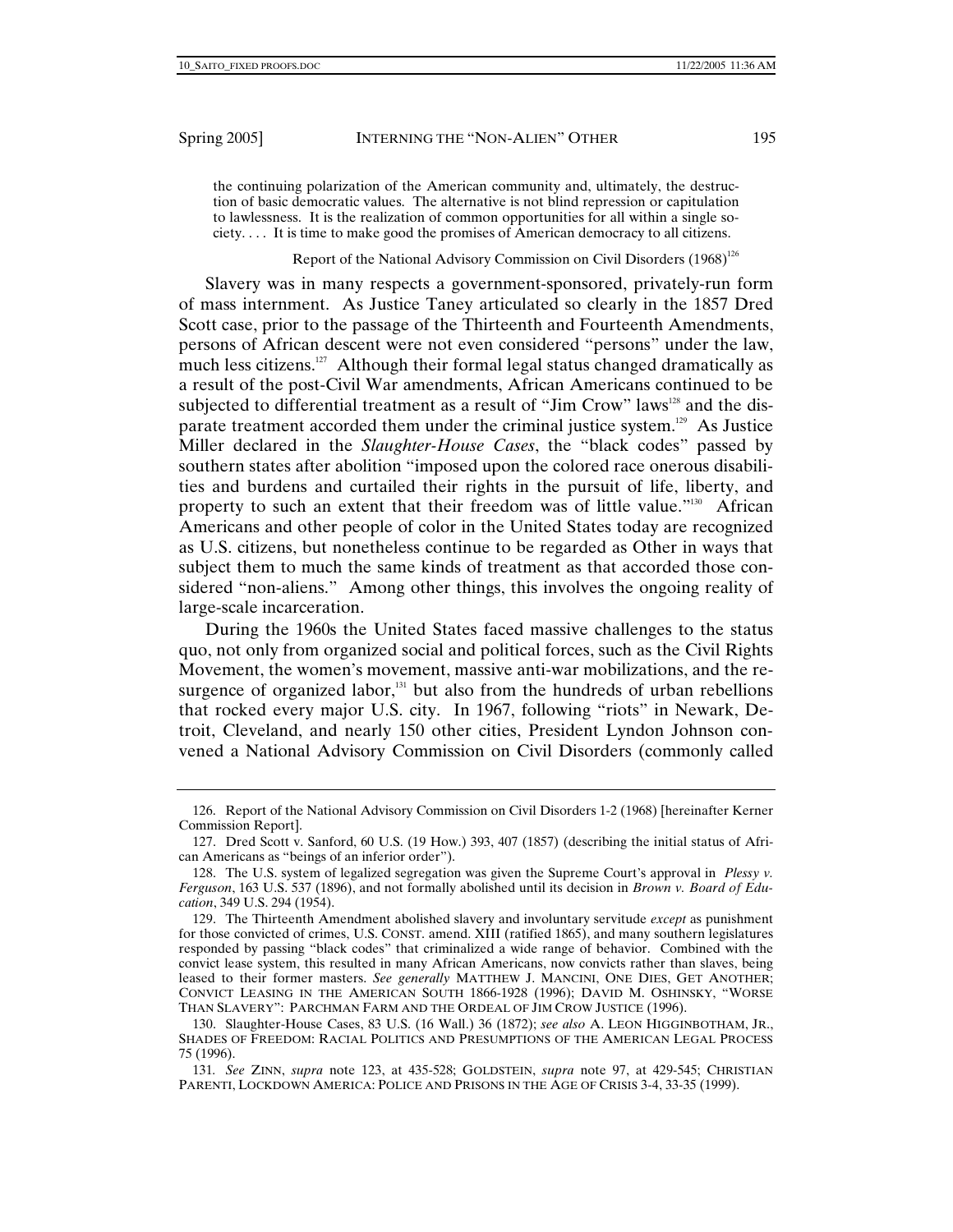the "Kerner Commission" after its chair, Illinois governor Otto Kerner),<sup>132</sup> which concluded that the primary cause of the rebellions was "pervasive discrimination and segregation in employment, education and housing" and the resulting "frustrations of powerlessness" that permeated the "ghettos."<sup>133</sup> Despite its stated awareness of the underlying causes of and solutions for "social disorder," the government's primary response since the late 1960s has been to wage an ever-intensifying "war on crime."<sup>134</sup>

Nixon had assumed office on a "law and order" platform and, perhaps because he soon discovered that there was little federal jurisdiction over most criminal activity, he rapidly declared war on drugs, announcing to Congress in June 1971 that "[t]he problem has assumed the dimensions of a national emergency."135 In the meantime, the 1968 Omnibus Crime Control and Safe Streets Act had weakened constitutional protections and expanded surveillance options;<sup>136</sup> the Comprehensive Drug Abuse Prevention and Control Act of 1970 had dramatically expanded drug and law enforcement agency budgets;<sup>137</sup> and the 1970 Organized Crime Control Act, which included the Racketeer Influenced and Corrupt Organizations (RICO) Act, loosened evidentiary rules, allowed for seizures of the assets of any organization deemed a criminal conspiracy, created twenty-five-year sentences for "dangerous adult offenders," and empowered secret "special grand juries" with broad subpoena authority.<sup>138</sup> The RICO Act, a chapter of the Federal Criminal Code created under Title IX, was purportedly aimed at organized crime, but immediately used against political activists such as the Black Panther Party and the Puerto Rican independence movement.<sup>139</sup> With massive federal subsidies available for weapons, training, prison construction, and automated information systems, many states followed the federal lead,<sup>140</sup> the most dramatic example being New York Governor Nelson Rockefel-

137. Pub. L. No. 91-513, 84 Stat. 1242 (1970).

138. Pub. L. No. 91-452, 84 Stat. 922 (1970).

 <sup>132.</sup> Kerner Commission Report, *supra* note 126, at 32. The Commission was established pursuant to Executive Order 11365, 29 July 1967.

<sup>133</sup>*. Id.* at 10-11.

 <sup>134.</sup> Lyndon Johnson announced to Congress in March 1965, "We must arrest and reverse the trend toward lawlessness," despite the fact that his Crime Commission reported shortly thereafter that there was no significant increase in crime, and that "[v]irtually every generation since the founding of the Nation . . . has felt itself threatened by the specter of rising crime and violence." ROBERT M. CIPES, THE CRIME WAR: THE MANUFACTURED CRUSADE 3, 8 (1968).

 <sup>135.</sup> EDWARD JAY EPSTEIN, AGENCY OF FEAR 173 (2d ed. 1999). Nixon had claimed a ten-fold increase in the number of addict/users, an figure derived "not from any flood of new addicts reported to federal authorities in 1970 or 1971 but from a statistical reworking of the 1969 data." *Id.* at 174. As the 1972 election approached, this number was arbitrarily reduced as evidence of success in the drug war. *Id.* at 177.

 <sup>136.</sup> Pub. L. No. 90-351, 82 Stat. 197 (1968).

<sup>139</sup>*. See* R. Stephen Stigall, *Preventing Absurd Application of RICO: A Proposed Amendment to Congress' Definition of "Racketeering Activity" in the Wake of* National Organization for Women, Inc. v. Scheidler*,* 68 TEMPLE L.REV. 223, 243 (1995).

 <sup>140.</sup> These funds were distributed through the Law Enforcement Assistance Administration (LEAA), created by the 1968 Omnibus Crime Act. *See Comment, Federal Interference with Checks and Balances in State Government: A Constitutional Limit on the Spending Power,* 128 U. PENN. L. REV. 402 (1979) (noting that by 1976, 20 percent of most state budgets came from such federal funding).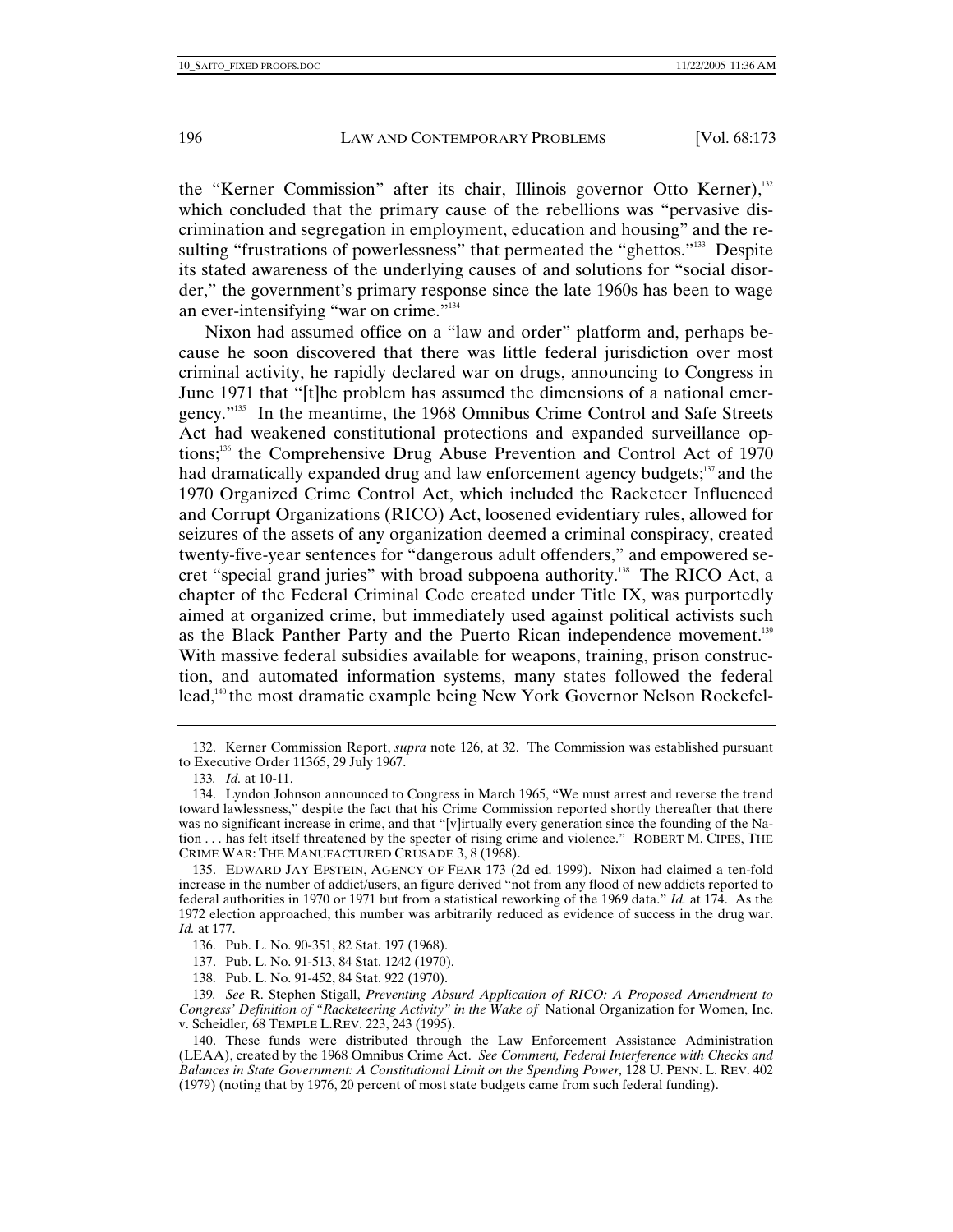ler's implementation of draconian drug laws with mandatory life sentences, even for sixteen-year-olds, and his request that President Nixon and New York City Mayor John Lindsay set up "emergency camps" for detaining drug addicts.<sup>141</sup>

Under the Reagan administration, the drug war's focus on "foreign" enemies was intensified, with large scale operations targeting Mexico and Turkey and an increased focus on immigrants as drug traffickers. This set the stage for heightened military involvement, facilitated by amending the Posse Comitatus  $Act<sup>142</sup>$  and welcomed as a way of maintaining military budgets in a time of apparent peace.<sup>143</sup> Federal police powers continued to be strengthened, as the 1984 Comprehensive Crime Control Act allowed federal preventive detention, established mandatory minimum sentences, eliminated federal parole, scaled back the insanity defense, increased penalties for acts of "terrorism," and greatly expanded asset forfeiture provisions.<sup>144</sup> The Bail Reform Act,<sup>145</sup> also passed in 1984, greatly expanded the use of preventive detention. Despite Justice Thurgood Marshall's argument that "[s]uch statutes, consistent with the usages of tyranny and what bitter experience teaches us to call the police state, have long been thought incompatible with the fundamental human rights protected by the Constitution," the Supreme Court upheld the practice in *United States v. Salerno* on the ground that preventive detention is regulatory, not punitive.146 While purportedly designed to keep "drug kingpins, violent offenders and other obvious threats to the community" incarcerated while awaiting trial, it was immediately used to keep political resisters incarcerated, "provid[ing] the FBI with a weapon far superior to the strategy of pretext arrests" in detaining, among others, the Puerto Rican *independentistas*, Resistance Conspiracy defendants, and Irish Republican Army asylum seekers.<sup>147</sup>

The 1986 Anti-Drug Abuse Act provided new mandatory minimum sentences without possibility of parole, including the requirement of a five-year minimum for possession of 500 grams of powdered cocaine but only five grams of crack cocaine, a notorious disparity in light of the fact that powdered cocaine

 <sup>141.</sup> EPSTEIN, *supra* note 135, at 43.

<sup>142</sup>*. See* Kevin Fisher, *Trends in Extraterritorial Narcotics Control: Slamming the Stable Door After the Horse Has Bolted*, 16 NYU J. INT'L L. & POL. 353, 391(1984); *see also* EVA BERTRAM, MORRIS BLACHMAN, KENNETH SHARPE, & PETER ANDREAS, DRUG WAR POLITICS: THE PRICE OF DENIAL 112 (1996).

 <sup>143.</sup> For an update on the heightened role of the military in the domestic "war on terror," see generally Ann Scales & Laura Spitz, *The Jurisprudence of the Military-Industrial Complex*, 1 SEATTLE J. SOC. JUST. 541 (2003).

 <sup>144.</sup> Comprehensive Crime Control Act of 1984, Pub. L. 98-473, 98 Stat. 1989 (1984); *see* PARENTI, *supra* note 131, at 50-51 (maintaining that nationally gross receipts from seizures went from approximately \$100 million in 1981 to over \$1 billion in 1987).

 <sup>145.</sup> Bail Reform Act of 1984, 18 U.S.C. 3141-3150, 3156 (1994).

 <sup>146.</sup> United States v. Salerno, 481 U.S. 739 (1987).

 <sup>147.</sup> CHURCHILL & VANDER WALL, COINTELPRO PAPERS, *supra* note 125, at il; *see also* Laura Whitehorn, "Preventive Detention," in CAGES OF STEEL (Ward Churchill & J. J. Vander Wall eds., 1992) at 365-77. The "Resistance Conspiracy" cases involved charges of seditious conspiracy against seven white activists protesting U.S. war crimes.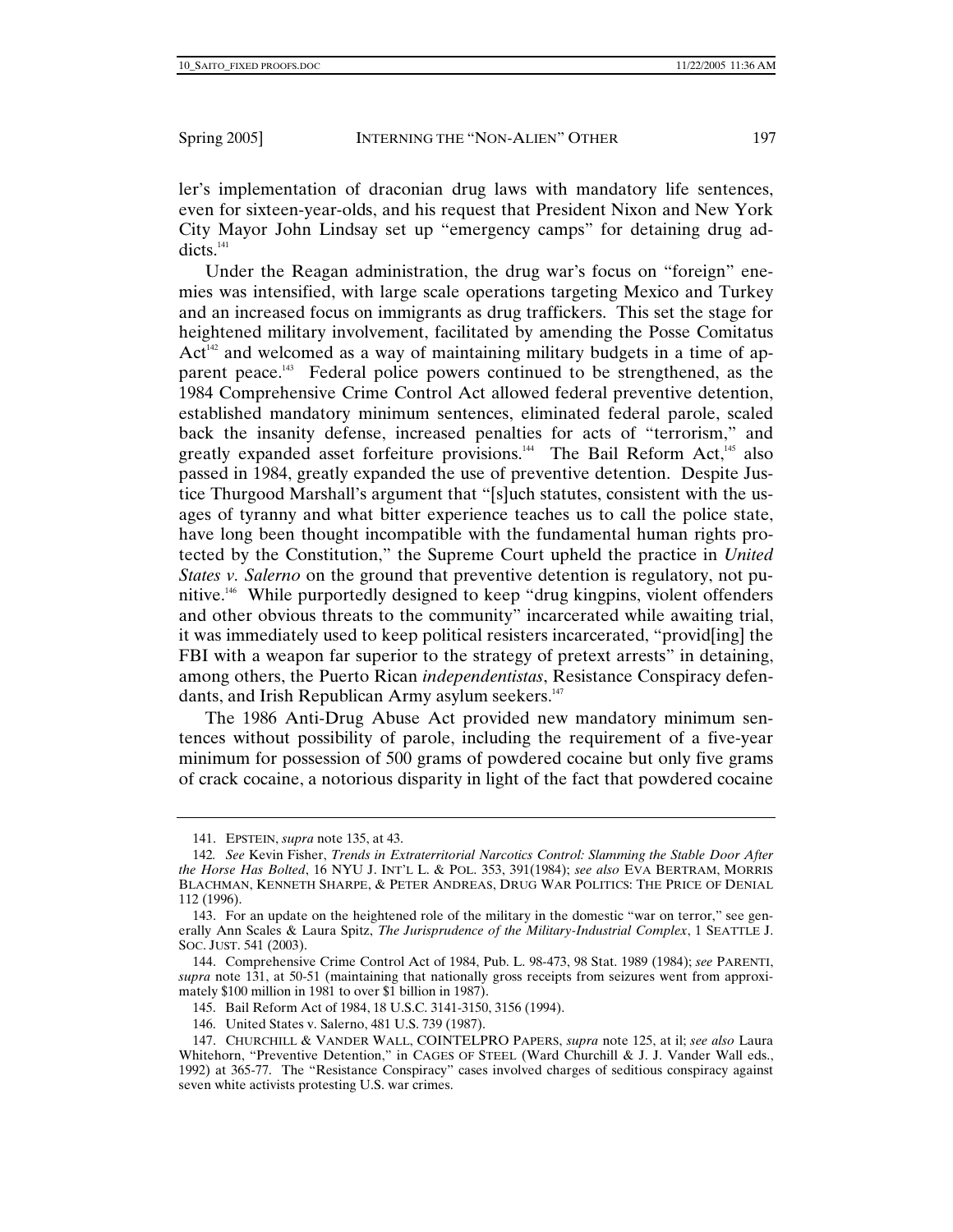is used much more frequently by white Americans and crack by African Americans.148 The 1988 Anti-Drug Abuse Act expanded use of the federal death penalty; created a "drug czar" to coordinate between law enforcement, military, and intelligence agencies; allocated funds to the Department of Defense to train law enforcement officers; and further increased the severity of mandatory minimum sentences. $149$ 

Notwithstanding the emphasis given the war on drugs during the 1980s, national surveys indicated that, as of July 1989, only twenty percent of the American people considered drugs their most pressing national problem.<sup>150</sup> Nonetheless, in September, in his first televised speech as president, George Bush "declared a national consensus on the primacy of this issue 'All of us agree that the gravest domestic threat facing our nation today is drugs'—and then declared war, calling for 'an assault on every front.' Urging Americans to 'face this evil as a nation united,' Bush proclaimed that 'victory over drugs is our cause, a just cause.'"<sup>151</sup> Shortly after this speech, sixty-four percent of those polled had decided that it was, after all, the nation's most pressing problem and sixty-two percent were willing to give up "a few of the freedoms we have in this country" to the war on drugs.<sup>152</sup>

There is no evidence that these "wars" have reduced drug use or crime rates.153 Despite the public perception of increasing crime, the overall crime rate has remained stable since the early 1970s.<sup>154</sup> Nonetheless, in 1972 there were just under 200,000 people in U.S. prisons; by 1985 there were 500,000; and by 1997 1.2 million, plus another 500,000 in local jails.<sup>155</sup> The United States now has one of the world's highest per capita incarceration rates, and imprisons more

150. BERTRAM, ET AL., *supra* note 142, at 116.

152*. Id.* at 116.

 <sup>148.</sup> Pub. L. No. 99-570, 100 Stat. 3207 (1986). *See generally* Jason A. Gillmer, United States v. Clary: *Equal Protection and the Crack Statute*, 45 AM. U. L. REV. 497 (1995); William Spade, Jr., *Beyond the 100:1 Ratio: Towards a Rational Cocaine Sentencing Policy*, 38 ARIZ. L. REV. 1233 (1996).

 <sup>149.</sup> Pub. L. No. 100-690, 102 Stat. 4184 (1988). *See generally* Christopher D. Sullivan, *User-Accountability Provisions in the Anti-Drug Abuse At of 1988: Assaulting Civil Liberties in the War on Drugs*, 40 HASTINGS L.J. 1223 (1989).

<sup>151</sup>*. Id.* at 114.

 <sup>153.</sup> PARENTI, *supra* note 131, at 59.

 <sup>154.</sup> According to the FBI's Uniform Crime Rate (based on reported crimes), the rate per 100,000 population was at about 6,000 in 1980, dropped somewhat in the mid-80s, and was again at about 6,000 in 1991. The National Crime Survey (based on surveys to assess victimization, and generally assumed to be more accurate) reported a drop from nearly 12,000 in the early 1980s to about 9,000 in 1991. JEROME G. MILLER, SEARCH AND DESTROY: AFRICAN-AMERICAN MALES IN THE CRIMINAL JUSTICE SYSTEM 26-30 (1996).

 <sup>155.</sup> MARC MAUER, RACE TO INCARCERATE 9 (1999); *see also* JOEL DYER, THE PERPETUAL PRISONER MACHINE: HOW AMERICA PROFITS FROM CRIME 1-2 (2000). According to a December 1999 report of the General Accounting Office, the number of women in prison increased fivefold from 13,400 in 1980 to 84,400 in 1998, with 72 percent of all women in federal prison serving time for drug offenses. Nell Bernstein, *Swept Away, in* PRISON NATION: THE WAREHOUSING OF AMERICA'S POOR 66, 67 (Tara Herivel & Paul Wright eds., 2003).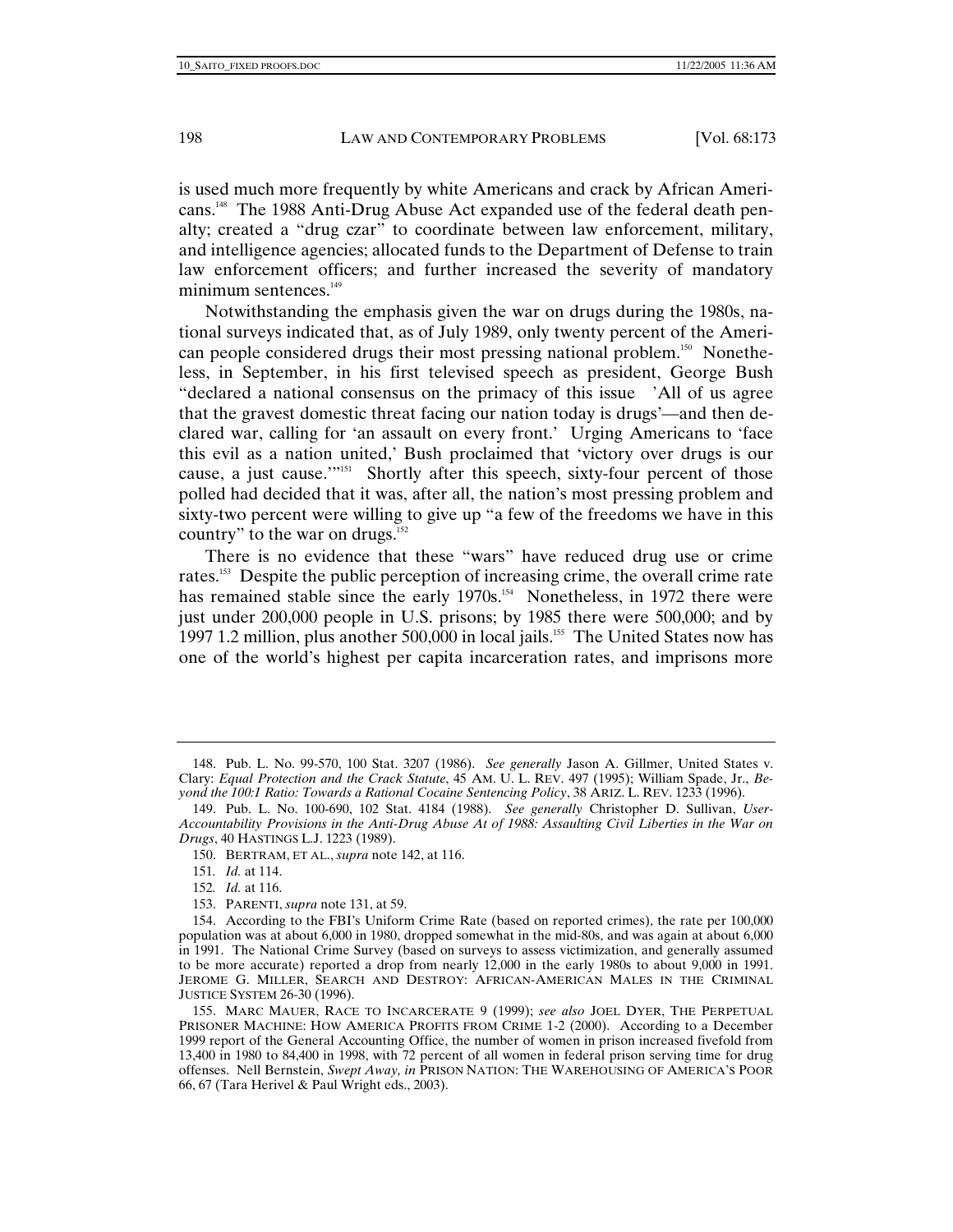people than any other country.156 Those targeted are predominantly poor people and people of color. Nationally, eighty percent of all persons facing felony charges are indigent, too poor to afford a lawyer even by the stringent standards courts apply.157 Recent studies report that African Americans are being incarcerated at nine times the rate of white Americans, and Latinos at four times that rate. At current rates, nearly one in three black men and one in six Latinos will find themselves in state or federal prison.<sup>158</sup> The use of the criminal justice system to control the poor and people of color is not new, but it appears to be intensifying. While many factors such as the soaring profitability of the prisonindustrial complex and the political capital gained by appearing "tough on crime" contribute to the spiraling incarceration rate, it is also a very effective mechanism for maintaining the economic and racial status quo, $159$  one made more socially palatable by the portrayal of its primary targets as Other by virtue of race, and as the "enemy" by the declaration of war on crime and drugs. If we step back and look at this reality not as a "crime problem" but in terms of the communities it affects, we see broad patterns of mass incarceration that dramatically disrupt family relations, social institutions, and economic prospects and make the ever-present threat of imprisonment a dominant consideration.<sup>160</sup>

## VI

# EXPANDED POLICE POWERS IN THE "WAR ON TERROR"

Our forefathers would be proud, really proud of what they see in America today. . . . Americans are generous to our neighbors in need. Americans are tolerant toward our fellow citizens of every background. . . . And Americans are reaching out across the world to say: We wage a war on the guilty, not the innocent.

159*. See generally* Noam Chomsky, *Drug Policy as Social Control in* PRISON NATION, *supra* note 155, at 57. On the profitability of prisons, see generally DYER, *supra* note 155.

 <sup>156.</sup> As of 1997 the U.S. was incarcerating one of every 155 Americans, second only to Russia among the 59 nations in Europe, Asia, and North America for which data are available. MAUER, *supra* note 155, at 19-23.

 <sup>157.</sup> Stephen B. Bright, *The Accused Get What the System Doesn't Pay For, in* PRISON NATION, *supra* note 155, at 6; *see also* Caroline Wolf Harlow, U.S. Dept. of Justice, Defense Counsel in Criminal Cases, Nov. 2000, NCJ 179023.

<sup>158</sup>*. See* Michael A. Fletcher, *"Crisis" of Black Males Gets High-Profile Look: Rights Panel Probes Crime, Joblessness, Other Ills*, WASH. POST, Apr. 17, 1999, A2 (noting that in some states one in two black men are "under the supervision of the criminal justice system"); BARRY HOLMAN, MASKING THE DIVIDE: HOW OFFICIALLY REPORTED PRISON STATISTICS DISTORT THE RACIAL AND ETHNIC REALITIES OF PRISON GROWTH (Nat'l Ctr. On Inst. & Alternatives, 2001) 17, *available at*  http://www.ncianet.org/ncia/mask.pdf: U.S. Dep't of Just., Bureau of Justice Statistics, Criminal Offender Statistics (2001); *see generally* DAVID COLE, NO EQUAL JUSTICE: RACE AND CLASS IN THE AMERICAN CRIMINAL JUSTICE SYSTEM (1999); MAUER, *supra* note 155; MILLER, *supra* note 154.

 <sup>160.</sup> For an overview of recent conditions in African American communities, see ANDREW HACKER, TWO NATIONS: BLACK AND WHITE, SEPARATE, HOSTILE, UNEQUAL (rev. ed.. 2003). For American Indian communities, see Rennard Strickland, *"You Can't Rollerskate in a Buffalo Herd Even if You Have all the Medicine": American Indian Law and Policy* in his TONTO'S REVENGE: REFLECTIONS ON AMERICAN INDIAN CULTURE AND POLICY 47-62 (1997); Ward Churchill, *Unraveling the Codes of Oppression, in* FANTASIES OF THE MASTER RACE: LITERATURE, CINEMA AND THE COLONIZATION OF AMERICAN INDIANS xiv-xix (2d ed. 1998).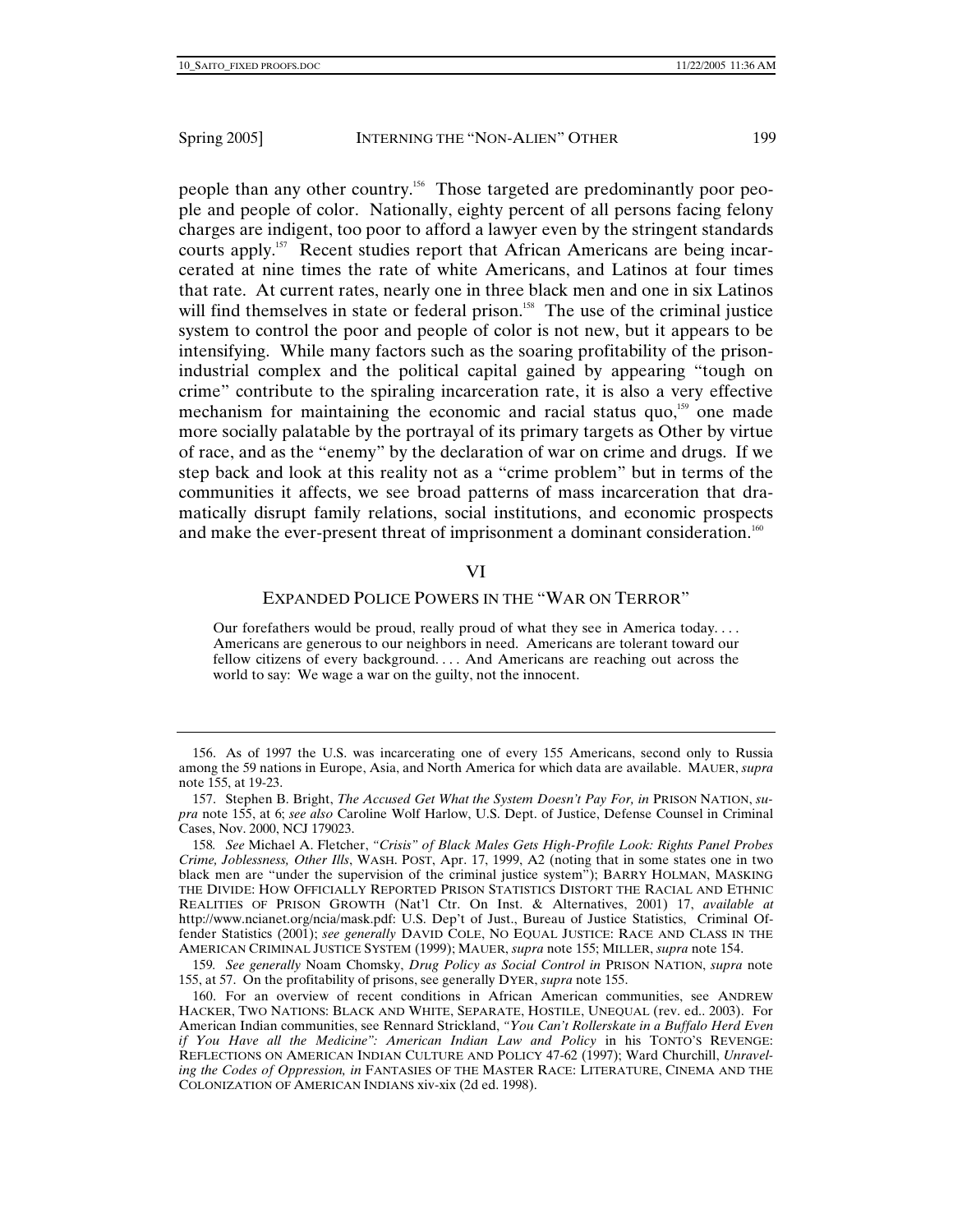## George W. Bush  $\left($  Oct. 17, 2001)<sup>161</sup>

With all of the police powers obtained in the war on drugs firmly entrenched, the 1990s saw a shift in emphasis from combating drugs to a "war on terrorism" in which the threat of an external Other has been used to dramatically expand governmental prerogatives with respect to internal Others both citizens and noncitizen residents, people of color and those who dissent politically. Much of the impetus for this new wave of legislation initially came from the bombings of the World Trade Center in 1993 and the Oklahoma City federal building in 1995.<sup>162</sup> In 1994 Congress passed the Violent Crime Control and Law Enforcement Act,<sup>163</sup> fulfilling President Clinton's election year promise to put an additional 100,000 police officers on the street, providing more funds for state prisons, adding a "three strikes" mandatory life sentence provision, enhancing sentences for "gang members," directing the sentencing commission to increase penalties for offenses committed in newly designated "drug free zones" and making those convicted of such offenses ineligible for parole, and authorizing the death penalty for numerous new categories of "terrorist activity."164

Despite the fact that the FBI had reported only two incidents of international terrorism on U.S. soil between 1985 and 1996, Congress passed the Antiterrorism and Effective Death Penalty Act of 1996 (AEDPA), whose "sweeping provisions served to license almost the full range of repressive techniques that had been quietly continued after COINTELPRO was supposedly terminated."165 The Act defines "national security" as encompassing the "national defense, foreign relations, or economic interests of the United States" and gives the Secretary of State broad authority to designate groups as "engaging in terrorist activity" if they threaten "the security of United States nationals or the national security of the United States"166—a provision similar to that authorized by President Truman's 1947 executive order.<sup>167</sup> Under this Act it is a felony to provide any form of material support to designated organizations even if the

<sup>161</sup>*. Excerpted Remarks by the President from Speech to the California Business Association* in "WE WILL PREVAIL": PRESIDENT GEORGE W. BUSH ON WAR, TERRORISM, AND FREEDOM 42, 45 (National Review ed., 2003).

<sup>162</sup>*. See* Jennifer A. Beall, *Are We Burning Only Witches? The Antiterrorism and Effective Death Penalty Act of 1996's Answer to Terrorism,* 73 IND. L.J. 693, 694-95 (1998).

 <sup>163.</sup> Violent Crime Control and Law Enforcement Act of 1994, Pub. L. 103-322, 108 Stat. 1796 (1994) (amending the Omnibus Crime Control and Safe Streets Act of 1968, and therefore also referred to as the 1994 Omnibus Crime Control Act).

<sup>164</sup>*. Id*.; *see also* PARENTI, *supra* note 131, at 63.

 <sup>165.</sup> CHURCHILL & VANDER WALL, COINTELPRO PAPERS, *supra* note 125, at li; *see also*, David B. Kopel & Joseph Olson, *Preventing a Reign of Terror: Civil Liberties Implications of Terrorism Legislation*, 21 OKLA. CITY U. L. REV. 247 (1996) (noting the dangers of the anti-terrorism bills subsequently enacted as AEDPA); Michael J. Whidden, *Note*, *Unequal Justice: Arabs in America and United States Antiterrorism Legislation*, 69 FORDHAM L. REV. 2825 (2001) (noting the discriminatory application of AEDPA).

 <sup>166.</sup> DAVID COLE & JAMES X. DEMPSEY, TERRORISM AND THE CONSTITUTION: SACRIFICING CIVIL LIBERTIES IN THE NAME OF NATIONAL SECURITY 119 (2d ed. 2002).

<sup>167</sup>*. See supra* note 121 and accompanying text.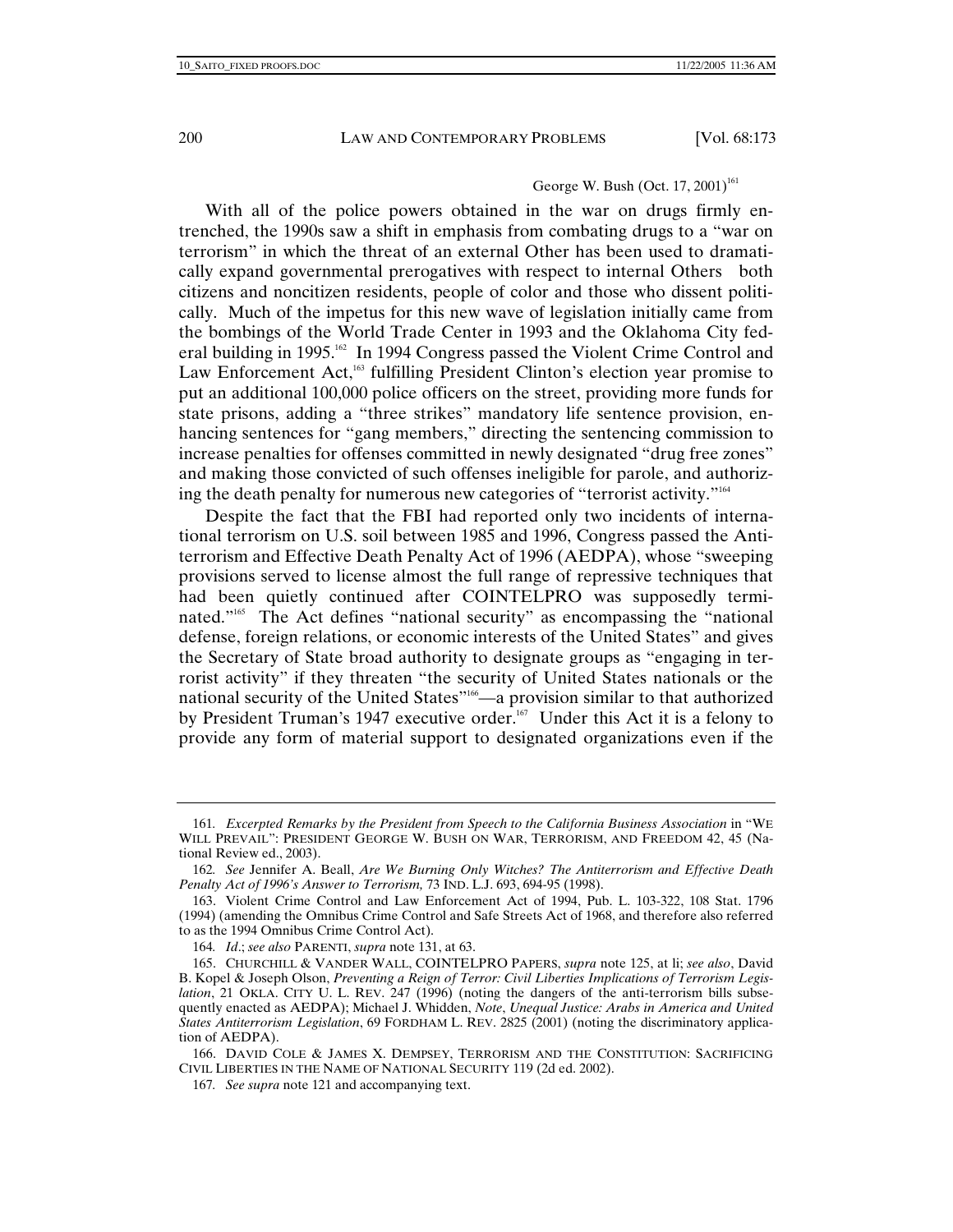support goes directly to an entirely lawful activity of the group,<sup>168</sup> and noncitizens can be deported on the basis of secret evidence for belonging to organizations deemed "terrorist," without any showing of personal involvement in terrorist or criminal activity—in other words, for engaging in what would otherwise be associations protected by the First Amendment.169

At the same time Congress passed the Illegal Immigration Reform and Immigrant Responsibility Act of 1996 (IIRIRA), which made it easier to deport immigrants not only for their political associations, but also for minor criminal convictions.170 Noncitizens, who were already excludable or deportable for serious criminal offenses and for virtually any drug offense, no matter how minor,<sup>171</sup> are now retroactively deportable for a wide range of minor crimes that have been redefined as "aggravated felonies." As a result, numerous long-time permanent residents have been deported for misdemeanor pleas or convictions several decades old.<sup>172</sup>

With the September 11 attacks on the Pentagon and the World Trade Center, the stage was set for the swift passage of the next level of police and intelligence powers on the executive branch's wish list,<sup>173</sup> as U.S. citizens and permanent residents were informed once again that they would have to "sacrifice some liberties" for their security.<sup>174</sup> With Attorney General John Ashcroft's dire warning that the "blood of the victims" of the next terrorist attack would be on Congress' hands if they did not act quickly,<sup>175</sup> the so-called USA PATRIOT (Uniting and Strengthening America by Providing Appropriate Tools Required to Intercept and Obstruct Terrorism) Act<sup>176</sup> was rushed through

172*. See* COLE & DEMPSEY, *supra* note 166, at 117-26. *See generally* David Cole, *Hanging With the Wrong Crowd: Of Gangs, Terrorists, and the Right of Association*, 1999 SUP. CT. REV. 203 (1999); Kevin R. Johnson, *The Antiterrorism Act, the Immigration Reform Act, and Ideological Regulation in the Immigration Laws: Important Lessons for Citizens and Noncitizens*, 28 ST. MARY'S L.J. 833 (1997).

173*. See* CHANG, *supra* note 7, at 48; *see also* Sharon H. Rackow, *Comment, How the USA PATRIOT Act Will Permit Governmental Infringement Upon the Privacy of Americans in the Name of "Intelligence" Investigations*, 150 U. PA. L. REV. 1651 (2002) (noting that the new powers are unnecessary, violate civil liberties, and go beyond the stated goal of fighting terrorism).

 174. As in the war on drugs, apparently the public has once again agreed, with a 2002 survey indicating that "49 percent of the public now thinks that the First Amendment 'goes too far,' up from . . . 22 percent in 2000." Diane P. Wood, *The Rule of Law in Times of Stress*, 70 U. CHI. L. REV. 455, n.1 (2003) (citing Richard Morin & Claudia Deane, *The Ideas Industry*, WASH. POST, Sept. 3, 2002 at A15).

175*. See* COLE & DEMPSEY*, supra* note 166, at 151. Shortly thereafter Ashcroft testified to Congress that the Justice Department's mission had been redefined to focus on detecting and preventing terrorism rather than on prosecuting criminal activity. *See* John W. Whitehead & Steven H. Aden, *Forfeiting "Enduring Freedom" for "Homeland Security": A Constitutional Analysis of the USA Patriot Act and the Justice Department's Anti-Terrorism Initiatives*, 51 AM. U. L. REV. 1081, 1086-87 (2002).

 176. Uniting and Strengthening America by Providing Appropriate Tools Required to Intercept and Obstruct Terrorism Act of 2001 (USA PATRIOT Act), Pub. L. 107-56, 115 Stat. 272 (2001).

 <sup>168.</sup> COLE & DEMPSEY, *supra* note 166, at 121-23.

 <sup>169.</sup> William C. Banks & M.E. Bowman, *Executive Authority for National Security Surveillance*, 50 Am. U. L. Rev. 1, 267 (2000).

 <sup>170.</sup> Illegal Immigration Reform and Immigration Responsibility Act of 1996, Pub. L. No. 104-208, 110 Stat. 3009 (1996).

<sup>171</sup>*. See* Immigration Act of 1990, Pub.L. 101-649, 104 Stat. 4978 (rewriting exclusion and deportation grounds and adopting provisions to ensure removal of criminal aliens).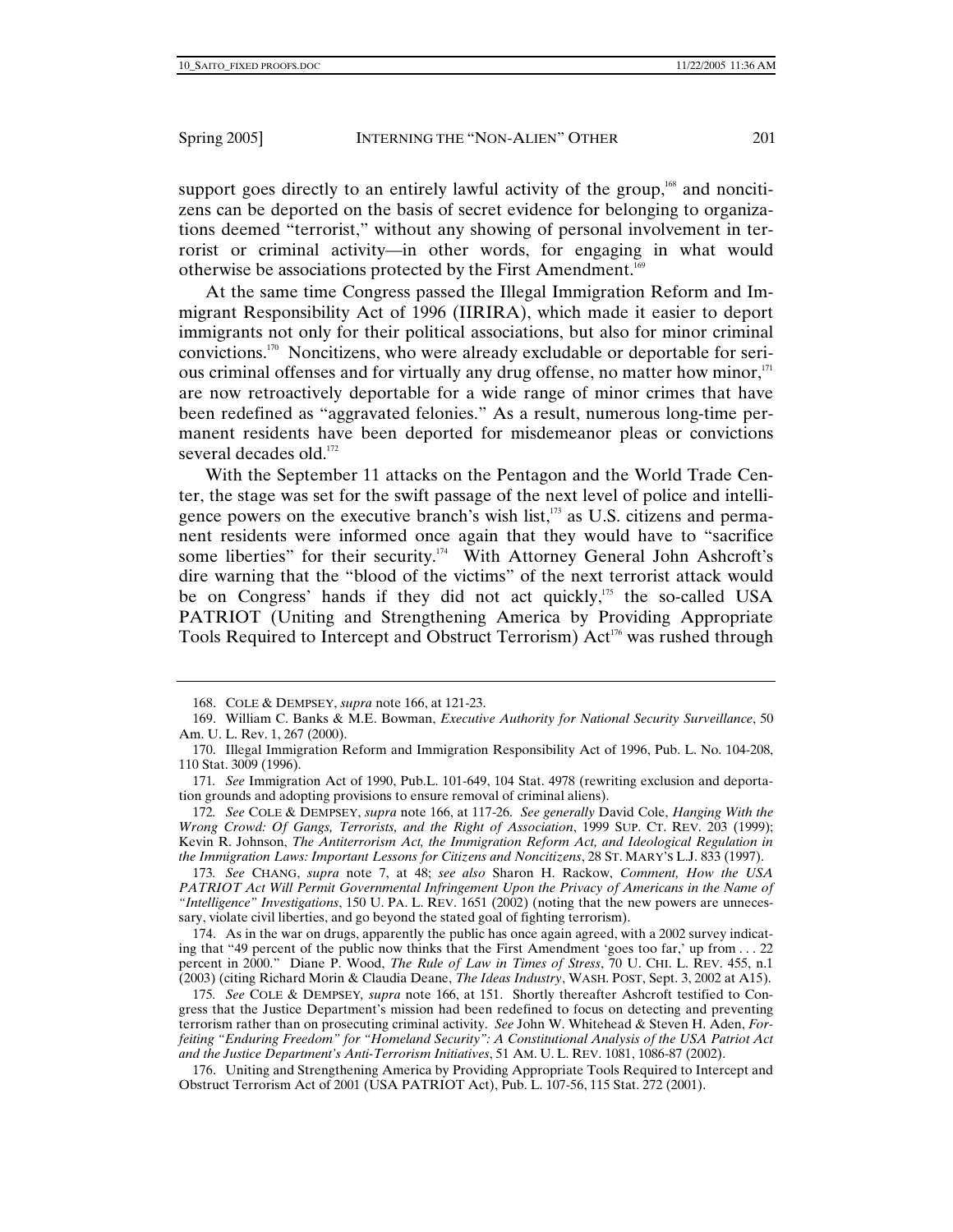the legislature and hurriedly signed into law. $177$  A lengthy and complicated piece of legislation containing 158 separate provisions, the Act dramatically expands the government's law enforcement and intelligence gathering powers, blurs the line between criminal and intelligence investigations, criminalizes political protest, and further curtails immigrants' rights.<sup>178</sup>

In the *Yasui* case, the federal district court attempted to skirt the issue of the internment of U.S. citizens by declaring that Min Yasui had "forfeited" his citizenship by working for the Japanese consulate.<sup>179</sup> Apparently the government is now attempting to institutionalize this practice, for in January 2003 a draft of the Justice Department's proposed Domestic Security Enhancement Act of 2003,"180 more commonly known as "PATRIOT II," was leaked to the public. If passed, it would expand the already impressive list of powers given law enforcement and intelligence agencies by the USA PATRIOT Act, by, among other things, allowing for the "expatriation" of U.S. citizens for becoming members of, or providing material support to, a group that is deemed a "terrorist organization ... engaged in hostilities against the United States."<sup>181</sup> The terms "material support" and "terrorist organization" are defined very broadly, and "hostilities" is left undefined.<sup>182</sup>

#### VII

# "FOREIGN . . . IN A DOMESTIC SENSE": U.S. CITIZENS AS ENEMY COMBATANTS

While in an international sense Porto Rico was not a foreign country, since it was subject to the sovereignty of and was owned by the United States, it was foreign to the United States in a domestic sense, because the island had not been incorporated into the United States, but was merely appurtenant thereto as a possession.

 <sup>177.</sup> The history of the bill is available at http://thomas.loc.gov/cgi-bin/bdquery/z?d107:HR03162: @@@L&summ2=m&.

<sup>178</sup>*. See generally* CHANG, *supra* note 7; Whitehead & Aden, *supra* note 175; Jennifer C. Evans, Comment, *Hijacking Civil Liberties: The USA PATRIOT Act of 2001*, 33 LOY. U. CHI. L.J. 933 (2002); Michael T. McCarthy, *USA PATRIOT Act*, 39 HARV. J. ON LEGIS. 435 (2002).

<sup>179</sup>*. See supra* note 45 and accompanying text.

 <sup>180.</sup> Domestic Security Enhancement Act of 2003, *at* http://www.publicintegrity.org/dtaweb/ downloads/Story\_01\_020703\_Doc\_1.pdf (draft of Jan. 9, 2003). The draft includes the proposed text of the legislation as well as a section-by-section analysis.

 <sup>181.</sup> Domestic Security Enhancement Act of 2003, *supra* note 180, § 501.

 <sup>182.</sup> The definition of "material support" for both "international terrorism" and "domestic terrorism" would also be expanded. "Training" would extend to "instruction or teaching designed to impart a specific skill" and "providing personnel" would include providing an organization with "one or more individuals (including himself) to work in concert with it or under its direction or control." Domestic Security Enhancement Act of 2003, *supra* note 180, §402; Analysis p. 21. Under the USA PATRIOT Act, "Engaging in terrorist activity" encompasses soliciting members or funds, and providing material support or "encouragement" to a "terrorist" organization, even if the activity is undertaken solely to support the lawful, humanitarian activities of the organization, and even if the associational activities would otherwise be protected by the First Amendment. USA PATRIOT Act, *supra* note 176, §411(a); *see also* Whitehead & Aden, *supra* note 175, at 1098-99. These organizations need not be on any official list, but can simply be groups which are comprised of "two or more individuals, whether organized or not" engaging in certain activities, including the use or threat of violence. USA PATRIOT Act,  $§411(a)$ . The activities are listed at 8 U.S.C.  $§1182(a)(3)(B)(vi)(III)$  (2003).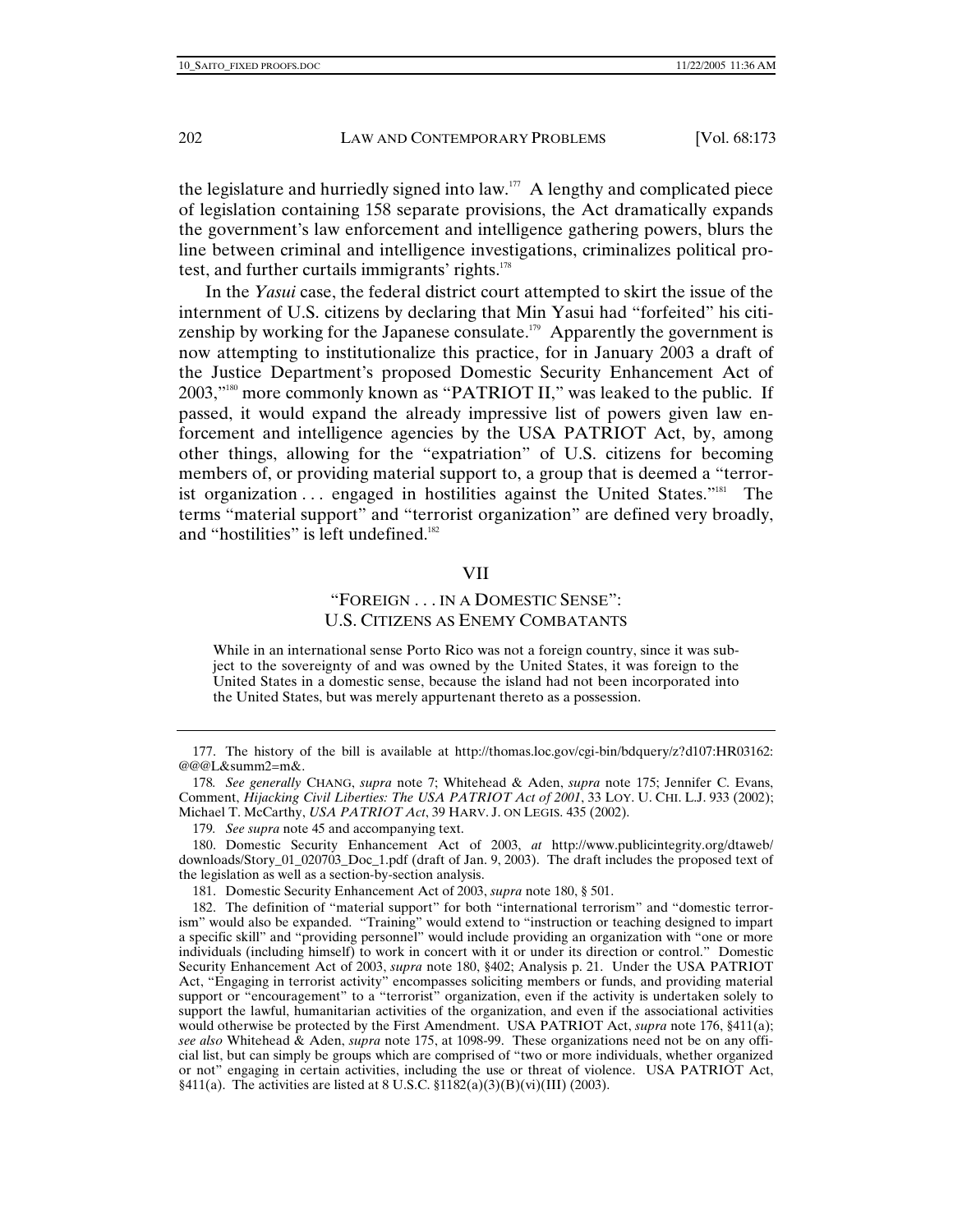In the fall of 2001 the United States waged war on Afghanistan, claiming that its ruling Taliban government was harboring Osama bin Laden and the al Qaeda network, believed to be responsible for the September 11 attacks.<sup>184</sup> After a massive bombing campaign, the Taliban was replaced with a government friendlier to U.S. interests.<sup>185</sup> In the meantime, U.S. forces captured over 600 men and boys of several dozen nationalities and transported them to the U.S. naval base at Guantánamo Bay, Cuba, where most continue to be detained and interrogated more than three years later.<sup>186</sup>

Two of those captured, John Walker Lindh and Yaser Esam Hamdi, turned out to be U.S. citizens. Lindh was immediately taken to Alexandria, Virginia, and charged with conspiring to kill Americans. White House spokesman Ari Fleischer announced that "the great strength of America is [that] he will now have his day in court"<sup>187</sup> and, in fact, Lindh soon appeared in a civilian criminal court. Represented by counsel and supported by his family, he pled guilty to reduced charges of supplying services to the Taliban and carrying an explosive during the commission of a felony and received a twenty-year prison sentence.<sup>188</sup>

Hamdi, on the other hand, was first taken to Guantánamo Bay where it was established that he was a U.S. citizen, born in Louisiana. Rather than being transferred to a U.S. civilian court, as Lindh was, Hamdi was placed in a naval brig in Norfolk, Virginia, and held incommunicado for nearly three years.<sup>189</sup> Despite the breadth of the government's "anti-terrorist" powers, including the ex-

186*. See generally* MICHAEL RATNER & ELLEN RAY, GUANTÁNAMO: WHAT THE WORLD SHOULD KNOW (2004); Richard J. Wilson, *United States Detainees at Guantanamo Bay: The Inter-American Commission on Human Rights Responds to a "Legal Black Hole,"* 10 HUM. RTS. BR. 2 (Spring 2003); Erin Chlopak, *Dealing With the Detainees at Guantanamo Bay: Humanitarian and Human Rights Obligations Under the Geneva Conventions*, 9 HUM. RTS. BR. 6 (Spring 2002).

 187. Katherine Q. Seelye, *Walker is Returned to U.S. and Will Be in Court Today*, N.Y. TIMES, Jan. 24, 2002, at A15. *See generally* David Cole, *Enemy Aliens*, 54 STAN. L. REV. 953 (2002).

 <sup>183.</sup> Downes v. Bidwell, 182 U.S. 244, 341-42 (1901).

<sup>184</sup>*. See* John Quigley, *The Afghanistan War and Self-Defense*, 37 VAL. U. L. REV. 541 (2003); Jordan J. Paust, *Use of Armed Force Against Terrorists in Afghanistan, Iraq, and Beyond*, 35 CORNELL INT'L L.J. 533 (2002).

<sup>185</sup>*. See* Matthew Lippman, *Aerial Attacks on Civilians and the Humanitarian Law of War: Technology and Terror from World War I to Afghanistan*, 33 CAL. W. INT'L L.J. 1, 56-65 (2002); Michael P. Scharf & Paul R. Williams, *Report of the Committee of Experts on Nation Building in Afghanistan*, 36 NEW ENG. L. REV. 709 (2002); Laura A. Dickinson, *Reluctant Nation Building: Promoting the Rule of Law in Post-Taliban Afghanistan*, 17 CONN. J. INT'L L. 429 (2002).

<sup>188</sup>*. See* United States v. Lindh, 227 F. Supp. 2d 565 (E.D. Va. 2002); Melysa H. Sperber, *John Walker Lindh and Yaser Esam Hamdi: Closing the Loophole in International Humanitarian Law for American Nationals Captured Abroad While Fighting with Enemy Forces*, 40 AM. CRIM. L. REV. 159, 160-61 (2003); *see generally* Suzanne Kelly Babb, *Fear and Loathing in America: Application of Treason Law in Times of National Crisis and the Case of John Walker Lindh*, 54 HASTINGS L.J. 1271 (2003); James P. Fantetti, *John Walker Lindh, Terrorist? Or Merely A Citizen Exercising His Constitutional Freedom: The Limits of the Freedom of Association in the Aftermath of September Eleventh*, 71 U. CIN. L. REV. 1373 (2003).

<sup>189</sup>*. See* Hamdi v. Rumsfeld, 124 S. Ct. 2633 (2004); Donna R. Newman, *The Jose Padilla Story,* 48 N.Y.L. SCH. L. REV. 39 (2003/2004); Alejandra Rodriguez, *Is The War on Terrorism Compromising Civil Liberties? A Discussion of Hamdi and Padilla*, 30 CAL. W. L. REV. 379, 381 (2003); Sperber, *supra* note 188, at 162. *See generally* Iijima, *Shooting, supra* note 10.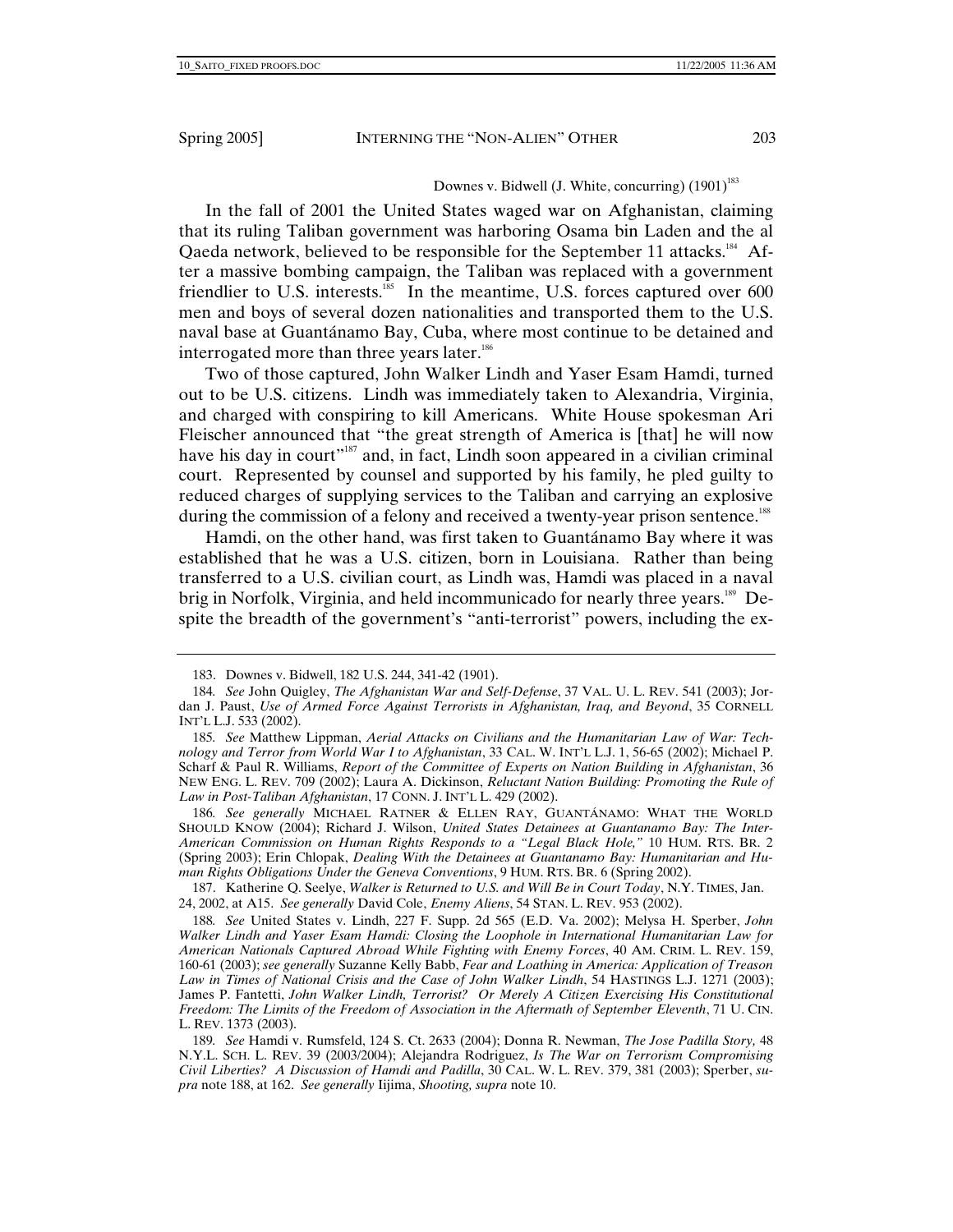panded use of preventive detention and the death penalty,<sup>190</sup> the government chose to label Hamdi an "enemy combatant," denying him access to counsel and to the courts.<sup>191</sup> A petition for habeas corpus was filed on his behalf by his father alleging, among other things, that he was being held in violation of the Fifth and Fourteenth Amendments.<sup>192</sup> In response, the government filed a declaration by Michael Mobbs, Special Advisor to the Under Secretary of Defense, (the "Mobbs Declaration"), which asserted that Hamdi "traveled to Afghanistan" in July or August 2001, was "affiliated with a Taliban military unit and received weapons training," remained with the unit after September 11, and was captured by Northern Alliance forces to whom he surrendered a Kalashnikov assault rifle.<sup>193</sup> According to the Mobbs Declaration, "individuals associated with" al Qaeda and the Taliban "were and continue to be enemy combatants."<sup>194</sup>

The District Court criticized the Mobbs Declaration for its "generic and hearsay nature," calling it "little more than the government's 'say-so," found that the affidavit fell "far short" of supporting Hamdi's detention, and ordered the government to turn over numerous documents for *in camera* review.<sup>195</sup> The Fourth Circuit reversed, stating that the government was entitled to "great deference" in matters of "foreign policy, national security, or military affairs."<sup>196</sup> In what Iijima describes as "a stunning exercise of circular reasoning,"<sup>197</sup> the court concluded that no further investigation of the accuracy of the Mobbs Declaration was required, as the "factual averments in the affidavit, if accurate, are sufficient to confirm that Hamdi's detention conforms with a legitimate exercise of the war powers given the executive by [the Constitution]."198

- 195*. Id., citing* Hamdi v. Rumsfeld, 243 F. Supp. 2d 527 (E.D. Va. 2002).
- 196. Hamdi v. Rumsfeld, 316 F.3d 450, 463 (4th Cir. 2003).
- 197. Iijima*, Shooting, supra* note 10 at 122.

<sup>190</sup>*. See supra* note 164 and accompanying text.

 <sup>191.</sup> U.S. officials have used this undefined term to take advantage of the Geneva Conventions' provision distinguishing between the treatment of enemy soldiers, who cannot be punished simply for engaging in combat, and "unlawful" combatants. At the same time, however, they have failed to acknowledge as binding the Conventions' requirements that all detainees be presumed prisoners of war until an individual hearing has determined otherwise and that all detainees, regardless of status, be afforded minimal protections. *See* COLE, ENEMY ALIENS: DOUBLE STANDARDS, *supra* note 7, 39-46; *see generally* Nickolas A. Kacprowski, *Stacking the Deck Against Suspected Terrorists: The Dwindling Procedural Limits on the Government's Power to Indefinitely Detain United States Citizens as Enemy Combatants*, 26 SEATTLE U. L. REV. 651 (2003); Susan M. Burns, *Access to Counsel for "Enemy Combatant" Citizens in Military Detention: A Statutory or Constitutional Right?* Padilla v. Bush, 233 F. Supp. 2d 564 (2002)*,* 28 S. ILL. U. L.J. 599 (2004); Charles I. Lugosi, *Rule of Law or Rule by Law; The Detention of Yaser Hamdi*, 30 AM. J. CRIM. L. 225 (2003); Amanda Schaffer, *Life, Liberty, and the Pursuit of Terrorists: An In-Depth Analysis of the Government's Right to Classify United States Citizens Suspected of Terrorism as Enemy Combatants and Try Those Enemy Combatants by Military Commission*, 30 FORDHAM URB. L.J. 1465 (2003).

 <sup>192.</sup> Hamdi v. Rumsfeld, 124 S. Ct. at 2636.

<sup>193</sup>*. Id*. at 2637 (quoting the Mobbs Declaration).

<sup>194</sup>*. Id.*

 <sup>198.</sup> Hamdi v. Rumsfeld, 316 F.3d at 473. For an in-depth analysis of this case and of Padilla's, *see generally* Jason Collins Weida, *A Republic of Emergencies: Martial Law in American Jurisprudence*, 36 CONN. L. REV. 1397 (2004).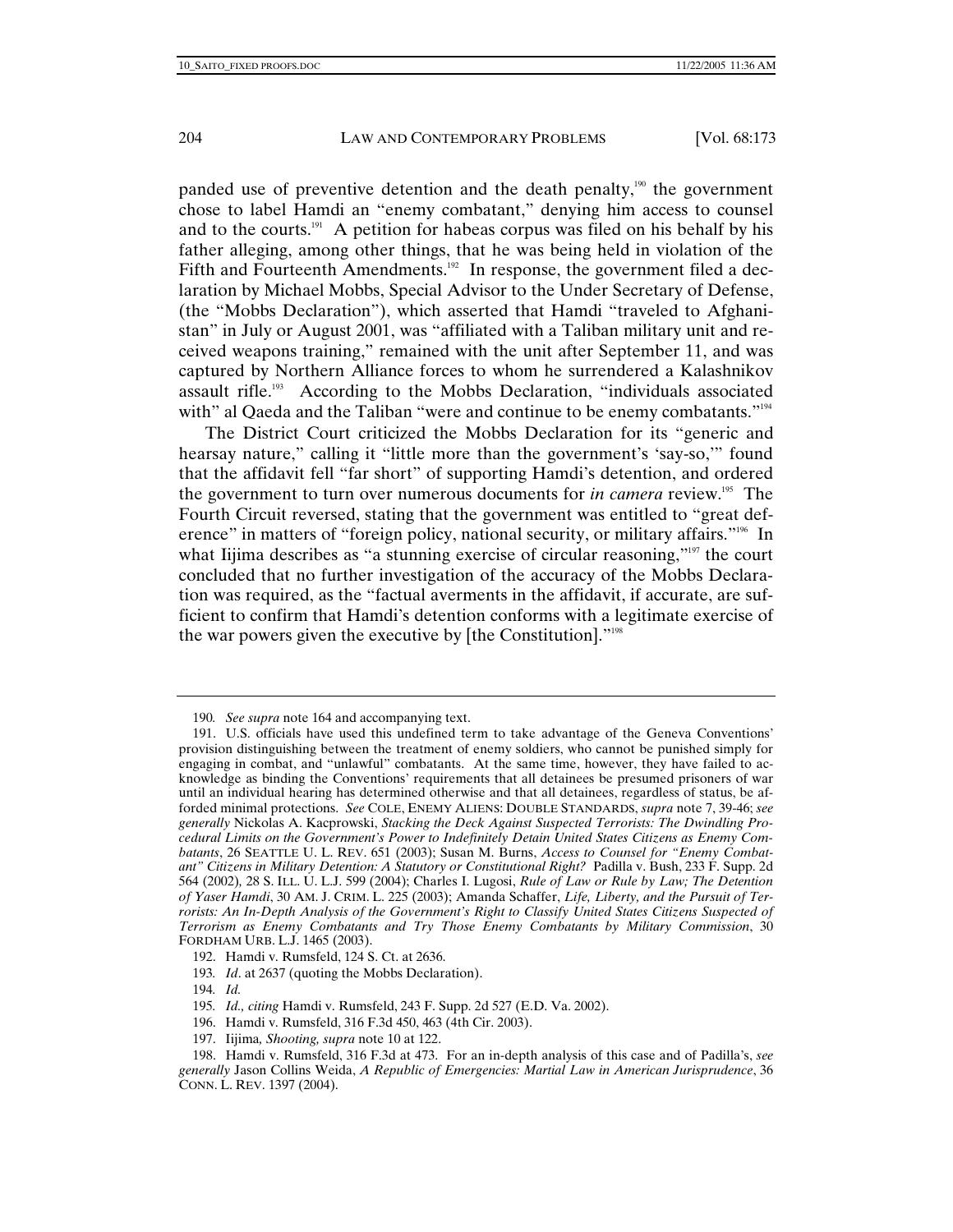In June 2004 the Supreme Court reversed the Fourth Circuit.<sup>199</sup> In an opinion written by Justice O'Connor for a four-justice plurality, the Court concluded that under the "all necessary and appropriate force" clause of Congress' Authorization for Use of Military Force,<sup>200</sup> Hamdi *could* be detained as an "enemy combatant," thus avoiding Hamdi's contention that his detention was forbidden by Congress' 1971 repeal of the Emergency Detention Act of 1950, a repeal explicitly based on concerns about internments such as that of the Japanese Americans.<sup>201</sup> It held, however, that "a citizen-detainee seeking to challenge his classification as an enemy combatant must receive notice of the factual basis for his classification, and a fair opportunity to rebut the Government's factual assertions before a neutral decisionmaker."<sup>202</sup> The Court did not require that the "neutral decisionmaker" be a federal court, or that constitutional protections normally pertaining to criminal proceedings be extended to such "citizen-detainees":

Hearsay, for example, may need to be accepted as the most reliable available evidence from the Government in such a proceeding. Likewise, the Constitution would not be offended by a presumption in favor of the Government's evidence, so long as that presumption remained a rebuttable one and fair opportunity for rebuttal were provided $203$ 

Rather than provide Hamdi with this very minimal due process, the government chose to release him. As reported by the *New York Times* "Yaser E. Hamdi, an American citizen captured in Afghanistan and once deemed so dangerous that the American military held him incommunicado for more than two years as an enemy combatant, will be freed and allowed to return to Saudi Arabia in the next few days, officials said."<sup>204</sup> On its face a surprising move or, as the *Times* put it, a "striking reversal in a hotly debated test case,"<sup>205</sup> it is in many respects quite consistent with the government's decision to arbitrarily declare certain Japanese Americans "loyal" and release them on the basis of a questionnaire after it had interned them, without a hearing, on the theory that their ancestry rendered them inherently "disloyal."<sup>206</sup> The decision to release Hamdi is also less than surprising when considered in the context of cases in which, well

 <sup>199. 124</sup> S. Ct. at 2649.

 <sup>200. 115</sup> Stat. 224 (Sept. 2001) (authorizing the President to "use all necessary and appropriate force against those nations, organizations, or persons he determines planned, authorized, committed, or aided the terrorist attacks [of September 11]" or "harbored such organizations or persons, in order to prevent any future acts of international terrorism against the United States by such nations, organizations or persons").

 <sup>201. 124</sup> S. Ct. at 2639, citing 18 U.S.C. § 4001(a), passed as part of a bill to repeal the Emergency Detention Act of 1950, 50 U.S.C. § 811 *et seq.*, and related congressional testimony found at H.R. Rep. No. 92-116 (1971); 1971 U.S.C.C.A.N 1435, 1438.

 <sup>202. 124</sup> S. Ct. at 2648.

<sup>203</sup>*. Id.*

 <sup>204.</sup> Eric Lichtblau, *U.S. to Free "Enemy Combatant," Bowing to Supreme Court Ruling*, N.Y. TIMES, Sept. 23, 2004, A1. Contrary to the implications of the headline the Court did not order Hamdi freed.

<sup>205</sup>*. Id.*

<sup>206</sup>*. See supra* notes 31-39 and accompanying text.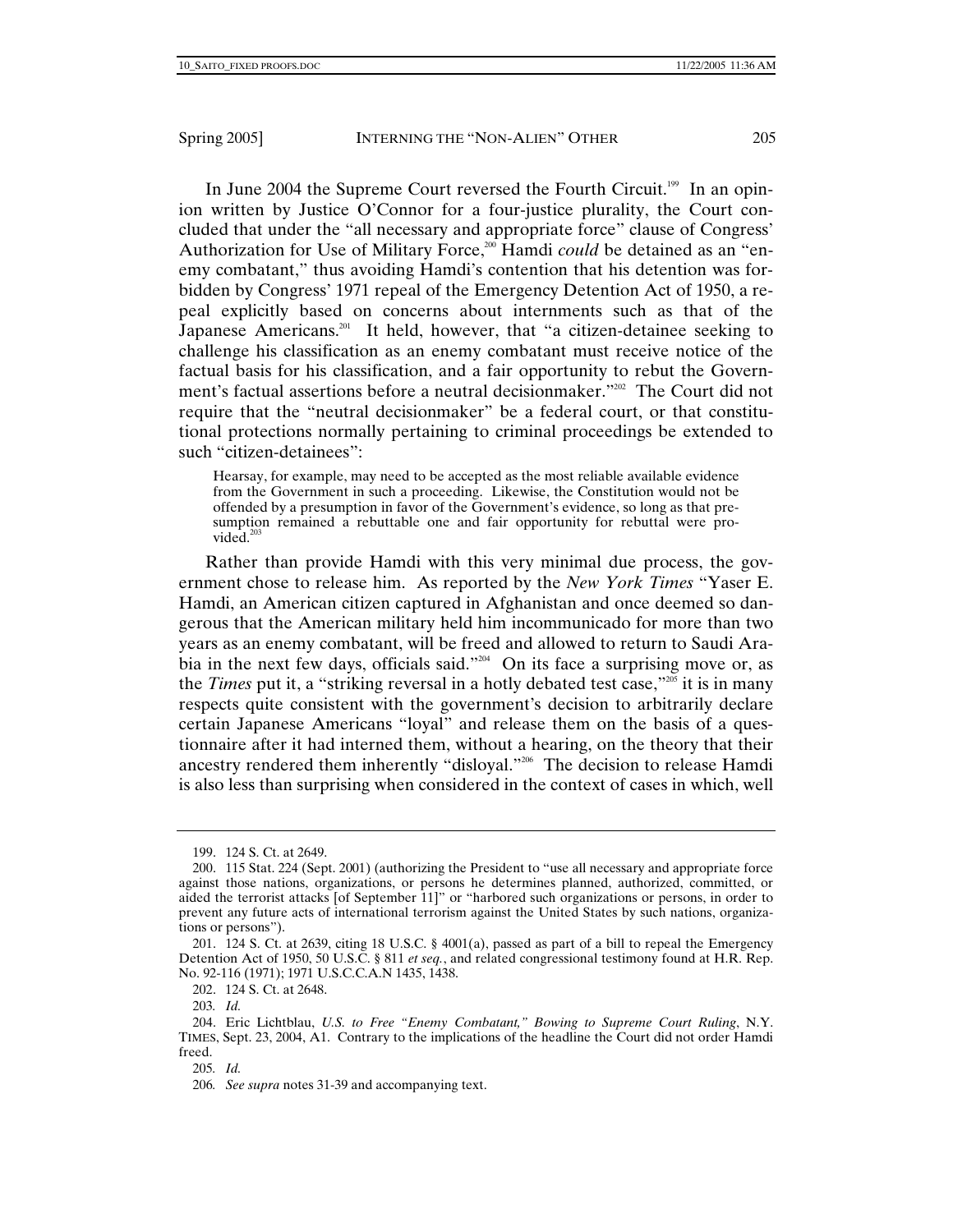before September 11, the government attempted to deport politically "undesirable" Muslims and Arabs on the basis of secret evidence.

Georgetown law professor David Cole and James Dempsey, former assistant counsel to the House Judiciary Subcommittee on Civil and Constitution Rights, report that in November 1986

the Justice Department was considering internally a document entitled "Alien Terrorists and Undesirables: A Contingency Plan." The document was circulated by the Alien Border Control Committee, a secret inter-agency task force organized in 1986 to develop, among other things, plans for the "expulsion from the United States of alien activists who are not in conformity with their immigration status." The "contingency plan" proposed building a detention camp in a remote area of Louisiana to hold "alien undesirables" pending deportation. It . . . identified certain countries, all Arab, as being likely origins of terrorist aliens. . . The Committee was specifically looking for ways to use secret evidence [when criminal prosecution was not practicable].<sup>2</sup>

In the late 1980s and 1990s the Immigration and Naturalization Service (INS) began attempting, on the basis of secret evidence, to deport Arab immigrants who had been targeted for their lawful political activities. Until the Supreme Court's 1999 holding in *Reno v. American-Arab Anti-Discrimination Committee*208 that the 1996 Illegal Immigration Reform and Immigrant Responsibility  $Act<sup>209</sup>$  stripped the courts of much of their power to review deportation cases, lower federal courts found this practice to be unconstitutional in a number of cases.<sup>210</sup> Thus, for example, in *Rafeedie v. INS*<sup>211</sup> the government had claimed that revealing its reasons for deporting Fouad Rafeedie would be "prejudicial to the public interest, safety, or security of the United States."<sup>212</sup> The D.C. Circuit Court responded: "Rafeedie—just like Joseph K. in The Trial—can prevail . . . only if he can rebut the undisclosed evidence against him, i.e., prove that he is not a terrorist regardless of what might be implied by the Government's confidential information. It is difficult to imagine how even someone innocent of all wrongdoing could meet such a burden."213 It rejected the INS's use of secret evidence and on remand the District Court, weighing Rafeedie's due process rights against the government's national security concerns, ordered him released.<sup>214</sup>

Nasser Ahmed, an Egyptian father of four U.S. citizen children, spent more than three and a half years in prison, most of it in solitary confinement as the

 <sup>207.</sup> COLE & DEMPSEY, *supra* note 166, at 39.

 <sup>208.</sup> Reno v. American-Arab Anti-Discrimination Comm*.*, 525 U.S. 471 (1999); *see also* Maryam Kamali Miyamoto, *The First Amendment after* Reno v. American-Arab Anti-Discrimination Committee*: A Different Bill of Rights for Aliens?*, 35 HARV. C.R.-C.L. L. REV. 183 (2000).

 <sup>209.</sup> Pub. L. No. 104-208, 110 Stat. 3009-546 (1996). *See generally* Lisa J. Laplante, *Expedited Removal at U.S. Borders: A World Without a Constitution,* 25 N.Y.U. REV. L. & SOC. CHANGE 213 (1999); Clarence E. Zachery, Jr., *The Alien Terrorist Removal Procedures: Removing the Enemy Among Us or Becoming the Enemy from Within?*, 9 GEO. IMMIG. L. J. 291 (1995); Johnson, *supra* note 172.

<sup>210</sup>*. See generally* Susan M. Akram*, Scheherezade Meets Kafka: Two Dozen Sordid Tales of Ideological Exclusion,* 14 GEO. IMMIG. L.J. 51(1999).

 <sup>211.</sup> Rafeedie v. INS, 880 F.2d 506 (D.C. Cir. 1989); remanded to 795 F. Supp. 13 (D. D.C. 1992).

 <sup>212.</sup> Rafeedie v. INS, 688 F. Supp. 729, 734-35 (D. D.C. 1992).

 <sup>213. 880</sup> F.2d at 516.

 <sup>214. 795</sup> F. Supp. at 13.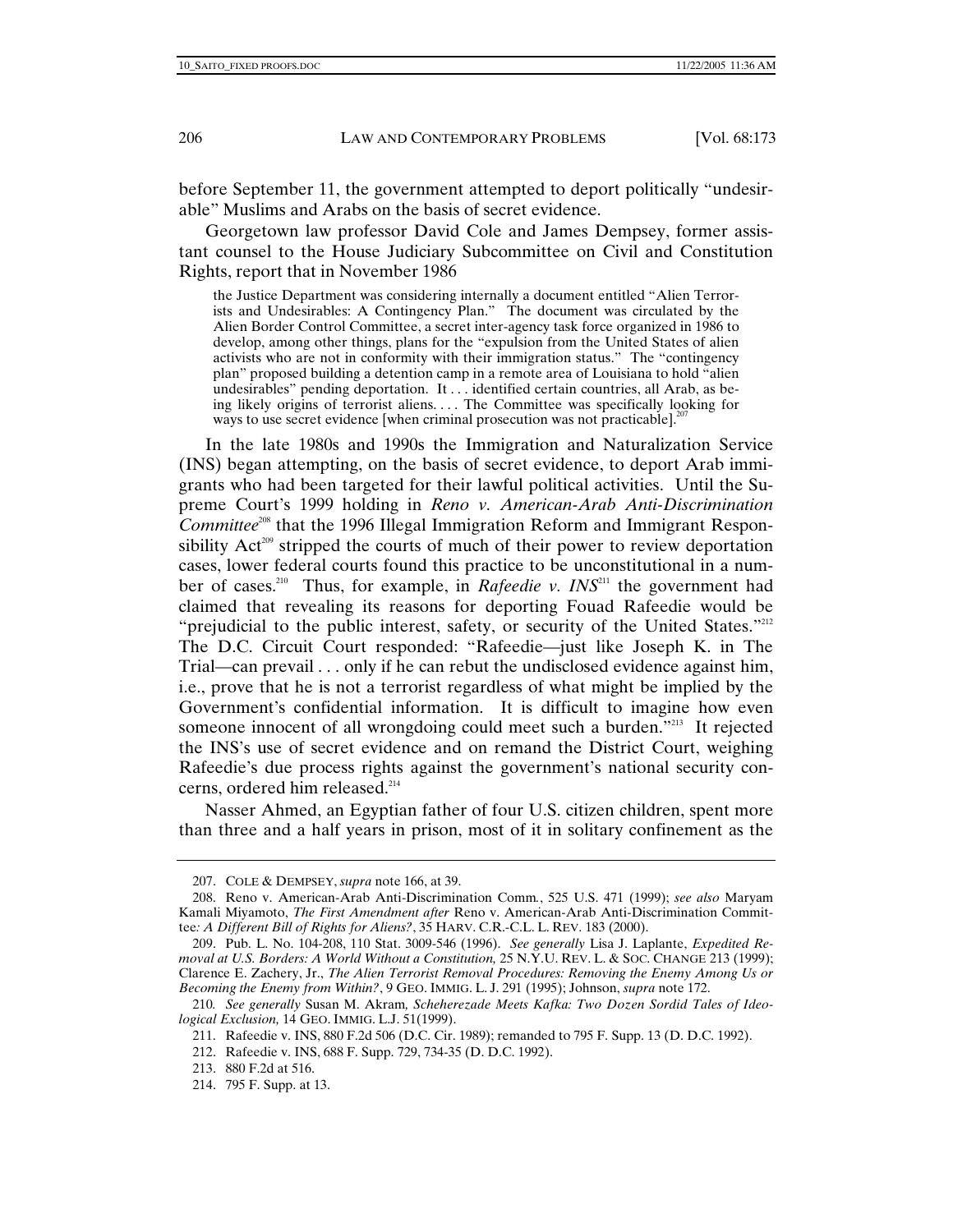INS attempted to deport him on the basis of secret evidence. For the first year, the government would not even provide Ahmed's lawyer with a summary of the evidence against him; eventually they provided a one-line summary baldly asserting that it had evidence "concerning respondent's association with a known terrorist organization," but refused to identify the organization. As it turned out, Ahmed had come to the FBI's attention when he worked as a courtappointed paralegal and translator for the defense team of Sheik Abdel Rahman, who was charged with seditious conspiracy. The FBI and INS tried to get Ahmed to inform on the cleric and threatened to deport him and his family if he did not cooperate. Ahmed refused and the INS made good on its threat. Even though the immigration judge had "no doubt" that Ahmed would be imprisoned and likely tortured if he returned to Egypt and that he was thus eligible for political asylum, Ahmed was released only after the government was eventually forced to reveal its evidence, which consisted only of his "associations."<sup>215</sup>

According to Cole and Dempsey, from 1996 through 2000 the government "sought to use secret evidence to detain and deport about two dozen immigrants, almost all of them Muslims accused of vague associations with terrorist groups. Over time, case by case, the government's evidence was revealed to be worthless, its legal theories were largely rejected, and virtually all of the accused aliens were released."216 Cole, who represented thirteen individuals in secret evidence deportation cases, testified before a subcommittee of the House Judiciary Committee in February 2000 that "[at] one time, the INS claimed that all 13 posed a direct threat to the security of the nation, and that the evidence to support that assertion could not be revealed—in many instances could not even be summarized—without jeopardizing national security. Yet in none of these cases did the INS's secret evidence [once revealed] even allege, much less prove, that the aliens had engaged in or supported any criminal, much less terrorist, activity."<sup>217</sup>

In light of this consistent history of attempts to deport politically undesirable aliens on the basis of secret evidence, the government's desire to deport

 <sup>215.</sup> COLE & DEMPSEY, *supra* note 166, at 129-31; *see also* Akram, *supra* note 210, at 76.

 <sup>216.</sup> COLE & DEMPSEY, *supra* note 166, at 127. In one particularly strange case, six Iraqi Kurds who participated in a failed CIA-backed attempt to overthrow Saddam Hussein were brought to the U.S. in 1997 by government officials. When they arrived, the INS tried to exclude them on the basis of secret evidence that, initially, it would not reveal even to their lawyer, former CIA director James Woolsey. After several years in detention, five of them entered into a settlement agreement under which they are living in Nebraska under conditions resembling house arrest while they look for third countries which will accept them. *See* Andrew Cockburn, *The Radicalization of James Woolsey,* N.Y. TIMES MAG., July 23, 2000, 26, 29 (quoting Woolsey's characterization of the evidence, when he was finally allowed to see it, as "a joke"); *see also* COLE & DEMPSEY, *supra* note 166, at 137-39; Akram, *supra* note 210, at 78.

 <sup>217.</sup> Statement of Professor David Cole, Georgetown University Law Center, On the Use of Secret Evidence in Immigration Proceedings and H.R. 2121, Before the House Judiciary Committee, Subcommittee on Immigration and Claims, 10 February 2000, *available at* http://www.house.gov/ judiciary/cole0210.htm; *see also* Dave Martella, *Defending the Land of the Free and the Home of the Fearful: The Use of Classified Information to Deport Suspected Terrorists*, 7 AM. UNIV. J. INT'L L. & POL. 951 (1992).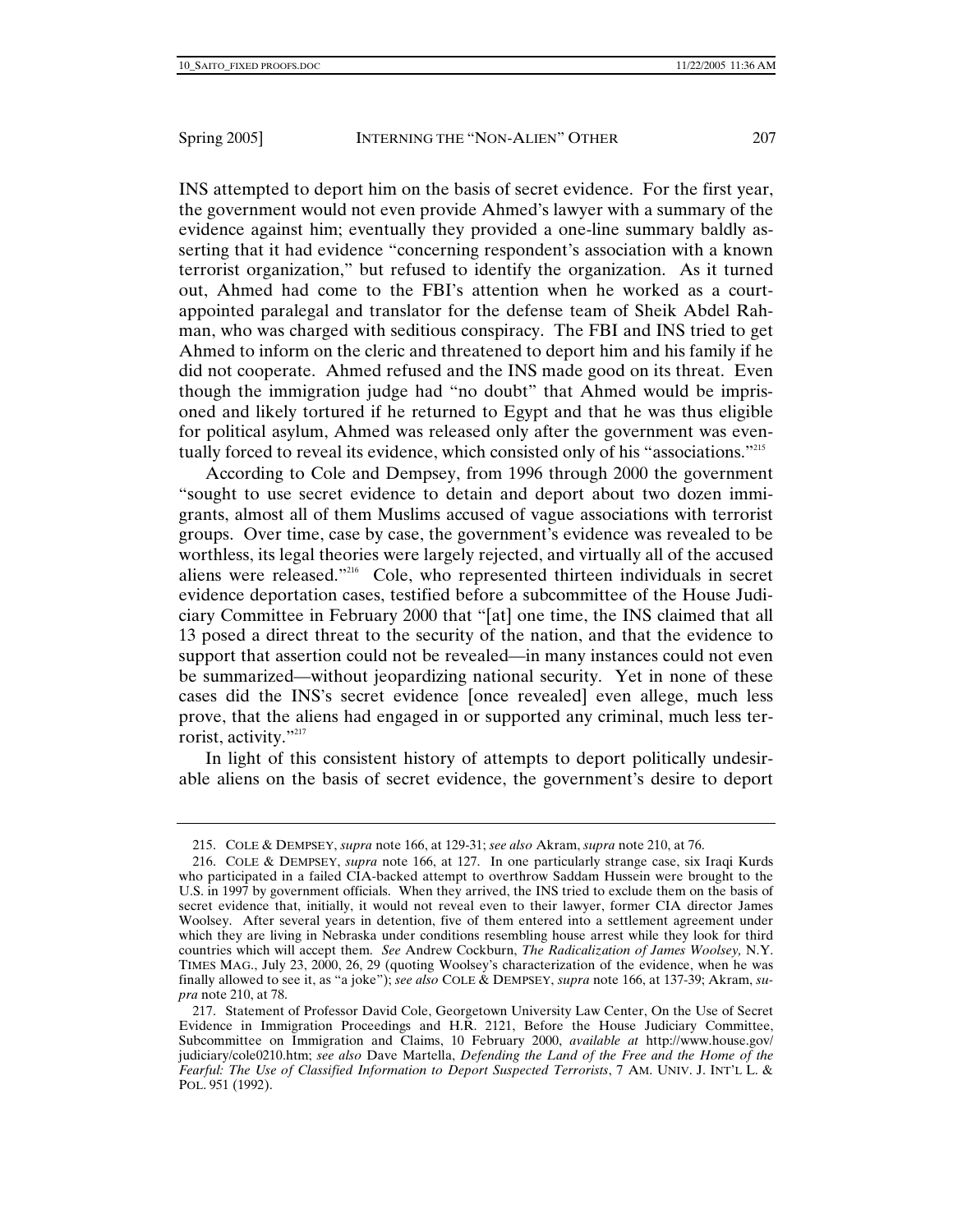Hamdi, rather than participate in even a pro forma hearing, is not particularly surprising. However, in Hamdi's case, there was a complication, for, although perceived as a "politically undesirable alien," he is—or was—a U.S. citizen. Professor Leti Volpp describes the process at work in this and similar situations:

In the American imagination, those who appear "Middle Eastern, Arab, or Muslim" may be theoretically entitled to formal rights, but they do not stand in for or represent the nation. Instead, they are interpellated as antithetical to the citizen's sense of identity. Citizenship in the form of legal status does not guarantee that they will be constitutive of the American body politic. In fact, quite the opposite: The consolidation of American identity takes place against them.<sup>21</sup>

In Hamdi's case his formal rights as a citizen were superseded by his identity as "antithetical" to that of a *real* American and the constitutional rights to which he should have been entitled voided by requiring, in return for his release, that he not only agree to deportation to Saudi Arabia, where he had grown up, but that he renounce his U.S. citizenship.<sup>219</sup>

On its face, there is little to distinguish John Walker Lindh's case from that of Yaser Hamdi. Both were U.S.-born citizens, allegedly captured fighting with the Taliban. Yet Lindh, a European American, received an open trial in a civilian criminal court, with no diminishment of his constitutional rights, and Hamdi, of Middle Eastern descent, was denied all rights. One imagines that, much like the Tule Lake renunciants, his only choice appeared to be indefinite arbitrary detention or the renunciation of his U.S. citizenship. Using the framework articulated by Neil Gotanda,<sup>220</sup> when the "citizen/alien" distinction was directly confronted with the "American/'foreign'" dichotomy, perceived foreignness trumped citizenship. $221$ 

The question now becomes, what will happen to Jose Padilla? Padilla, who is of Puerto Rican descent, was born in Brooklyn and thus, like Lindh and Hamdi, a U.S. citizen by birth. But, unlike either Lindh or Hamdi, he was not captured in Afghanistan or any other arena of combat, but was arrested in May 2002 at Chicago's O'Hare Airport on a material witness warrant.<sup>222</sup> Two days before a scheduled court hearing, he was declared an enemy combatant and ordered into military custody, where he remains. $^{223}$ 

Accompanying the order classifying Padilla as an "enemy combatant" was a declaration by Michael Mobbs stating that Padilla had contacted al Qaeda officials and proposed stealing radioactive material and detonating a "radiological

 <sup>218.</sup> Leti Volpp, *The Citizen and the Terrorist*, 49 UCLA L. REV. 1575, 1594 (2002).

 <sup>219.</sup> Lichtblau, *supra* note 204 (noting that "the agreement also bars him from leaving Saudi Arabia for a time and requires him to report possible terrorist activity").

<sup>220</sup>*. See supra* note 60 and accompanying text.

 <sup>221.</sup> For discussions of citizenship in this context, *see generally* Volpp, *supra* note 218; Karen Engle, *Constructing Good Aliens and Good Citizens: Legitimizing the War on Terror(ism)*, 75 COLO. L. REV. 59 (2004); Jaykant M. Patidar, *Citizenship and the Treatment of American Citizen Terrorists in the United States*, 42 BRANDEIS L.J. 805 (2004).

<sup>222</sup>*. See* Iijima, *Shooting, supra* note 10, at 134-38.

<sup>223</sup>*. See* Newman, *supra* note 189, at 40.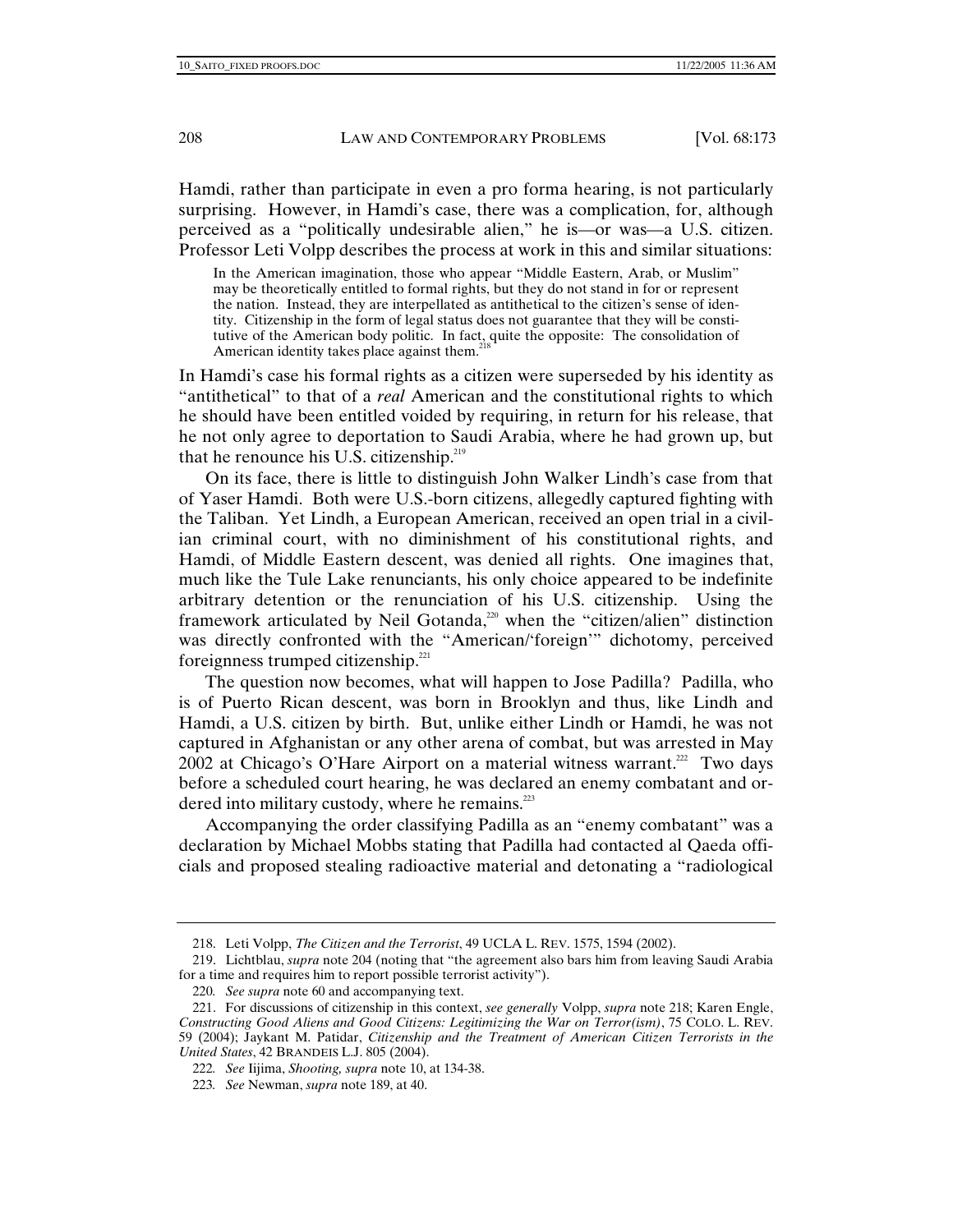dispersal device" in the U.S. $^{224}$  Padilla's lawyer, who had not been allowed to meet with him, filed a petition for habeas corpus on his behalf in the Southern District of New York, which held that the President did have the authority to designate an American citizen captured on American soil as an enemy combatant, but also that Padilla had to be able to consult with counsel and challenge the facts upon which the government based its designation.<sup>25</sup> On appeal the Second Circuit held that "while Congress—otherwise acting consistently with the Constitution—may have the power to authorize the detention of United States citizens under the circumstances of Padilla's case," the President acting alone does not have the power "to detain as an enemy combatant an American citizen seized on American soil outside a zone of combat."226

In the spring of 2004 the Supreme Court heard Padilla's case but failed to reach the merits, holding that the case had been filed in the wrong jurisdiction, thereby delaying its final resolution.<sup>27</sup> However, since the Court has held that not only Yaser Hamdi but also the noncitizen detainees at Guantánamo Bay have a right to some kind of hearing,<sup>228</sup> it is likely to hold that Padilla, as a U.S. citizen arrested on U.S. soil, has at least as much right to due process as a person captured in combat. Perhaps it will agree with the Second Circuit and hold that Padilla cannot be held as an enemy combatant in the absence of specific congressional authorization. It could even overturn the purportedly discredited precedent of *Korematsu* by holding that U.S. citizens cannot be detained indefinitely on vague claims of "military necessity," but must be charged and tried in accordance with the Constitution.

Regardless of the position ultimately taken by the Court, the executive branch's treatment of Padilla to date raises significant issues about the nature of citizenship and its relationship to the Constitution. Born in Brooklyn, Padilla is a U.S. citizen by virtue of the Fourteenth Amendment, just as Hamdi and all of the Nisei interned in World War II were. Yet Padilla is both an internal Other by virtue of his race and ethnicity, and perceived as an external Other as a result of his conversion to Islam and the political associations attributed to him. As such, he is perhaps best described, as the Nisei were, as a "non-alien"—a citizen without the protections that status is thought to entail.

 <sup>224.</sup> Padilla ex rel Newman v. Rumsfeld, 233 F. Supp. 2d 565, 572 (S.D.N.Y. 2002). It has become increasingly clear that Padilla's connection to al Qaeda was tenuous at best and that, according to U.S. intelligence officials, the plot was "blown out of proportion." *See* Christopher Newton, *Officials Downplay Terror Suspect,* AP Online, Aug. 13, 2002, *available at* 2002 WL 25139054; Michael Isikoff, *And Justice for All: John Ashcroft Crowed at the Arrest of Alleged "Dirty Bomber" Jose Padilla. But Do the Feds Have a Case?* NEWSWEEK, Aug. 19, 2002, 32; Iijima, *Shooting, supra* note 10, at 135.

 <sup>225. 233</sup> F. Supp. 2d at 572, 600. The proposed standard of review, however, was only whether there was "some evidence to support [the President's] conclusion that Padilla was . . . engaged in a mission against the United States on behalf of an enemy with whom the United States is at war, and . . . whether that evidence has not been entirely mooted by subsequent events." *Id*. at 601.

 <sup>226.</sup> Padilla v. Rumsfeld, 352 F.3d 695 at 715, 698 (2003).

 <sup>227.</sup> Padilla v. Rumsfeld, 124 S. Ct. 2711 (2004). The Court held that the New York federal courts lacked jurisdiction since Padilla is being held in South Carolina.

 <sup>228.</sup> Rasul v. Bush, 124 S. Ct. 2686 (2004).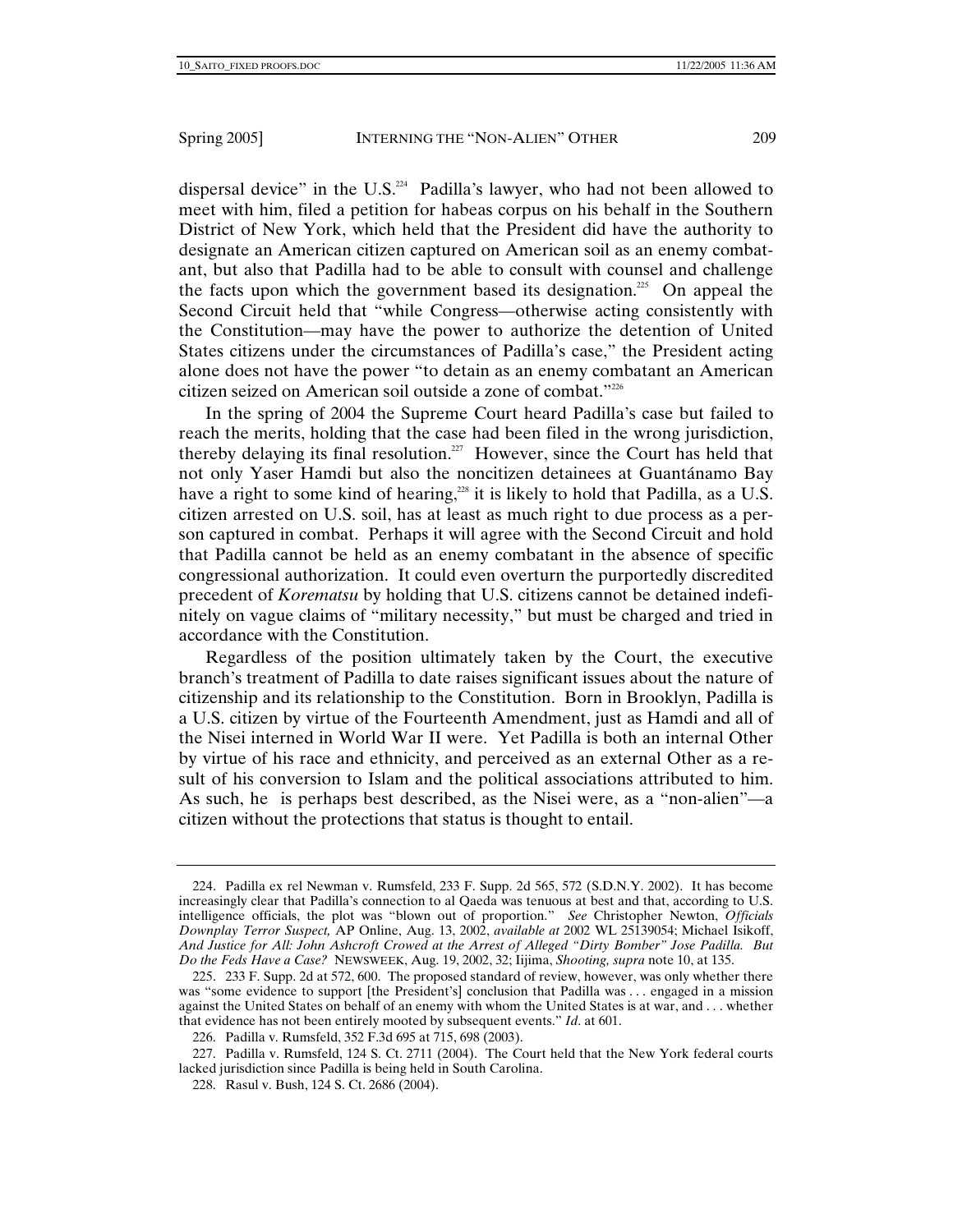One presumes that the government might wish to treat Padilla as it did Hamdi, stripping him of his citizenship and avoiding constitutional complications by deporting him. However, in this case there is an added complication created by Puerto Rico's status. In 1898 the United States "acquired" Puerto Rico from Spain and has exercised jurisdiction over the island nation since then.229 Between 1901 and 1922 the Supreme Court addressed the question of Puerto Rico's relationship to the U.S. in a series of cases known as the *Insular Cases*, beginning with *Downes v. Bidwell*.<sup>230</sup> The central question was whether Puerto Rico should be treated as a foreign nation or as part of the U.S. for purposes of the Constitution, a question sometimes phrased in terms of whether the Constitution "follows the flag."231

Justice Brown, writing for the Court, held that Congress had complete discretion over whether to extend the Constitution to the territories and was bound only to recognize the "natural" rights of the inhabitants.<sup>232</sup> Justice White's concurrence distinguished between "incorporated" and "unincorporated" territories, a distinction that the Court would later adopt<sup>233</sup> and that, in Second Circuit Judge Cabranes' words, "was devised in order to make colonialism possible."234 Echoing Justice Marshall's characterization of American Indian nations as "domestic dependent nations,"235 Justice White said that "while in an international sense Porto Rico was not a foreign country, since it was . . . owned by the United States, it was foreign to the United States in a domestic sense, because the island had not been incorporated into the United States, but was merely appurtenant thereto as a possession."<sup>236</sup>

In 1922, in *Balzac v. Porto Rico*, the Court held that the Jones Act of 1917, which conferred U.S. citizenship but not representation on Puerto Ricans, did not "incorporate" Puerto Rico into the United States.<sup>237</sup> More than a century later, Puerto Rico—along with the Northern Mariana Islands, the "U.S." Virgin

DOMESTIC SENSE , supra

 <sup>229.</sup> I address the context of this "acquisition" in more detail in Saito, *Asserting Plenary Power, supra* note 95 at 443-47. On the status of Puerto Rico, see generally FOREIGN IN A DOMESTIC SENSE: PUERTO RICO, AMERICAN EXPANSION, AND THE CONSTITUTION (Christina Duffy Burnett & Burke Marshall eds., 2001); JOSÉ TRÍAS MONGÉ, PUERTO RICO: THE TRIALS OF THE OLDEST COLONY IN THE WORLD (1997); EFREN RIVERA RAMOS, THE LEGAL CONSTRUCTION OF IDENTITY: THE JUDICIAL AND SOCIAL LEGACY OF AMERICAN COLONIALISM IN PUERTO RICO (2001).

 <sup>230.</sup> Downes v. Bidwell, 182 U.S. 244 (1901). The "Insular Cases" are generally thought to start with *Downes* and go through *Balzac v. People of Porto Rico*, 258 U.S. 298 (1922).

 <sup>231.</sup> For critiques of this phrasing, see Christina Duffy Burnett & Burke Marshall, *Between the Foreign and the Domestic: The Doctrine of Territorial Incorporation, Invented and Reinvented in* FOREIGN IN A DOMESTIC SENSE, *supra* note 229, at 1, 32 n.44.

<sup>232. 182</sup> U.S. at 280; see also Rivera Ramos,048 .8(1)1. 0 r 1 Tf7.098627 TD-0.0061 Tc03(:)-10.1( L))02.3(nt)-10g1(ri)-10.31(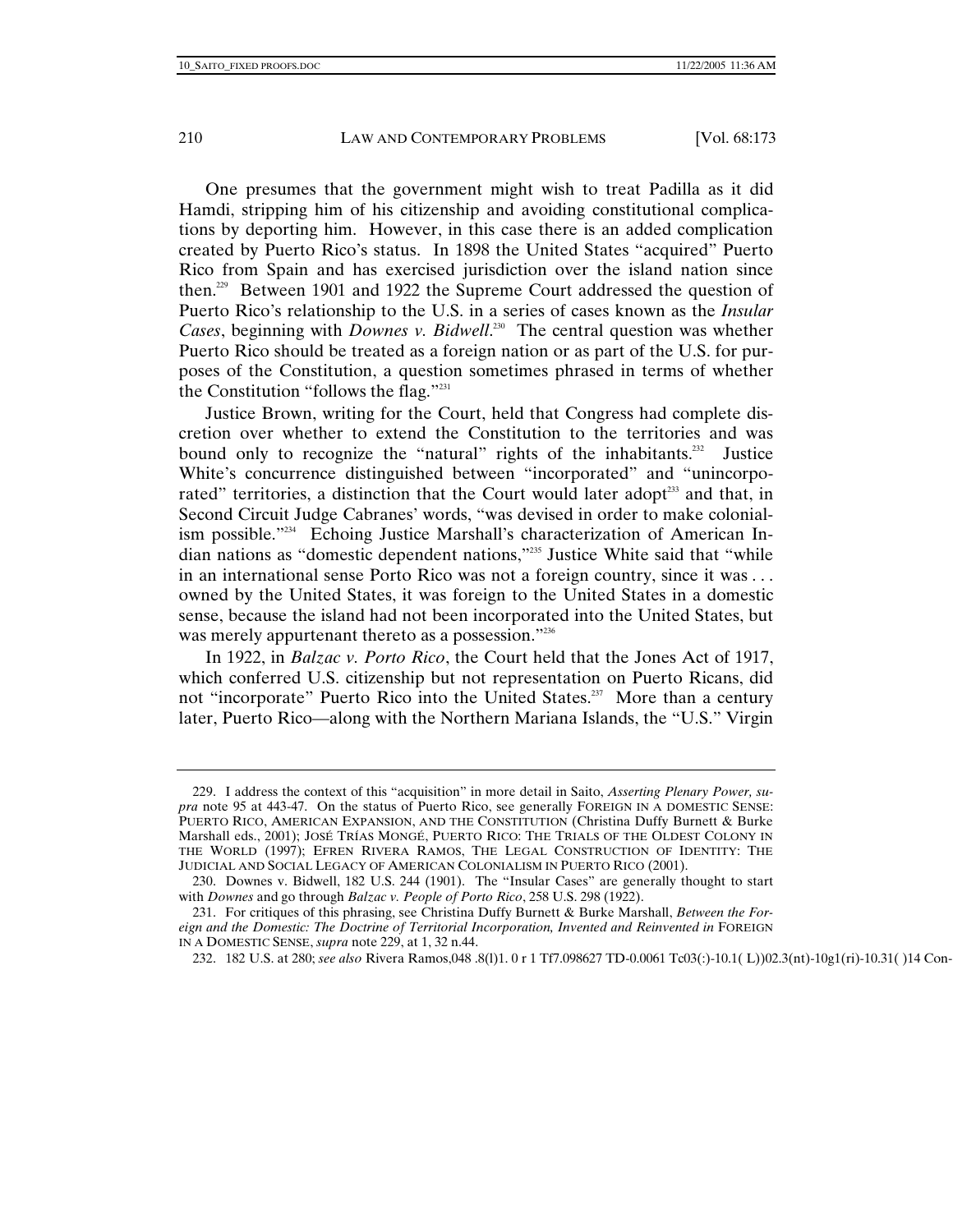Islands, and "American" Samoa<sup>238</sup>—remains an "unincorporated territory" or, more accurately, a U.S. colony.<sup>239</sup> In 1898 Puerto Ricans had their own parliament, full Spanish citizenship, and political representation in the Spanish parliament; today they have no representation in Congress and only qualified U.S. citizenship<sup> $240$ </sup>—unless they are born in the U.S. proper, in which case they have birthright citizenship under the Fourteenth Amendment. As recently as 1996 the House Committee on Resources noted that the "compact" currently governing U.S.-Puerto Rico relations does not meet the United Nations' standards for self-government, that Puerto Rico is still an unincorporated U.S. territory, and that Congress can unilaterally revoke local self-government and U.S. citizenship as long as it meets the "fundamental rights test" of the *Insular Cases.*<sup>241</sup>

Dissenting in *Downes*, Justice Harlan warned, "It will be an evil day for American liberty if the theory of a government outside of the supreme law of the land finds lodgment in our constitutional jurisprudence."<sup>242</sup> In a separate dissent, Chief Justice Fuller characterized the majority's position as establishing that "if an organized and settled province of another sovereignty is acquired by the United States, Congress has the power to keep it, like a disembodied shade, in an intermediate state of ambiguous existence for an indefinite period."<sup>243</sup>

Like his Puerto Rican homeland, Jose Padilla is being kept "like a disembodied shade, in an intermediate state of ambiguous existence for an indefinite period." As with the Nisei in World War II, he is a U.S.-born citizen but, in fact, his status is that of a "non-alien." Unprotected by a separate sovereign, but denied the constitutional rights of a U.S. citizen, he is at the mercy of the U.S. government's unrestrained and arbitrary exercise of power.

#### VIII

#### **CONCLUSION**

[W]hen one is born in America and learning to love it more and more every day without thinking it, it is not an easy thing to discover suddenly that being American is a terribly incomplete thing if one's face is not white and one's parents are Japanese of the country Japan which attacked America.

<sup>238</sup>*. See* Burnett & Marshall, *supra* note 229 at 1, 30 n.1; *see generally* STANLEY K. LAUGHLIN, THE LAW OF UNITED STATES TERRITORIES AND AFFILIATED JURISDICTION (1995); Marie Rios-Martinez, *Congressional Colonialism in the Pacific: The Case of the Northern Mariana Islands and Its Covenant with the United States,* 3 SCHOLAR 41 (2000).

 <sup>239.</sup> On the colonial status of Puerto Rico, see generally TRÍAS MONGÉ, *supra* note 230; Ramos, *Insular Cases*, *supra* note 232.

<sup>240</sup>*. See* TRÍAS MONGÉ, *supra* note 229, at 6-7. On the complications of citizenship imposed in this colonial context, see generally José Julian Alvarez Gonzalez, *The Empire Strikes Out: Congressional Ruminations on the Citizenship Status of Puerto Ricans*, 27 HARV. J. ON LEGIS. 309 (1990).

 <sup>241.</sup> TRÍAS MONGÉ, *supra* note 229, at 16 (citing House Comm. on Resources, Report 104-713, part I, United States-Puerto Rico Political Status Act, to Accompany H.R. 3024, 104th Cong. 2d Sess. 14 (1996)).

 <sup>242. 182</sup> U.S. at 382.

 <sup>243.</sup> *Id.* at 372.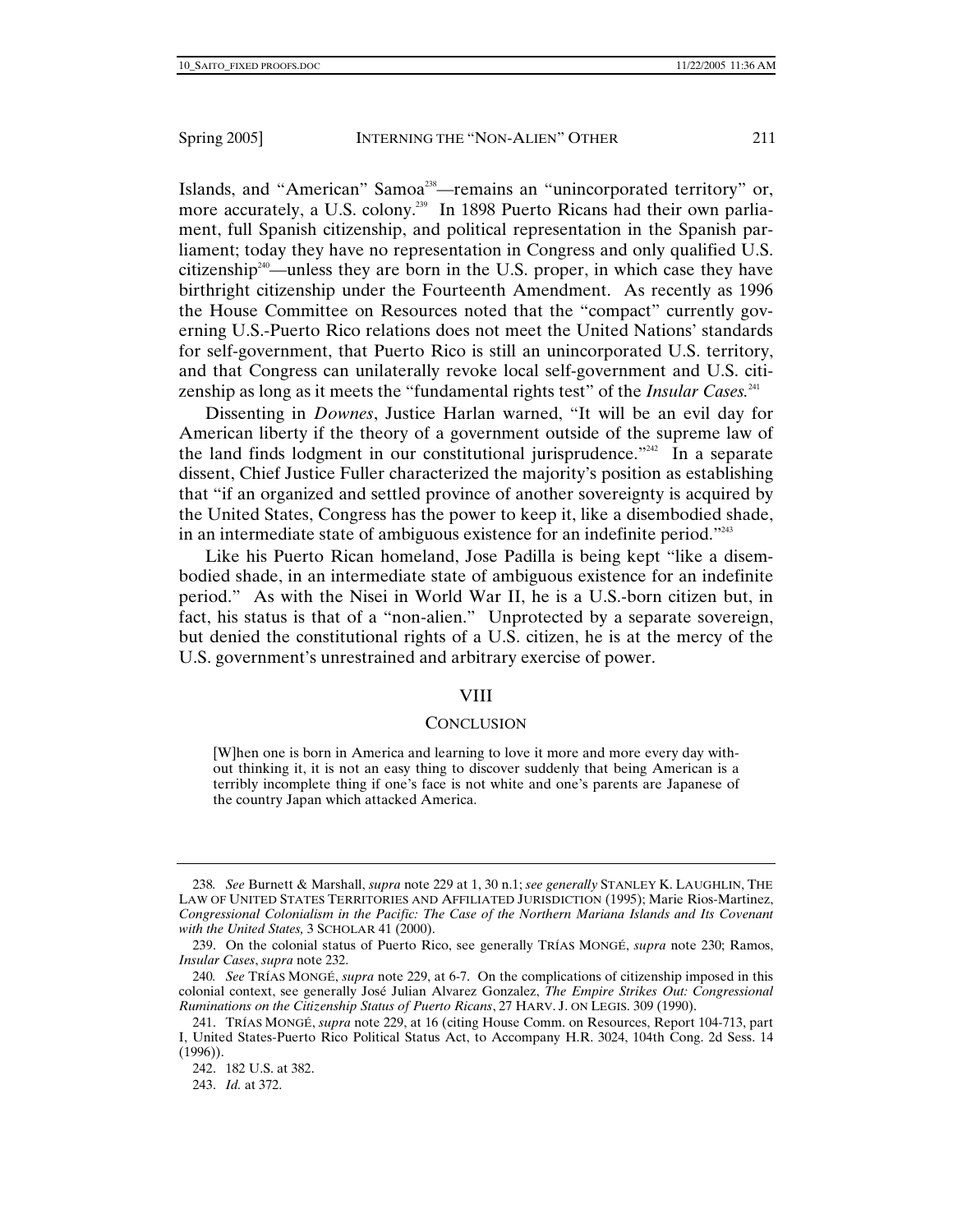# John Okada, No-No Boy<sup>244</sup>

The World War II internment of Japanese Americans is generally considered an aberration, an unusual situation in which the United States strayed from its basic commitment to the fundamental principles of the Constitution. It has been officially recognized as a "grave injustice"<sup>245</sup> and the Supreme Court's decision in *Korematsu* is frequently dismissed as an "anachronism."246 Yet we see, in fact, that it was not a "mistake" but a policy deliberately implemented in the face of evidence that it was *not* necessary or reasonable and subsequently sanctioned by the Supreme Court in cases that remain viable precedents.<sup>247</sup>

Even a cursory look at U.S. history illustrates that the indefinite internment of civilians has been a routine practice, at least with respect to internally colonized Others. In many jurisdictions persons of African descent were presumed to be slaves and held in bondage from the founding of the Republic until  $1865$ ;<sup>248</sup> for most of the nineteenth century American Indians were routinely incarcerated en masse as "prisoners of war," almost always during periods of peace;<sup>249</sup> during World War II Japanese Americans were presumed "disloyal" on the basis of ancestry and interned;<sup>250</sup> and now large numbers of people are being detained on the basis of their race, gender and/or national origin.<sup>251</sup> Just as the United States has kept American Indian nations and external colonies like Puerto Rico in a state of limbo, exercising plenary power over them and denying them the protections of either the Constitution or international law, it has treated large groups of people as "non-aliens," arbitrarily denying them the protections of law.

Justice Jackson, dissenting in *Korematsu*, noted that the Court "for all time has validated the principle of racial discrimination in criminal procedure and of transplanting American citizens" and warned that this principle now "lies about like a loaded weapon ready for the hand of any authority that can bring forward a plausible claim of an urgent need. Every repetition imbeds that principle more deeply in our law and thinking and expands it to new purposes."<sup>252</sup> We have seen its repetition in the anti-Communist crusades of the Cold War<sup>253</sup> and the "wars" on crime and drugs, $254$  and we now see it being further embedded and expanded to new purposes in the current "war on terror."<sup>255</sup> In each of these

 <sup>244.</sup> JOHN OKADA, NO-NO BOY 54 (1976).

<sup>245</sup>*. See* Civil Liberties Act of 1988, *supra* note 11.

<sup>246</sup>*. See supra* notes 4-5 and accompanying text.

<sup>247</sup>*. See generally* Kang, *Denying Prejudice, supra* note 6.

 <sup>248.</sup> *See supra* notes 127-130 and accompanying text.

 <sup>249.</sup> *See supra* notes 71-86, 91-96 and accompanying text.

 <sup>250.</sup> *See supra* notes 17-39 and accompanying text.

 <sup>251.</sup> *See supra* note 7 and accompanying text.

 <sup>252. 323</sup> U.S. at 246; *see generally* Iijima, *Shooting, supra* note 10 ; Eric K. Yamamoto & Susan Kiyomi Serrano, *The Loaded Weapon*, 27/28 AMERASIA J. 51 (2001-2002).

<sup>253</sup>*. See supra* notes 121-125 and accompanying text.

<sup>254</sup>*. See supra* notes 126-160 and accompanying text.

<sup>255</sup>*. See supra* notes 161-182 and accompanying text.